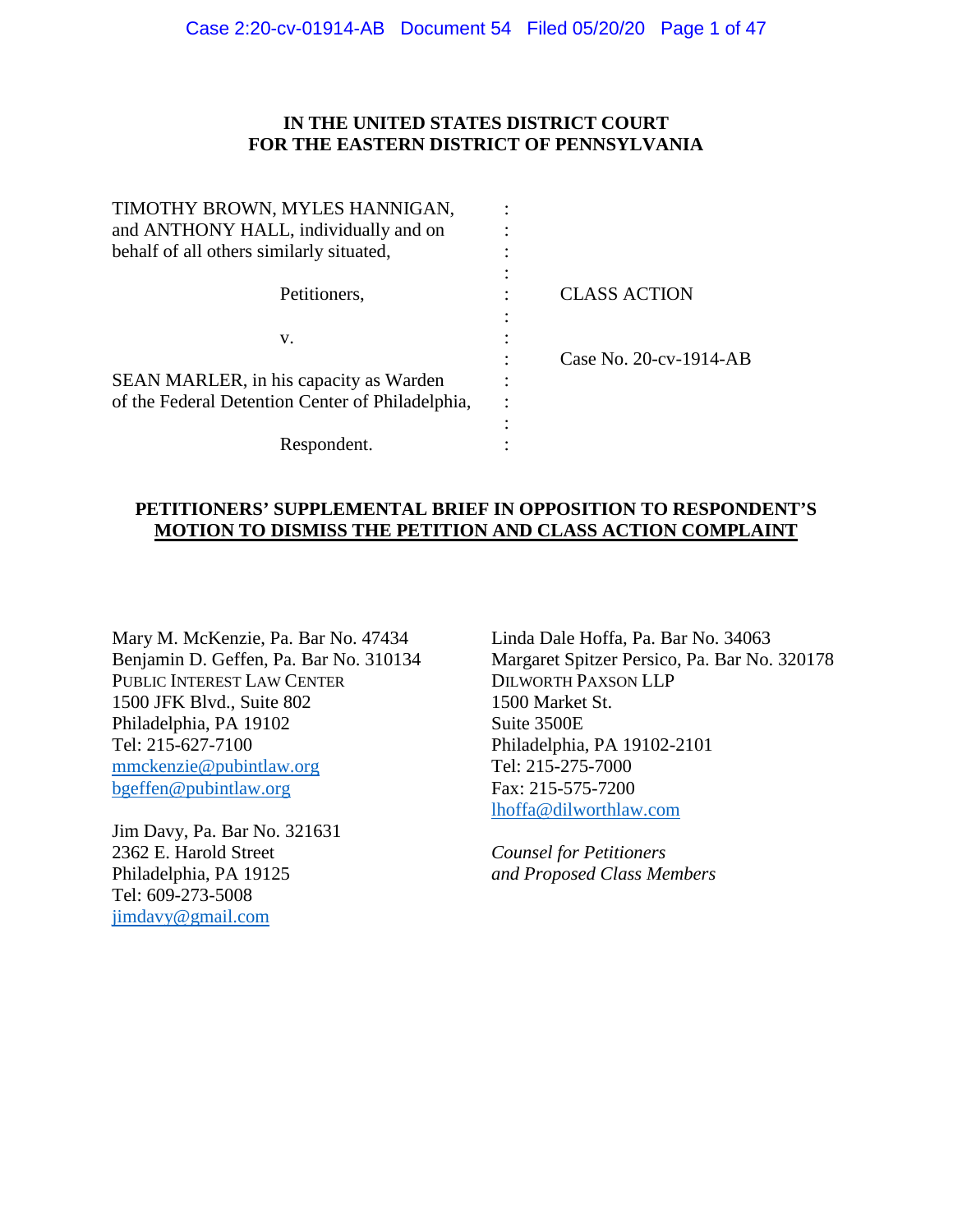## **TABLE OF CONTENTS**

| $\mathbf{I}$ .                                                                                                                                                                             |                                                                                   |    |                |                                                                                        |  |  |  |
|--------------------------------------------------------------------------------------------------------------------------------------------------------------------------------------------|-----------------------------------------------------------------------------------|----|----------------|----------------------------------------------------------------------------------------|--|--|--|
|                                                                                                                                                                                            | A.                                                                                |    |                |                                                                                        |  |  |  |
|                                                                                                                                                                                            | Habeas jurisdiction encompasses the sentenced Petitioners' claims  8<br><b>B.</b> |    |                |                                                                                        |  |  |  |
|                                                                                                                                                                                            | C.                                                                                |    |                | Courts around the country are hearing these claims in habeas jurisdiction—and ordering |  |  |  |
| II.                                                                                                                                                                                        |                                                                                   |    |                |                                                                                        |  |  |  |
| FDC restrictions have placed enormous burdens on access to counsel, courts, and legal<br>А.<br>research, greatly inhibiting detainees' ability to file individual petitions at a time when |                                                                                   |    |                |                                                                                        |  |  |  |
|                                                                                                                                                                                            |                                                                                   | 1. |                | Confidential attorney-client communications are largely unavailable at the FDC. 15     |  |  |  |
|                                                                                                                                                                                            |                                                                                   | 2. |                | The FDC's lockdown inhibits meaningful access to the courts, including and             |  |  |  |
|                                                                                                                                                                                            |                                                                                   |    | a.             | Lockdown restrictions prevent detainees from reviewing electronic discovery            |  |  |  |
|                                                                                                                                                                                            |                                                                                   |    | $\mathbf b$ .  | Attorneys are unable to meaningfully and confidentially review discovery               |  |  |  |
|                                                                                                                                                                                            |                                                                                   |    | c.             | Detainees have severely limited access to the law library or other means of            |  |  |  |
|                                                                                                                                                                                            |                                                                                   |    | $\mathbf{d}$ . | The combination of these restrictions causes the FDC detainees to lack                 |  |  |  |
|                                                                                                                                                                                            | <b>B.</b>                                                                         |    |                | The FDC's failures to keep COVID-19 from entering and spreading are also               |  |  |  |
|                                                                                                                                                                                            |                                                                                   | 1. |                |                                                                                        |  |  |  |
|                                                                                                                                                                                            |                                                                                   | 2. |                | The FDC is not effectively screening staff and U.S. Probation Officers  31             |  |  |  |
|                                                                                                                                                                                            |                                                                                   | 3. |                |                                                                                        |  |  |  |
|                                                                                                                                                                                            |                                                                                   | 4. | 34             | Contact tracing in the FDC is inadequate and does not comply with CDC guidance         |  |  |  |
|                                                                                                                                                                                            |                                                                                   | 5. |                | Insufficient hygienic practices in the FDC compound the screening problems 37          |  |  |  |
|                                                                                                                                                                                            |                                                                                   |    |                |                                                                                        |  |  |  |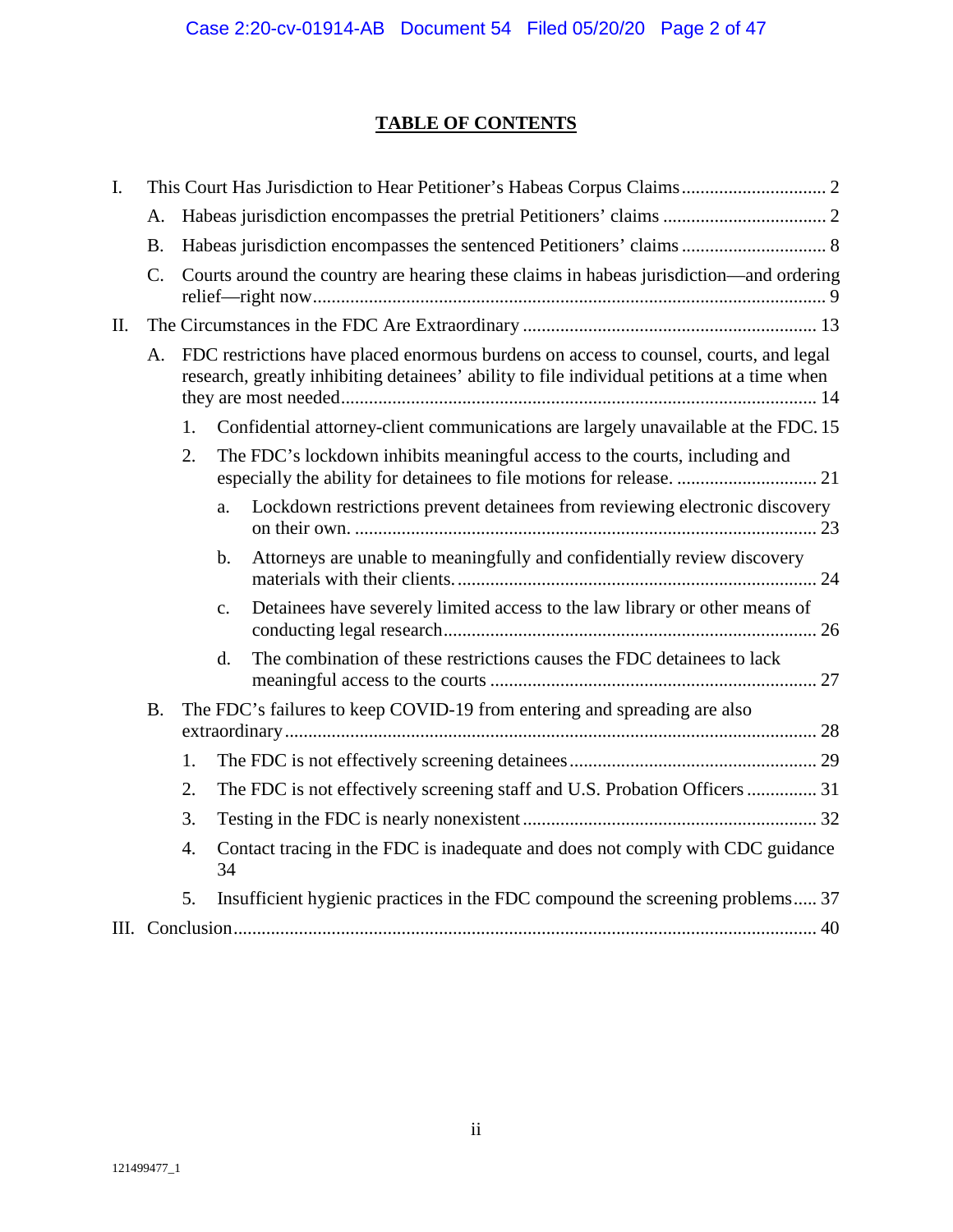## **TABLE OF AUTHORITIES**

| <b>CASES</b>                                                                                       | <b>PAGE</b> |
|----------------------------------------------------------------------------------------------------|-------------|
| Banks v. Booth,                                                                                    |             |
| Bounds v. Smith,                                                                                   |             |
| Briley v. Warden Fort Dix FCI,                                                                     |             |
| Brown v. Warden Canaan USP,                                                                        |             |
| Camacho Lopez v. Lowe,                                                                             |             |
| Cardona v. Bledsoe,                                                                                |             |
| Carranza v. Reams,<br>F. Supp. 3d ___, No. 20-cv-00977, 2020 WL 2320174 (D. Colo. May 11, 2020) 10 |             |
| Carroll v. Court of Common Pleas of Lancaster Cty.,                                                |             |
| Cerverizzo v. Yost,                                                                                |             |
| Christy v. Horn,                                                                                   |             |
| Cook v. Hart,                                                                                      |             |
| Cristian A.R. v. Decker,                                                                           |             |
| Durel B. v. Decker,                                                                                |             |
| Ex parte Hawk,                                                                                     |             |
| Ex parte Hull,                                                                                     |             |
| Ex parte Royall,                                                                                   |             |
| Farmer v. Brennan,                                                                                 |             |
| Fay v. Noia,                                                                                       |             |
| Frisbee v. Collins,                                                                                |             |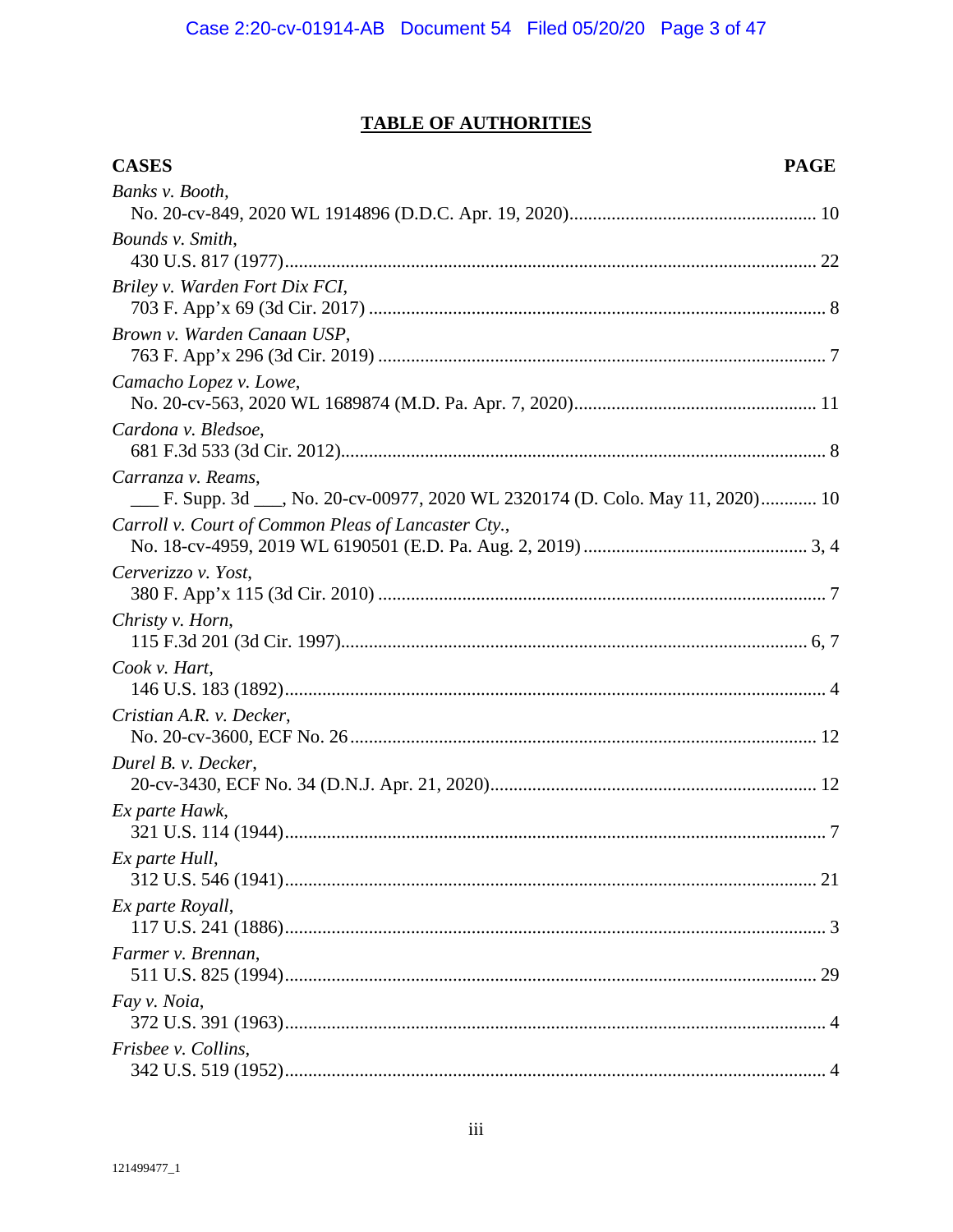# Case 2:20-cv-01914-AB Document 54 Filed 05/20/20 Page 4 of 47

| Fuentes v. Wagner,                                                                                         |
|------------------------------------------------------------------------------------------------------------|
| Ganim v. Fed. Bureau of Prisons,                                                                           |
| Garza-Villanueva v. McAleenan,                                                                             |
| Gayle v. Meade,<br>No. 20-21553, 2020 WL 2086482 (S.D. Fla. Apr. 30, 2020), order clarified, No. 20-21553, |
| Gideon v. Wainwright,                                                                                      |
| Glasser v. United States,                                                                                  |
| Gov't of V.I. v. Bolones,                                                                                  |
| Granberry v. Greer,                                                                                        |
| In re Grand Jury Subpoena,                                                                                 |
| Jason Anthony W. v. Anderson,                                                                              |
| Johnson v. Avery,                                                                                          |
| Johnson v. Hoy,                                                                                            |
| Johnson v. Zerbst,                                                                                         |
| Lambert v. Blackwell,                                                                                      |
| Leandro R.P. v. Decker,                                                                                    |
| Lewis v. Casey,                                                                                            |
| Mabry v. Warden Allenwood FCI Low,                                                                         |
| Martinez-Brooks et al. v. Easter,                                                                          |
| Mays v. Dart,                                                                                              |
| Moore v. DeYoung,                                                                                          |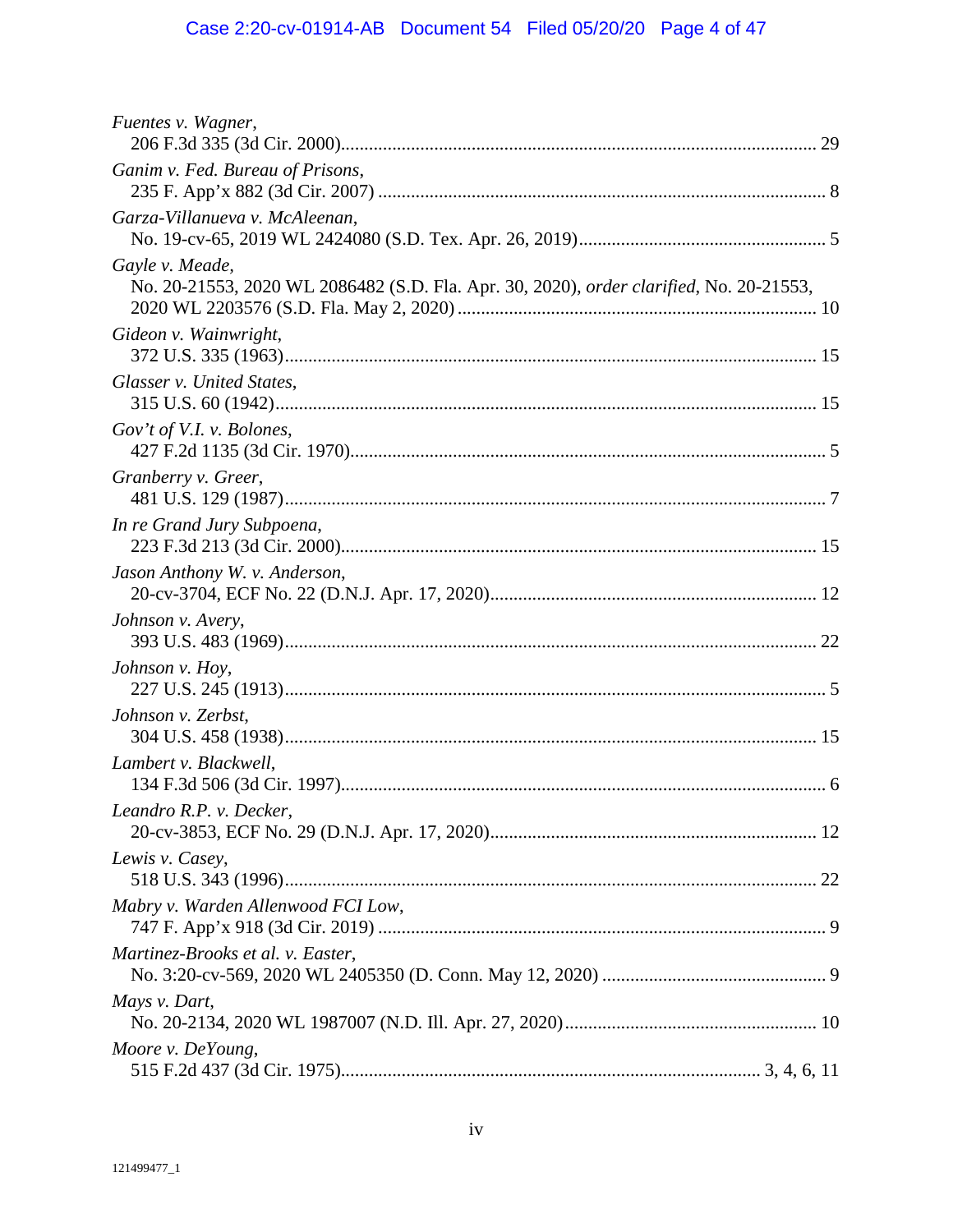# Case 2:20-cv-01914-AB Document 54 Filed 05/20/20 Page 5 of 47

| Peyton v. Rowe,                                                                                              |
|--------------------------------------------------------------------------------------------------------------|
| Rafael L.O. v. Tsoukaris,                                                                                    |
| Reese v. Warden Phila. FDC,                                                                                  |
| Riggins v. United States,                                                                                    |
| Saillant v. Hoover,                                                                                          |
| Savino v. Souza,                                                                                             |
| Telepo v. Martin,<br>No. 3:08-cv-2132, 2009 WL 2476498 (M.D. Pa. Aug. 12, 2009), aff'd, 359 F. App'x 278 (3d |
| Thomas v. State of N.J.,                                                                                     |
| United States ex rel Wojtycha v. Hopkins,                                                                    |
| United States ex rel. Kennedy v. Tyler,                                                                      |
| United States v. Ashby,                                                                                      |
| United States v. Chavol,                                                                                     |
| United States v. Dawara,                                                                                     |
| United States v. Garlock,                                                                                    |
| United States v. Hector,                                                                                     |
| United States v. Matthaei,                                                                                   |
| United States v. Pabron,                                                                                     |
| United States v. Raia,                                                                                       |
| United States v. Rodriguez,                                                                                  |
| United States v. Roeder,                                                                                     |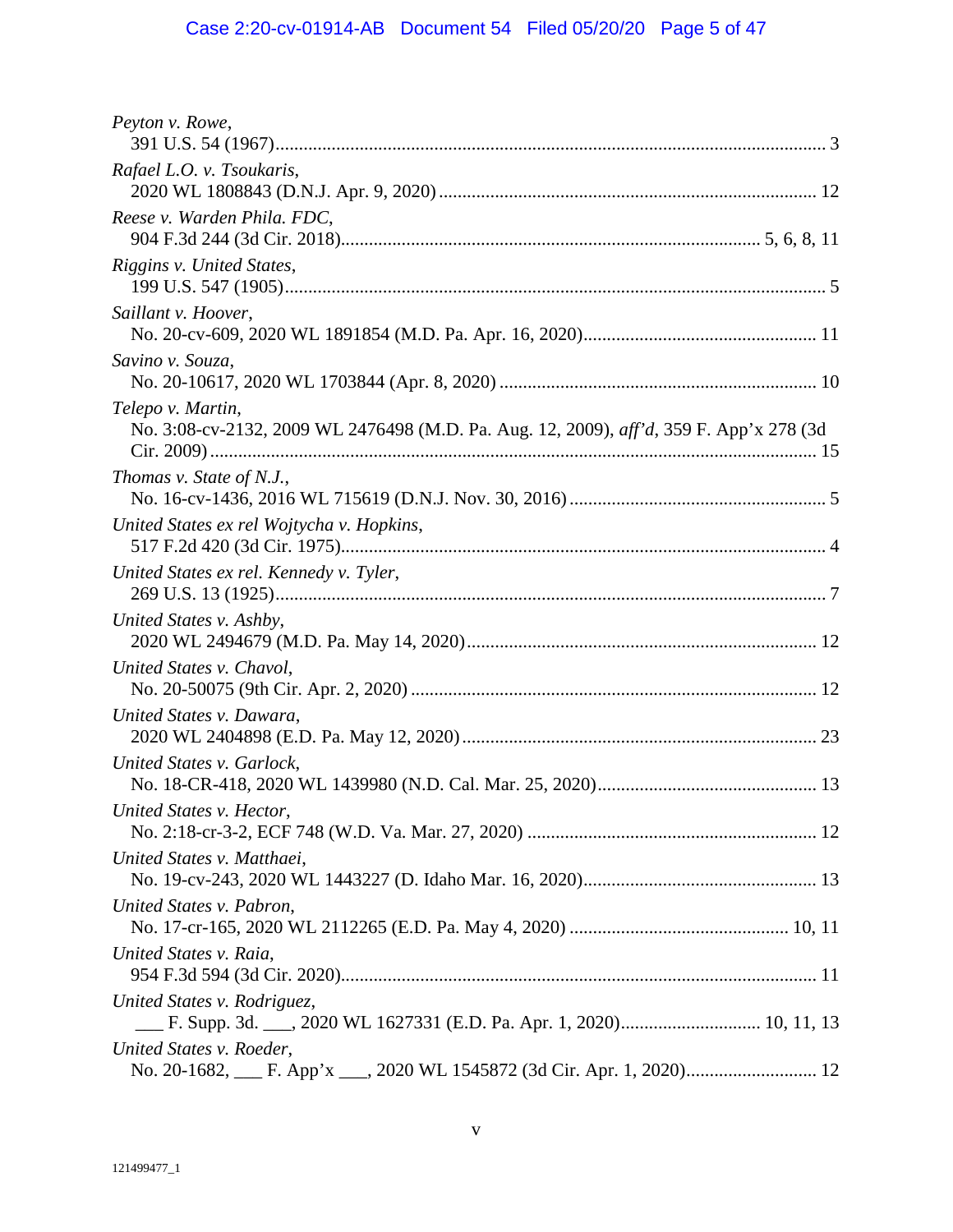# Case 2:20-cv-01914-AB Document 54 Filed 05/20/20 Page 6 of 47

| United States v. Rosner,                                                                                      |
|---------------------------------------------------------------------------------------------------------------|
| United States v. Serfass,                                                                                     |
| United States v. Stahl,                                                                                       |
| Upjohn Co. v. United States,                                                                                  |
| Valentine v. Collier,                                                                                         |
| Verma v. Doll,                                                                                                |
| Wilson v. Williams,<br>No. 20-cv-794, 2020 WL 1940882 (N.D. Ohio Apr. 22, 2020), stay denied, Wilson, No. 20- |
| Woodall v. Fed. Bureau of Prisons,                                                                            |
| Zepeda Rivas v. Jennings,                                                                                     |
| <b>STATUTES</b>                                                                                               |
|                                                                                                               |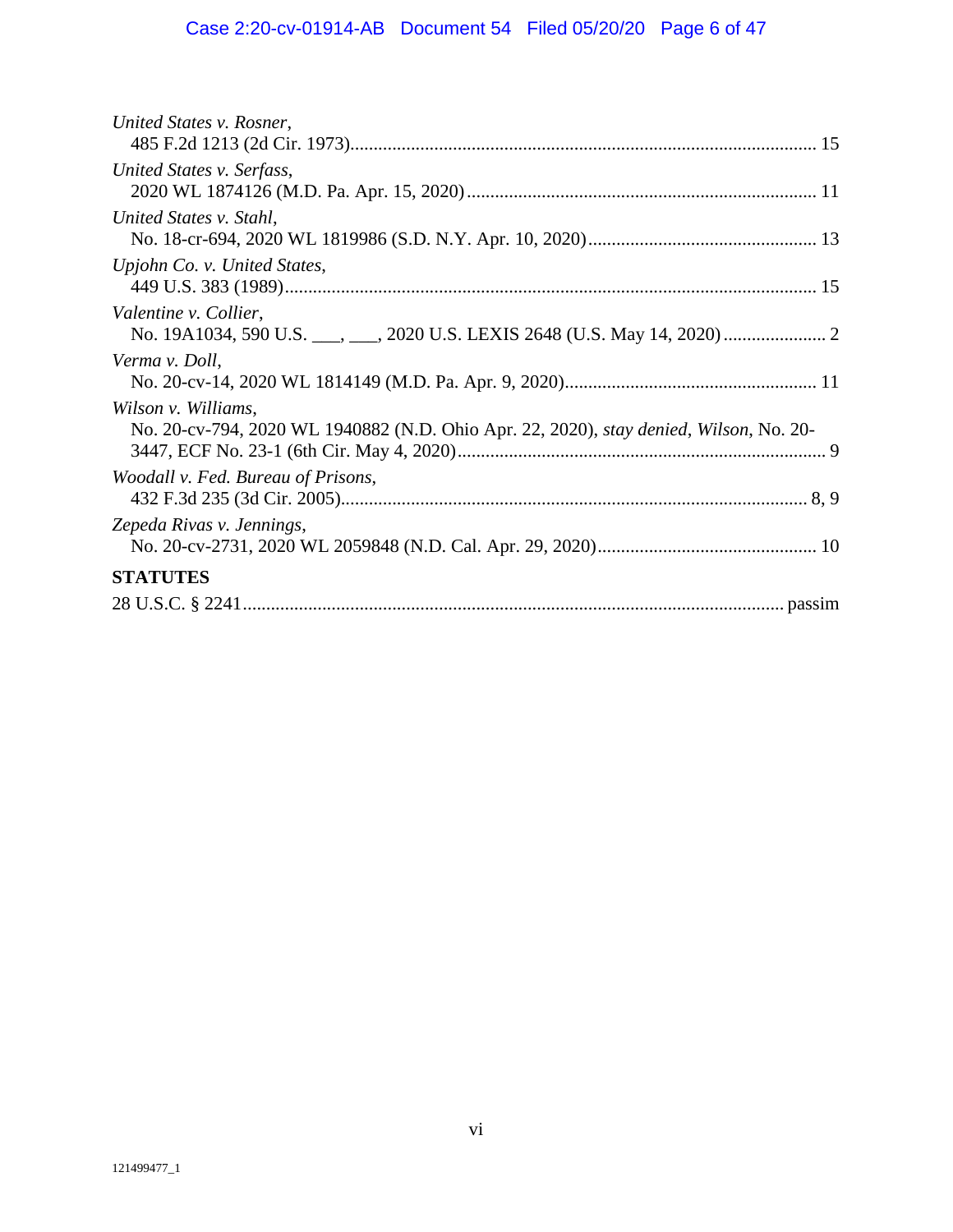#### Case 2:20-cv-01914-AB Document 54 Filed 05/20/20 Page 7 of 47

Last month, the Court "allow[ed] Petitioners to engage in limited discovery . . . to gain more information relevant to the jurisdictional question of whether 'extraordinary circumstances' exist at the FDC." Doc. 20 at 7. That discovery has revealed circumstances far beyond the ordinary, in two general categories. First, the FDC has effectively shut detainees out from accessing the courts and counsel. Respondent argued in his original Brief in Support of Motion to Dismiss, Doc. 12-2, that the only avenues for detainees to seek a judicial order of release to home confinement are the Bail Reform Act for detainees awaiting trial or sentencing, or a compassionate-release petition to the sentencing judge for sentenced detainees. As detailed below, this is a cramped, inaccurate account of the law. Even if it were correct, litigating either of those types of claims requires meaningful access to counsel and the courts. The FDC has denied such access, to an extraordinary degree. The FDC's shutdown of in-person visitation, combined with its denial of access to any meaningful alternative method of confidential communications, deprives detainees of all options for privileged communication with attorneys. Detainees cannot even effectively litigate such claims *pro se*, because the FDC has severely restricted their access to legal research and discovery materials.

Second, Respondent declared under oath, one month ago today, "To date, there are no confirmed positive cases, inmate or staff, of COVID-19." Declaration of Warden Sean Marler ("Marler Decl."), Doc. 12-5 at ¶ 4, a copy of which is attached as Exhibit 4. His assurances were wrong on both counts: a staff member had tested positive seven days earlier, and a detainee with a confirmed positive case had entered the FDC five days earlier. Respondent did not know about either confirmed case at the time because the FDC's screens for detainees, staff, and others entering the building were, and remain, dangerously porous. In addition, the FDC has taken a head-in-the-sand approach to testing, failing to administer even one test for active COVID-19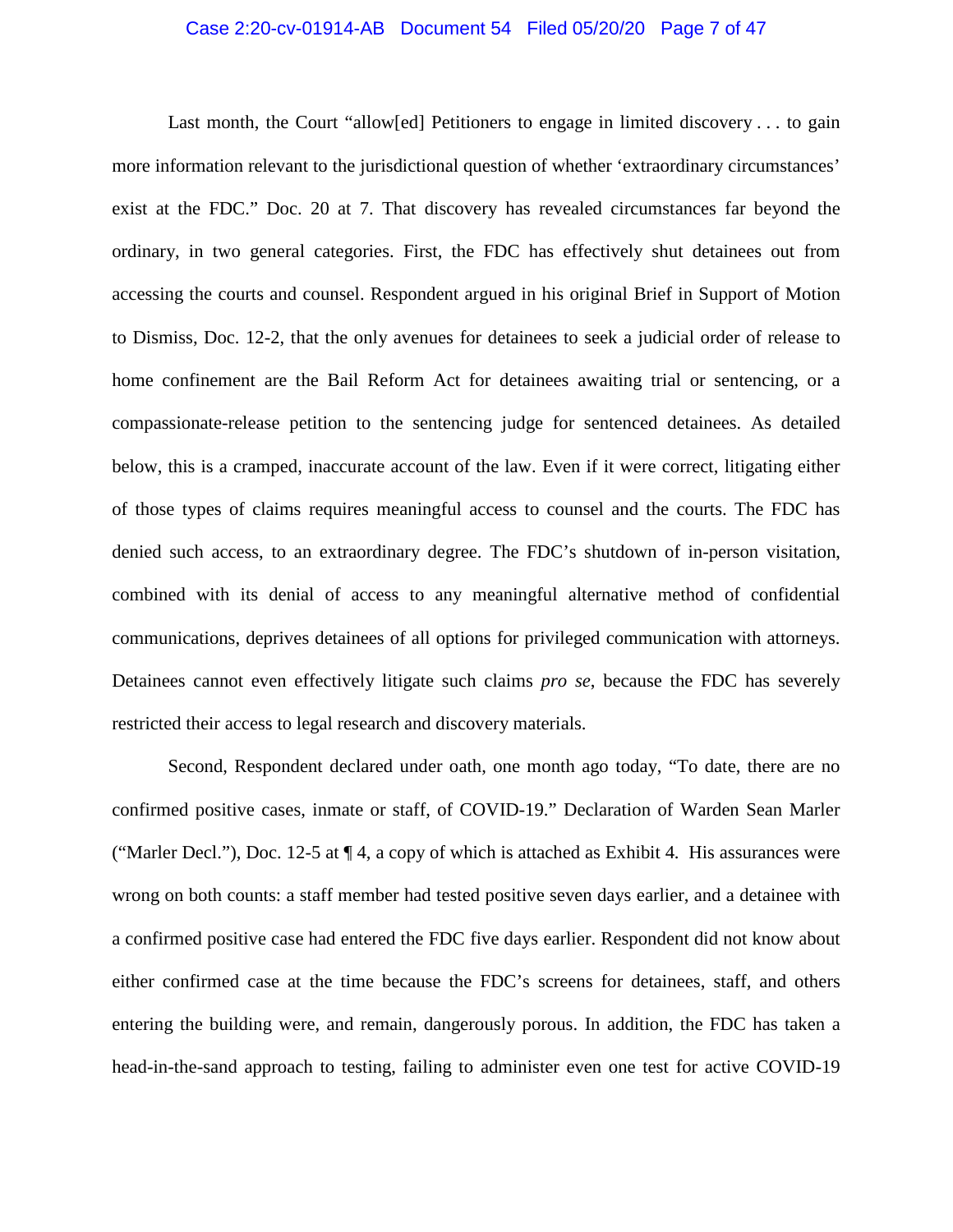#### Case 2:20-cv-01914-AB Document 54 Filed 05/20/20 Page 8 of 47

until May 13. And the FDC has failed to take crucial precautions to prevent the disease from spreading within the facility after it enters, including effective contact-tracing and hygienic practices such as social-distancing and masking. As a result, the FDC remains extraordinarily exposed to joining the sad list of prisons and jails that have experienced widespread, lethal outbreaks of COVID-19.

Both of these situations are extraordinary. Either provides an ample basis for this Court to exercise its § 2241 jurisdiction and to grant Petitioners' requested relief. *See generally Valentine v. Collier*, No. 19A1034, 590 U.S. \_\_\_, \_\_\_, 2020 U.S. LEXIS 2648, at \*8-9 (U.S. May 14, 2020) (Sotomayor, J., concurring) ("It has long been said that a society's worth can be judged by taking stock of its prisons. That is all the truer in this pandemic  $\dots$ .

#### **I. This Court Has Jurisdiction to Hear Petitioner's Habeas Corpus Claims**

Petitioners have properly alleged habeas corpus claims under 28 U.S.C. § 2241. This Circuit, like courts around the country, has long allowed habeas corpus claims challenging the fact, duration, or execution of confinement. That longstanding practice continues today, as courts across the country hear habeas petitions—and order preliminary injunctive relief—about COVID-19 in prisons and detention centers. This Court has already held that habeas jurisdiction exists as to Petitioners Brown and Hall and their fellow pretrial detainees, and has ordered discovery to inform its exercise of that jurisdiction. To whatever extent circumstances at the time of filing did not warrant the Court's exercise of that jurisdiction, they surely do now. And regardless of circumstances, jurisdiction exists unambiguously for the claims as to Petitioner Hannigan and the more than 200 sentenced detainees at the FDC.

### **A. Habeas jurisdiction encompasses the pretrial Petitioners' claims**

Whether this Court should exercise its jurisdiction over pretrial Petitioners' claims turns on the presence of extraordinary and compelling circumstances. *See* Doc. 20. Even if an ongoing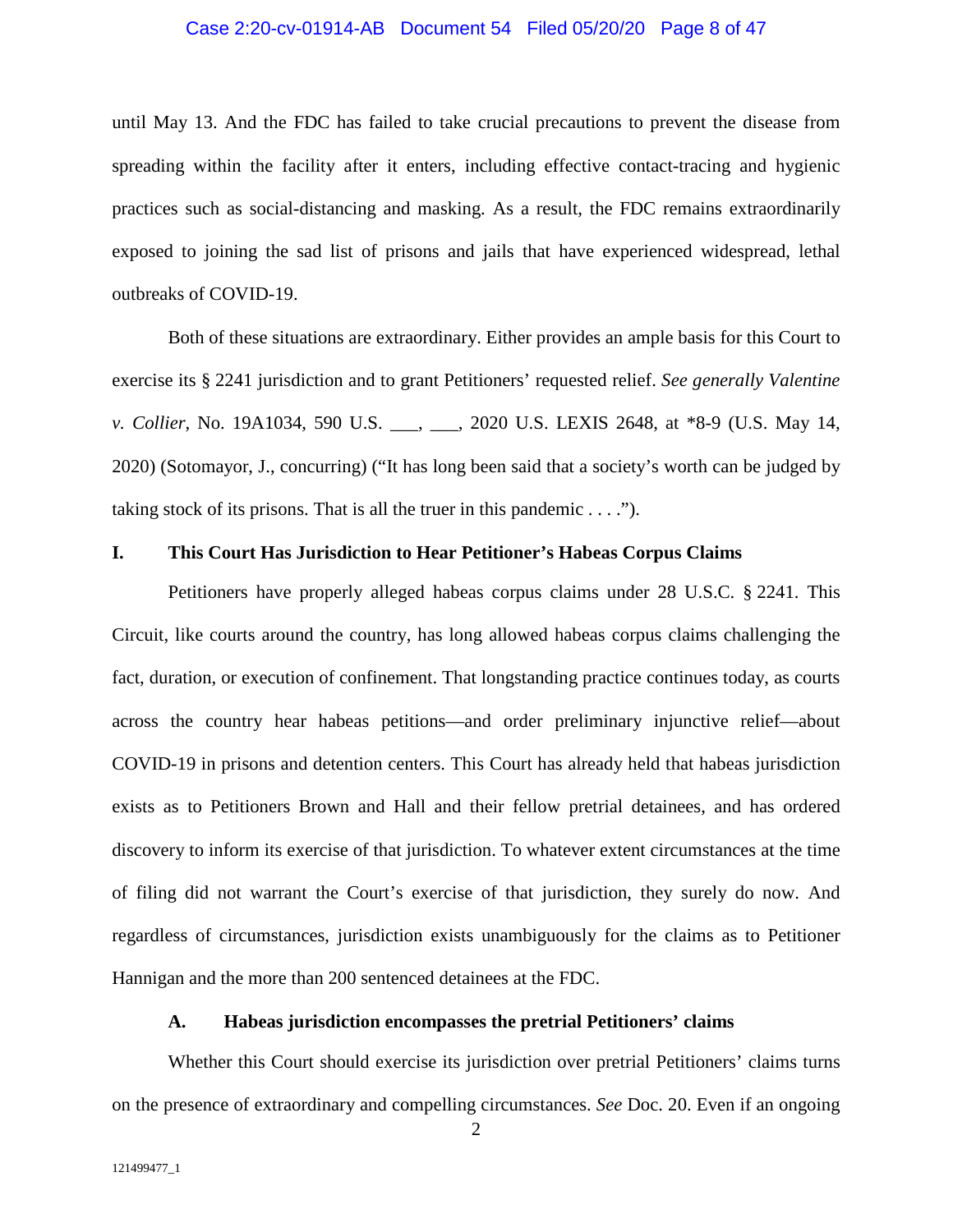#### Case 2:20-cv-01914-AB Document 54 Filed 05/20/20 Page 9 of 47

global pandemic—and the self-described "extraordinary actions" the FDC has taken, Doc. 12-2 at 4—does not itself amount to extraordinary circumstances, the combination of a pandemic, unprecedented restrictions on access to counsel and court, the presence of COVID-19 in the FDC, and inadequate containment measures together do. The clear and immediate threat faced by Petitioners and their fellow class members presents exactly the sort of compelling circumstance that warrants exercising jurisdiction. Respondents' technical arguments to the contrary lack support in law, and ignore the facts on the ground.

As this Court has previously written, Respondents' suggestion that "courts lack jurisdiction over pretrial § 2241 habeas petitions [] is likely mistaken." Doc. 20 at 3, n.2. This Court is correct. In fact, courts in this country, as in England, have exercised jurisdiction over habeas petitions from pretrial detainees for centuries.<sup>1</sup> In fact, habeas jurisdiction in America expanded outward from pretrial detainees to encompass petitions from sentenced prisoners, not vice versa. *Peyton v. Rowe*, 391 U.S. 54, 59 & n.13 (1967). The habeas statute "contemplated cases that might arise when the power thus conferred should be exercised *during the process of proceedings* instituted against the petitioner in a state court . . . ," among other circumstances. *Ex parte Royall*, 117 U.S. 241, 248 (1886) (emphasis added). Simply put, "jurisdiction to issue the writ exists in the federal courts before a judgment is rendered in a state criminal proceeding." *Moore v. DeYoung*, 515 F.2d 437, 442 (3d Cir. 1975).<sup>2</sup>

 $<sup>1</sup>$  In England, the writ upon which the American writ is modeled "had been used largely to secure</sup> the admission to bail and discharge of prisoners," which includes pretrial detainees. *Peyton v. Rowe*, 391 U.S. 54, 59 & n.12 (1967) (citing the Habeas Corpus Act of 1679, which "was concerned exclusively with providing an efficacious remedy for pretrial imprisonment").

 $2$  Habeas jurisdiction even encompasses petitions brought by pretrial detainees who are in custody on the date of filing, but are released on "bail pending trial" during the consideration of the petition. *Carroll v. Court of Common Pleas of Lancaster Cty.*, No. 18-cv-4959, 2019 WL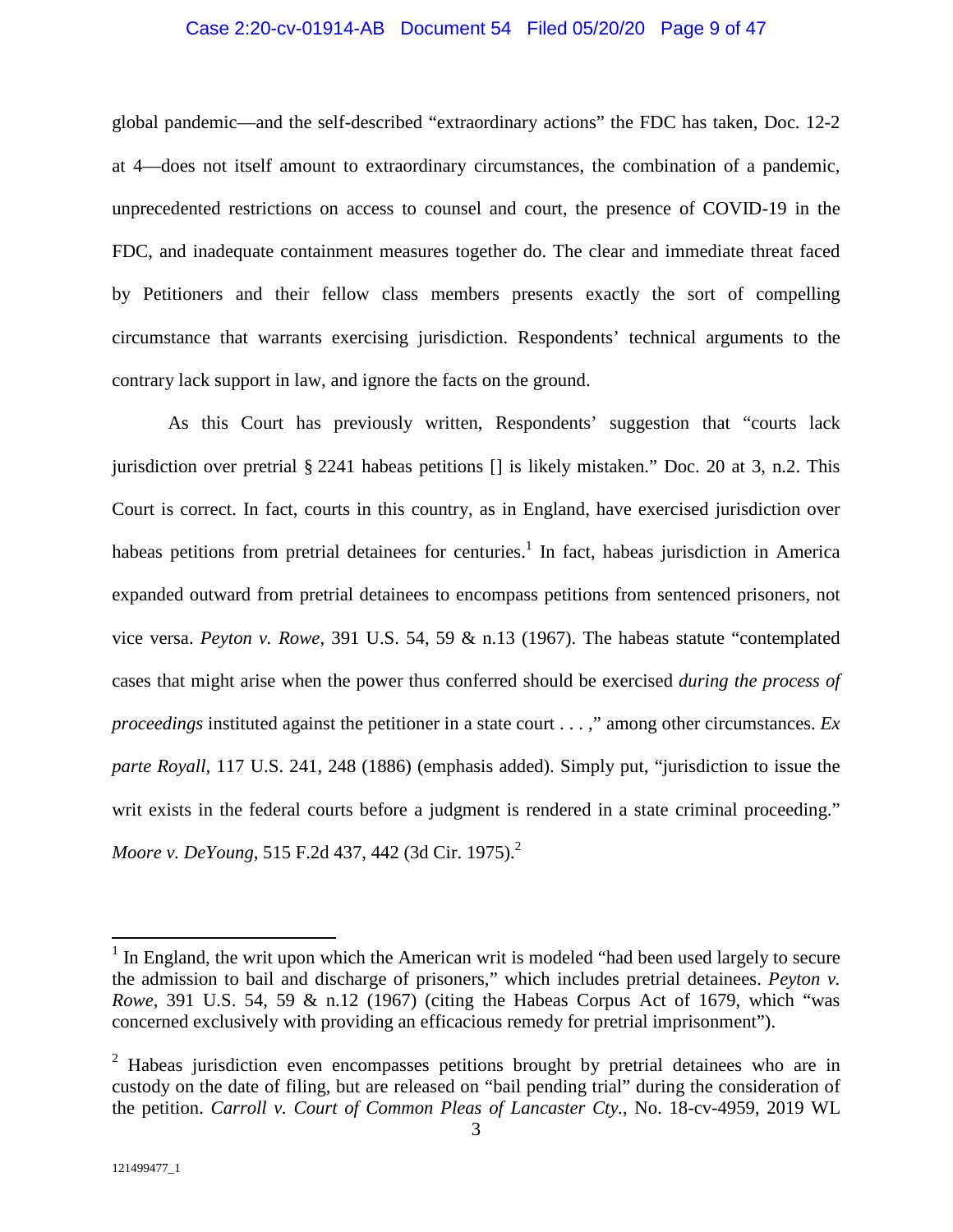#### Case 2:20-cv-01914-AB Document 54 Filed 05/20/20 Page 10 of 47

Jurisdiction over habeas petitions by state pretrial detainees should conclusively answer any question as to jurisdiction from habeas petitions by federal pretrial detainees because of the writ's evolution. Habeas jurisdiction *expanded to include* people in state custody. *See Fay v. Noia*, 372 U.S. 391, 415 (1963) (discussing "the conclusion that Congress was enlarging the habeas remedy as previously understood . . . in extending its coverage to state prisoners"). Moreover, exercise of habeas jurisdiction over the petitions of *federal* pretrial detainees implicates few of the general factors counseling against doing so over the petitions of *state* pretrial detainees. Primarily, unlike habeas petitions brought by state pretrial detainees, petitions by federal detainees implicate no comity or federalism issues. *Fay*, 372 U.S. at 417 (addressing "difficult problems concerning the relationship of the state and federal courts" as a result of that extension); *see also Moore*, 515 F.2d at 442 (discussing exhaustion for habeas petitioner in state custody as having "developed through decisional law, applying principles of federalism").<sup>3</sup>

In fact, exercising habeas jurisdiction over petitions from federal pretrial detainees may not even require the same level of extraordinary circumstances that justify exercising habeas jurisdiction over unexhausted petitions from state pretrial detainees. Courts considering whether to exercise habeas jurisdiction over petitions by state pretrial detainees have discussed the presence of extraordinary circumstances largely to justify overriding federalism and comity concerns. *See Moore*, 515 F.2d at 442-43 (discussing "extraordinary circumstances" in the context of it being "unseemly in our dual system of government" for federal courts to interfere with state courts in this regard); *see also Frisbee v. Collins*, 342 U.S. 519, 520-21 (1952) (noting

<sup>6190501,</sup> at \*3 & n.5 (E.D. Pa. Aug. 2, 2019) (citing *United States ex rel Wojtycha v. Hopkins*, 517 F.2d 420, 423 & n.6 (3d Cir. 1975)).

<sup>3</sup> *See also Cook v. Hart*, 146 U.S. 183, 194-95 (1892) (noting that "[w]hile the Federal courts have the power and may discharge the accused in advance of his trial . . . comity demands that the state courts, under whose process he is held . . . should be appealed to in the first instance").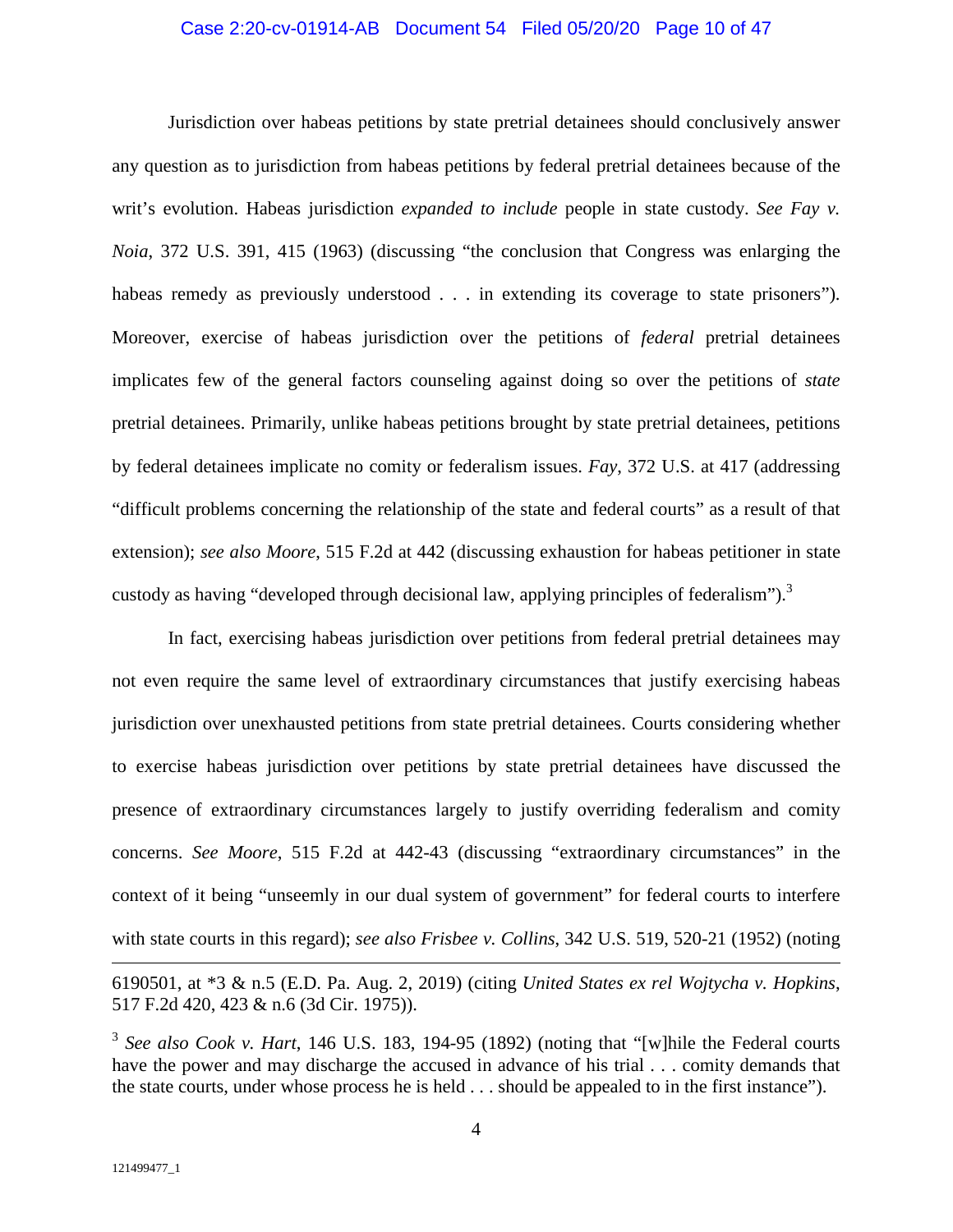#### Case 2:20-cv-01914-AB Document 54 Filed 05/20/20 Page 11 of 47

that federal district courts should not exercise jurisdiction if there "is available State corrective process," but even then "may deviate from [the general rule] and grant relief in special circumstances."). For that reason, "special reasons may exist why this should be the rule in respect of proceedings in state courts, which are not applicable to cases in the courts of the United States . . ." *Riggins v. United States*, 199 U.S. 547, 549-50 (1905).

Nothing in *Reese* counsels otherwise. *Reese* notes that § 2241 "confers on district courts the authority to entertain applications for a writ of habeas corpus," and simply cautions that "even in cases where the habeas court has the authority to grant relief, it must consider whether this be a case in which that power ought to be exercised." *Reese v. Warden Phila. FDC*, 904 F.3d 244, 246 (3d Cir. 2018). *Reese* held that district courts should decline to exercise habeas jurisdiction over federal pretrial detainees "insofar as [the petitioner] sought to challenge the charges against him or the conduct of law-enforcement officers during arrest or interrogation, [which] he was required to do [] through pretrial motions in his criminal case." *Id.* at 247 (citing *Gov't of V.I. v. Bolones*, 427 F.2d 1135 (3d Cir. 1970) (per curiam)). Petitions challenging the fact of confinement rather than paradigmatic subjects of pretrial motions do not present the same concerns. 4

<sup>4</sup> *See Johnson v. Hoy*, 227 U.S. 245, 247 (1913) (referring to a pretrial petitioner trying to attack "the constitutionality of the statute under which he was indicted," and noting an open question as to whether a pretrial habeas claim concerning excessive bail amounted to exceptional circumstances); *see also Thomas v. State of N.J.*, No. 16-cv-1436, 2016 WL 715619, \*2 (D.N.J. Nov. 30, 2016) (declining to exercise the court's "pretrial habeas jurisdiction" because "no exceptional circumstances are present *and* [the] petitioner seeks to litigate the merits of a constitutional defense to a criminal charge") (emphasis added); *see also Garza-Villanueva v. McAleenan*, No. 19-cv-65, 2019 WL 2424080, \*3 (S.D. Tex. Apr. 26, 2019) (declining habeas jurisdiction over a pretrial petitioner because "[p]erhaps most critically, [] his request for pretrial release was based on his ultimate defense to the crime charged. . .").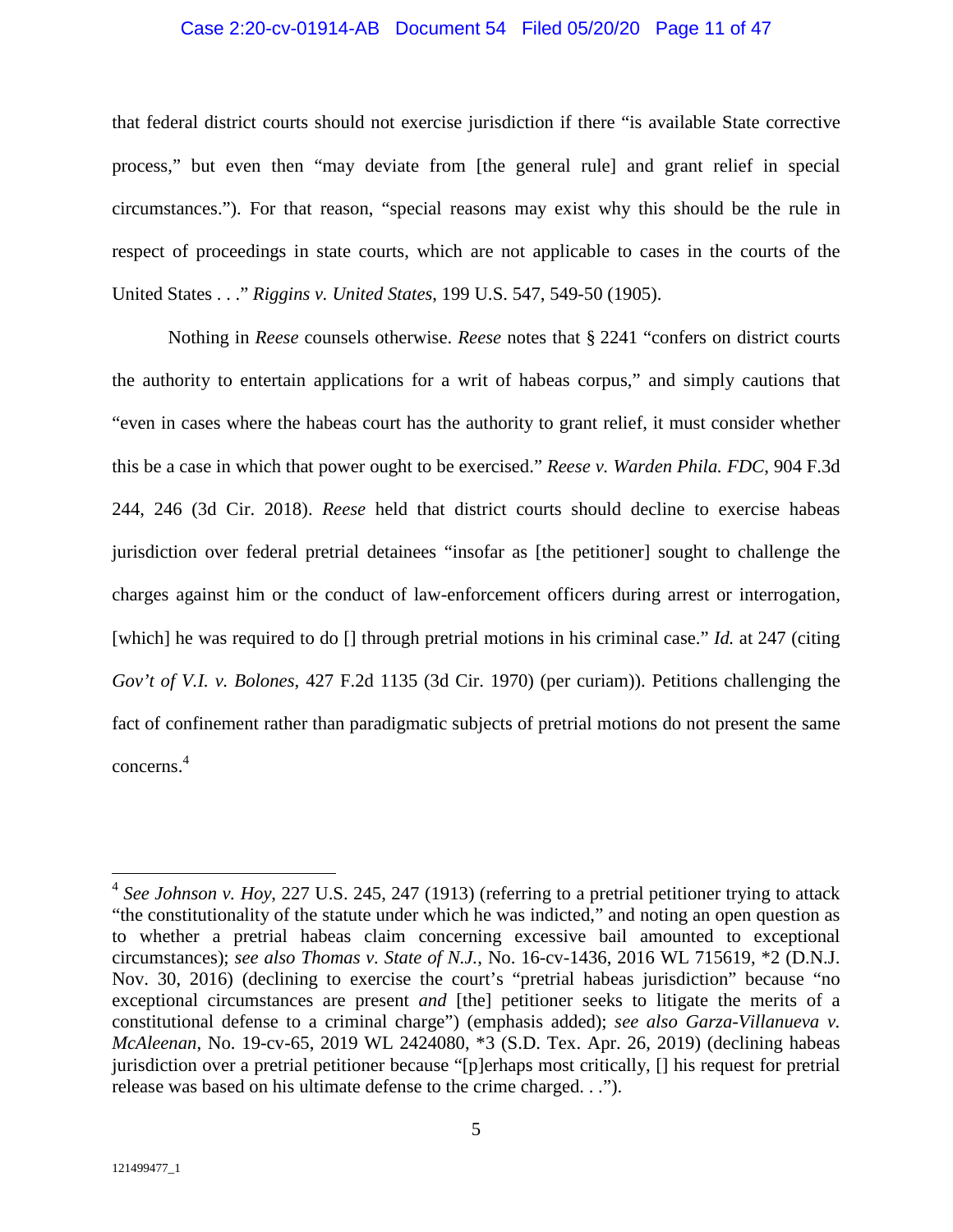#### Case 2:20-cv-01914-AB Document 54 Filed 05/20/20 Page 12 of 47

Even accepting "extraordinary and compelling" as the standard here absent federalism concerns, pretrial Petitioners still meet that standard. The list in *Moore*, cited by *Reese*, offers delay in access to courts for alternative process as one example of when extraordinary circumstances warrant exercising § 2241 jurisdiction as to pretrial detainees, and as discussed at length in section II, *infra*, obstructions to counsel and court present here delay detainees' access. Moreover, to the extent that "delay" in regular circumstances requires more time for other processes to work, the urgency presented by the COVID-19 pandemic itself amounts to an extraordinary circumstance. And even the *Moore* list itself—illustrative, not exhaustive—applies primarily to state habeas petitioners. The absence of clear delineation from the Third Circuit or other binding authority does not foreclose a global pandemic—in conjunction with the other circumstances revealed through jurisdictional discovery and discussed below—amounting to extraordinary circumstances.

The set of possible factors constituting "extraordinary and compelling circumstances," Doc. 20 at 4, include several present in this case. "Neither the Supreme Court nor [the Third Circuit] has delineated the circumstances that might qualify as exceptional in this context." *Reese*, 904 F.3d at 246 n.2. Examples of circumstances that might qualify include "delay, harassment, bad faith, or other intentional activity" by the Government. *Id*. (citing *Moore*, 515 F.2d at 447 n.12). But contrary to the Government's repeated assertions, that list is illustrative, not exhaustive. *See Lambert v. Blackwell*, 134 F.3d 506, 517 (3d Cir. 1997) (stating that while none of the enumerated *Moore* examples supported a "finding of exceptional circumstances sufficient to excuse nonexhaustion, our inquiry does not end there"). Those circumstances may also include the futility of further collateral litigation, for example. *Id.* (citing *Christy v. Horn*, 115 F.3d 201, 207 (3d Cir. 1997)).

6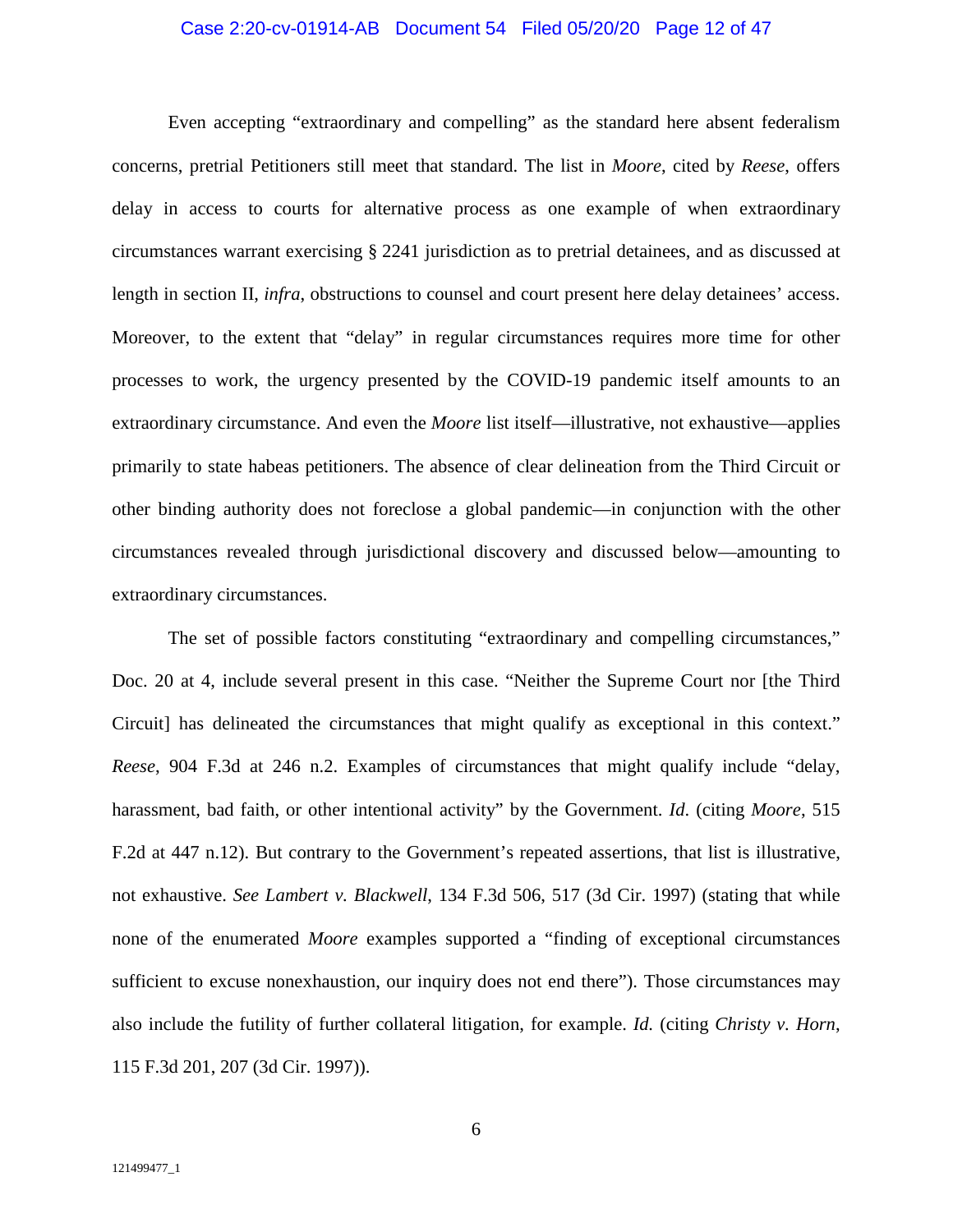#### Case 2:20-cv-01914-AB Document 54 Filed 05/20/20 Page 13 of 47

Indeed, urgency itself is a key feature that characterizes exceptional circumstances. In *Christy*, the Third Circuit "recognize<sup>[d]</sup> that in rare cases exceptional circumstances of peculiar urgency may exist which permit a federal court to entertain an unexhausted [state habeas] claim." *Christy*, 115 F.3d at 206-07; *see also Ex parte Hawk*, 321 U.S. 114, 118 (1944) (noting that "peculiar urgency" had been "often quoted from the opinion of this Court in *United States ex rel. Kennedy v. Tyler*, 269 U.S. 13, 17 (1925)"). The question of whether to exercise habeas jurisdiction requires courts "to decide whether the administration of justice would be better serviced by insisting on exhaustion or by reaching the merits of the petition forthwith." *Christy*, 115 F.3d at 207 (quoting *Granberry v. Greer*, 481 U.S. 129, 131 (1987)). *Christy* rejected the idea that unusual circumstances existed in that case because "the appropriate inquiry must be whether [the risk of harm] is 'imminent.'" *Id.* at 207.<sup>5</sup> In addition, intentional activity – or deliberate indifference which is the case at the FDC – can be another feature of extraordinary circumstances.

As discussed at some length in section II, *infra*, extraordinary circumstances—including urgency and deliberate indifference —are present here. Petitioners have alleged, and jurisdictional discovery has confirmed, the likelihood of serious, ongoing, and imminent harms to both their physical safety and their access to counsel as well as to the courts.

<sup>&</sup>lt;sup>5</sup> Urgency matters in part because the cases discussing extraordinary or exceptional circumstances primarily involve excusing state detainees' failure to exhaust state alternatives before filing in federal court. Federal pretrial detainees have no state process implicating federalism concerns, though a similar principle cautions restraint. But federal habeas petitioners also have exceptions to exhaustion where there is a likelihood of irreparable injury absent immediate judicial relief, where administrative exhaustion would be futile, or the remedy process would not serve the requirement's underlying policy goals. *Brown v. Warden Canaan USP*, 763 F. App'x 296, 297 (3d Cir. 2019); *see also Cerverizzo v. Yost*, 380 F. App'x 115, 116 (3d Cir. 2010).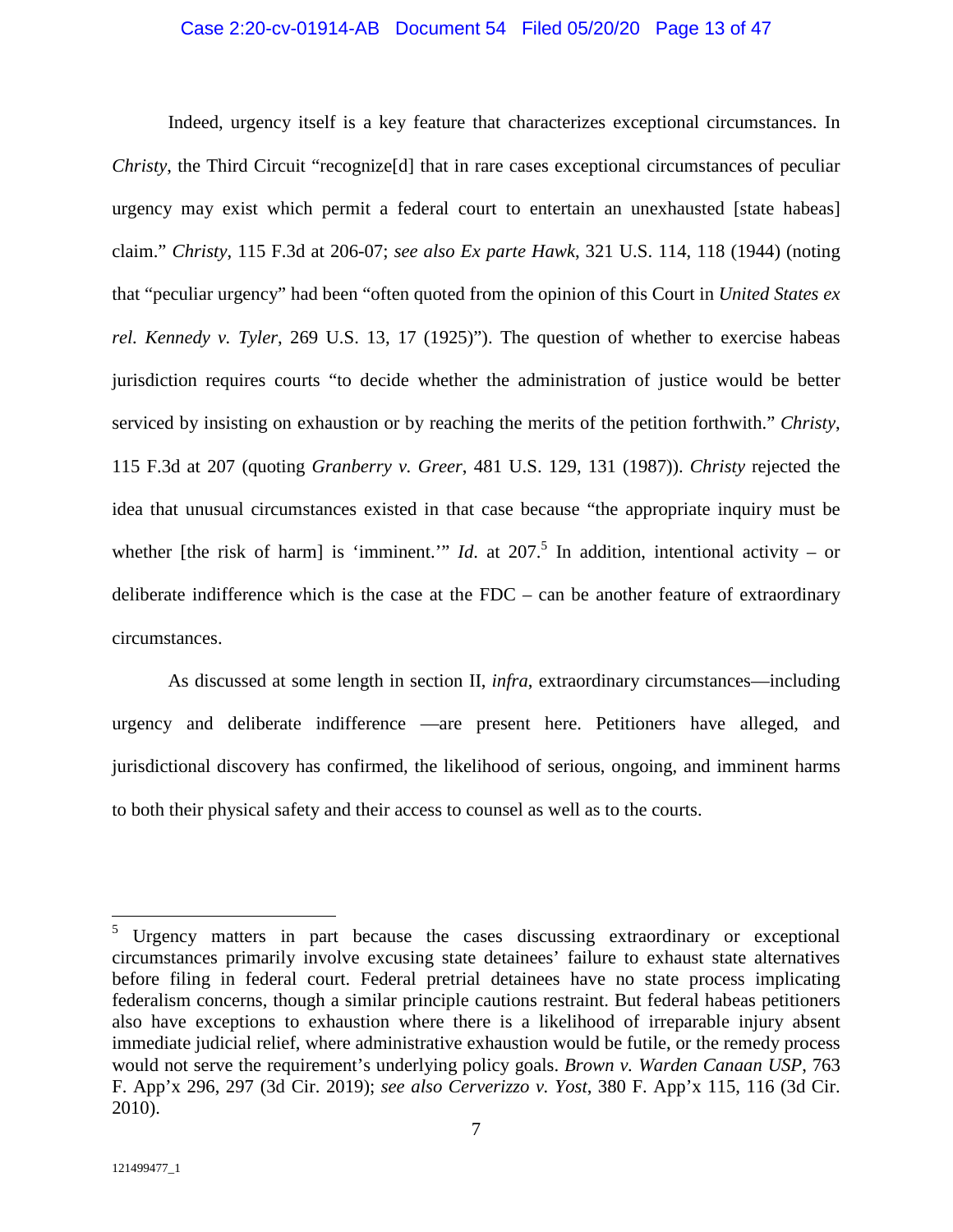### **B. Habeas jurisdiction encompasses the sentenced Petitioners' claims**

Beyond pretrial detainees, this Court has clear jurisdiction over habeas claims by sentenced prisoners at the FDC. As Respondent must acknowledge, *Reese* applies solely to habeas claims brought by federal pretrial detainees. This Court has noted that the presence of exceptional circumstances presents a "key jurisdictional question under *Reese*" "for the pretrial detainees in Petitioners' proposed class." Doc. 20 at 6. For sentenced prisoners at the FDC more than 200 in all, and "by and large . . . no longer represented by counsel." Doc. 25 at 3 n.2— Petitioners need not show exceptional circumstances at all.

For Petitioner Hannigan and the other sentenced prisoners at the FDC, no jurisdictional questions exist. Challenges to the "fact or duration" of a petitioner's sentence fall within this Court's habeas jurisdiction. *Woodall v. Fed. Bureau of Prisons*, 432 F.3d 235, 241 (3d Cir. 2005). Petitions seeking more than "a routine prison transfer," *id.*, but rather, "a quantum change in the level of custody," *Ganim v. Fed. Bureau of Prisons*, 235 F. App'x 882, 884 (3d Cir. 2007), properly arise in habeas corpus. *Id*., *see also Briley v. Warden Fort Dix FCI*, 703 F. App'x 69, 71 (3d Cir. 2017) (affirming that district courts may consider habeas petitions seeking "more than a simple transfer"). While the petitioner in *Ganim* who merely sought transfer from one federal prison to another had not properly alleged a habeas claim under § 2241, the petitioner in *Woodall*, who sought transfer to a halfway house, had. The petitioners here, seeking "immediate release . . . to home confinement," Doc. 1 at 39, have as well.

Although Respondent has repeatedly cited *Cardona v. Bledsoe*, 681 F.3d 533 (3d Cir. 2012) to suggest that this Court cannot exercise jurisdiction over even the claims of the sentenced detainees at the FDC, Respondent is wrong. *Cardona*, which rejected jurisdiction over a § 2241 claim concerning a transfer from high security to the BOP's Special Management Unit, focused on the lack of inconsistency between the transfer and the sentencing order. *Id*. at 536.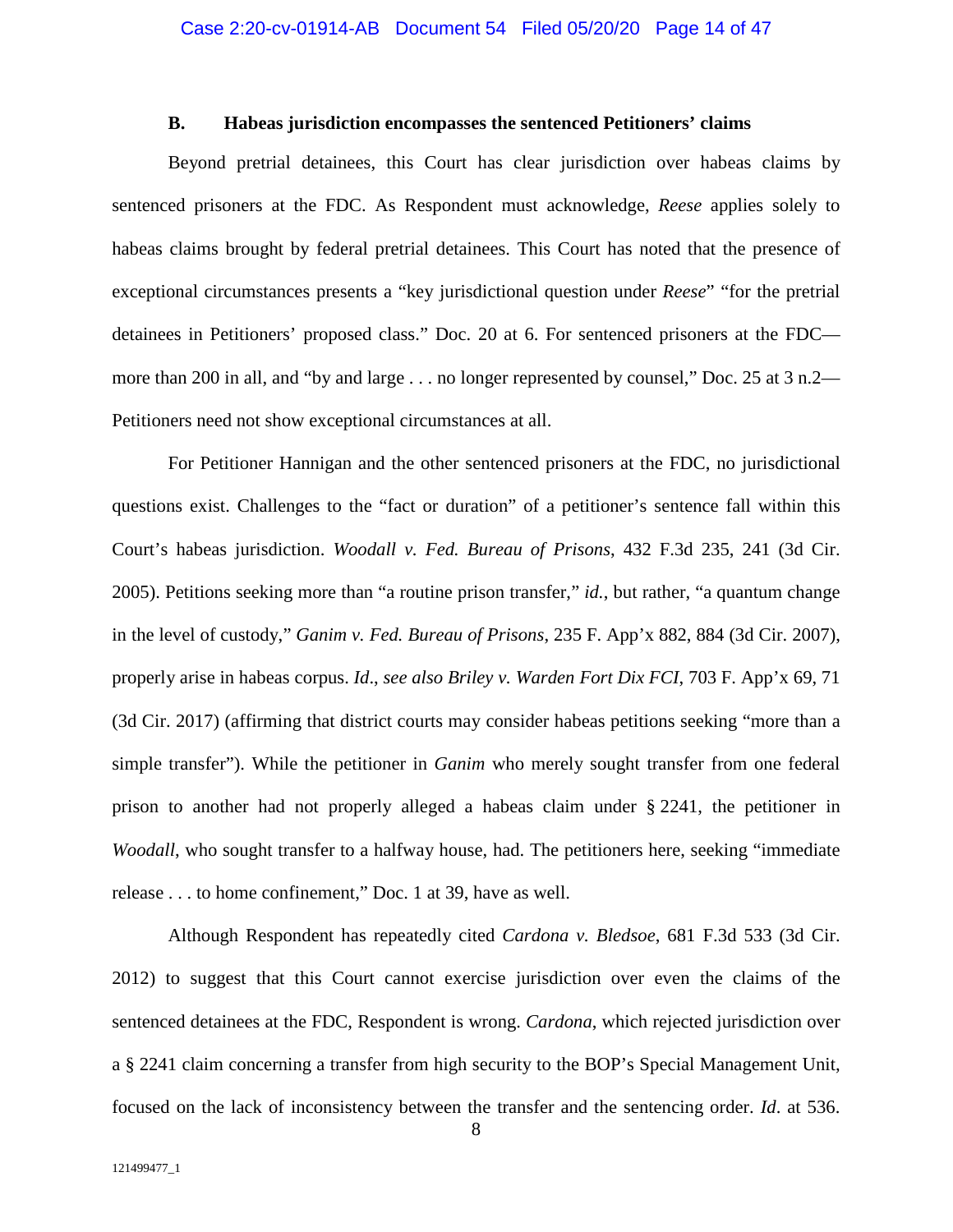#### Case 2:20-cv-01914-AB Document 54 Filed 05/20/20 Page 15 of 47

But the Third Circuit has since clarified that habeas jurisdiction encompasses both claims by sentenced prisoners attacking the execution of sentence as inconsistent with sentencing orders, and also claims by sentenced prisoners seeking a change in custody that is "more than a simple transfer." *Mabry v. Warden Allenwood FCI Low*, 747 F. App'x 918, 919 (3d Cir. 2019) (citing *Woodall*, 432 F.3d at 241). This claim falls into the second category.

## **C. Courts around the country are hearing these claims in habeas jurisdiction and ordering relief—right now**

In many prison habeas petitions involving COVID-19, courts across the country have not only exercised habeas jurisdiction, but have ordered different forms of relief, including release. Many of those cases have involved courts finding "extraordinary," "exceptional," "compelling," or similar circumstances, under the standard for different claims, types of relief, or litigation postures. Although the mere threat of COVID-19 in society may not itself present exceptional circumstances, the combination of COVID-19 plus other factors has presented and does present exceptional circumstances.

First, several courts have exercised jurisdiction to hear similar class habeas petitions from people in BOP custody, seeking release. Courts have ruled that the extraordinary circumstances at other BOP facilities warrant taking steps toward responsible prisoner release sought by petitions raised in habeas jurisdiction. *See, e.g.*, *Martinez-Brooks et al. v. Easter*, No. 3:20-cv-569, 2020 WL 2405350 at \*19, \*30 (D. Conn. May 12, 2020); *Wilson v. Williams*, No. 20-cv-794, 2020 WL 1940882, at \*6 (N.D. Ohio Apr. 22, 2020), *stay denied*, *Wilson*, No. 20-3447, ECF No. 23-1 at 3 (6th Cir. May 4, 2020). Both the *Martinez-Brooks* and *Wilson* Courts ordered BOP warden respondents to identify medically vulnerable people in their custody and to implement a process to assess people for alternative custody (including with conditions) within a reasonable time. *See Martinez-Brooks*, 2020 WL 2405350, at \*32-34; *see also Wilson*, 2020 WL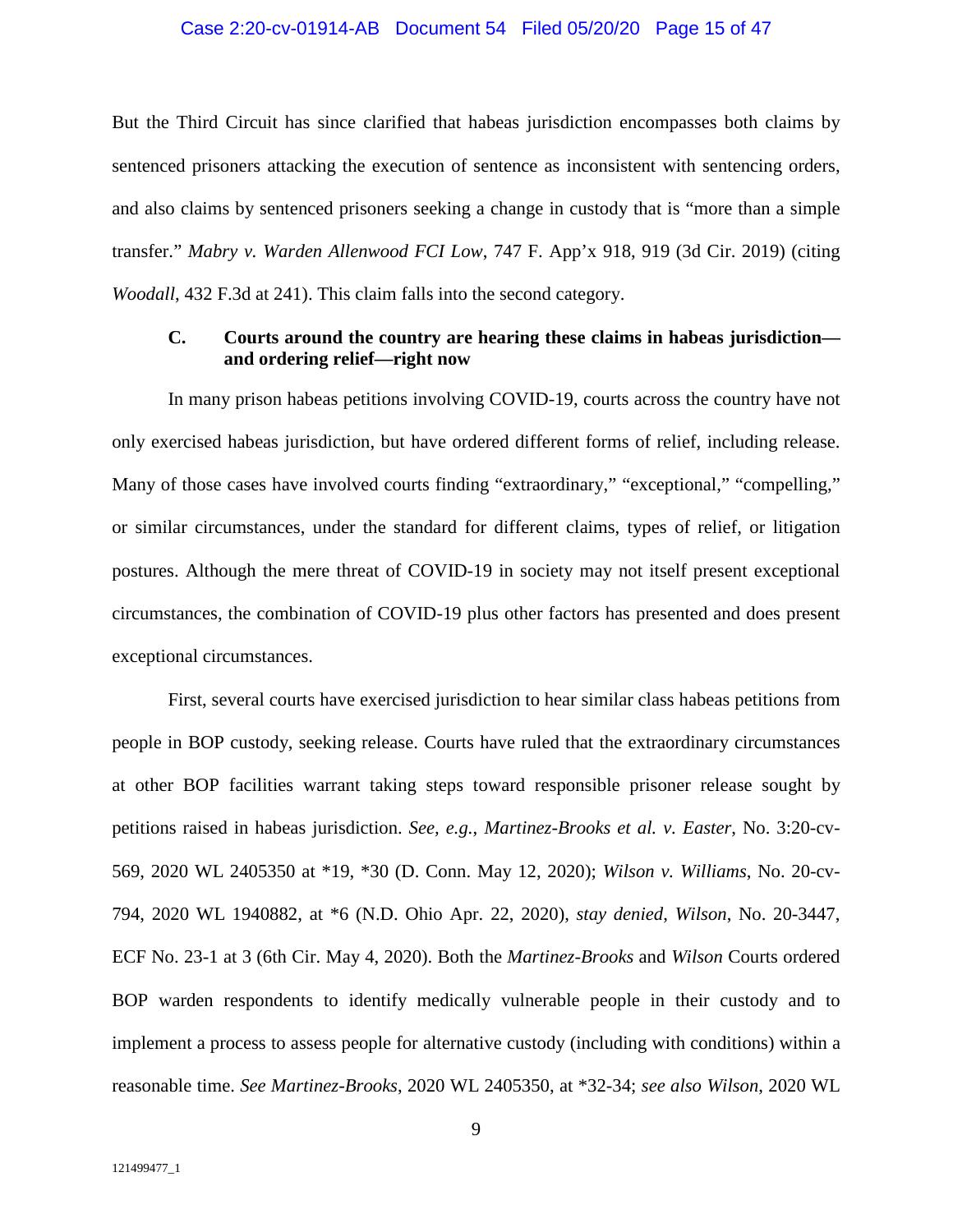#### Case 2:20-cv-01914-AB Document 54 Filed 05/20/20 Page 16 of 47

1940882, at \*10-11 (requiring BOP respondents to evaluate "each subclass member's eligibility for transfer out of Elkton through any means, including but not limited to compassionate release, parole or community supervision, transfer furlough, or non-transfer furlough" with conditions). Courts have also granted class-wide relief to non-federal pretrial detainees on the basis of the "nearly unprecedented challenge" presented by the pandemic joined with heightened risk and inadequate protection measures. *See e.g.*, *Carranza v. Reams*, \_\_\_ F. Supp. 3d \_\_\_, No. 20-cv-00977, 2020 WL 2320174, at \*14 (D. Colo. May 11, 2020).<sup>6</sup> Some class-wide relief has explicitly focused on inadequate confidential access to lawyers and courts. *See Banks v. Booth,*  No. 20-cv-849, 2020 WL 1914896 (D.D.C. Apr. 19, 2020) (ordering sanitation and socialdistancing procedures as well as unmonitored legal calls).<sup>7</sup>

Second, courts within this Circuit have found extraordinary circumstances connected to COVID-19 in a variety of individual contexts. For example, courts—including this one—have granted compassionate release to prisoners based upon "extraordinary and compelling reasons" that include COVID-19 in conjunction with underlying medical conditions, a proximal release date, and rehabilitation. *United States v. Rodriguez*, \_\_\_ F. Supp. 3d. \_\_\_, 2020 WL 1627331, \*2 (E.D. Pa. Apr. 1, 2020) (Brody, J.); *see also United States v. Pabron*, No. 17-cr-165, 2020 WL

<sup>6</sup> *See also Savino v. Souza*, No. 20-10617, 2020 WL 1703844, at \*8–9 (Apr. 8, 2020) (explaining decision to consider bail for all immigration detainees held at two facilities in Massachusetts, given the "extraordinary circumstances" of "this nightmarish pandemic"); *Gayle v. Meade,* No. 20-21553, 2020 WL 2086482 (S.D. Fla. Apr. 30, 2020), *order clarified*, No. 20-21553, 2020 WL 2203576 (S.D. Fla. May 2, 2020) (ordering ICE, *inter alia*, to evaluate each named detainee for release, to brief the court on a plan to accelerate its review of "Alternatives to Detention," and provide the Court with frequent updates on housing and release of inmates); *Mays v. Dart*, No. 20-2134, 2020 WL 1987007 (N.D. Ill. Apr. 27, 2020) (ordering testing of inmates and establishing hygiene, sanitation, and social distancing requirements).

<sup>7</sup> *See also Zepeda Rivas v. Jennings*, No. 20-cv-2731, 2020 WL 2059848 (N.D. Cal. Apr. 29, 2020) (ordering ICE to identify all detainees at given facilities, including any health vulnerabilities and criminal case information, ensure adequate access to counsel, and to facilitate implementation of a bail application system).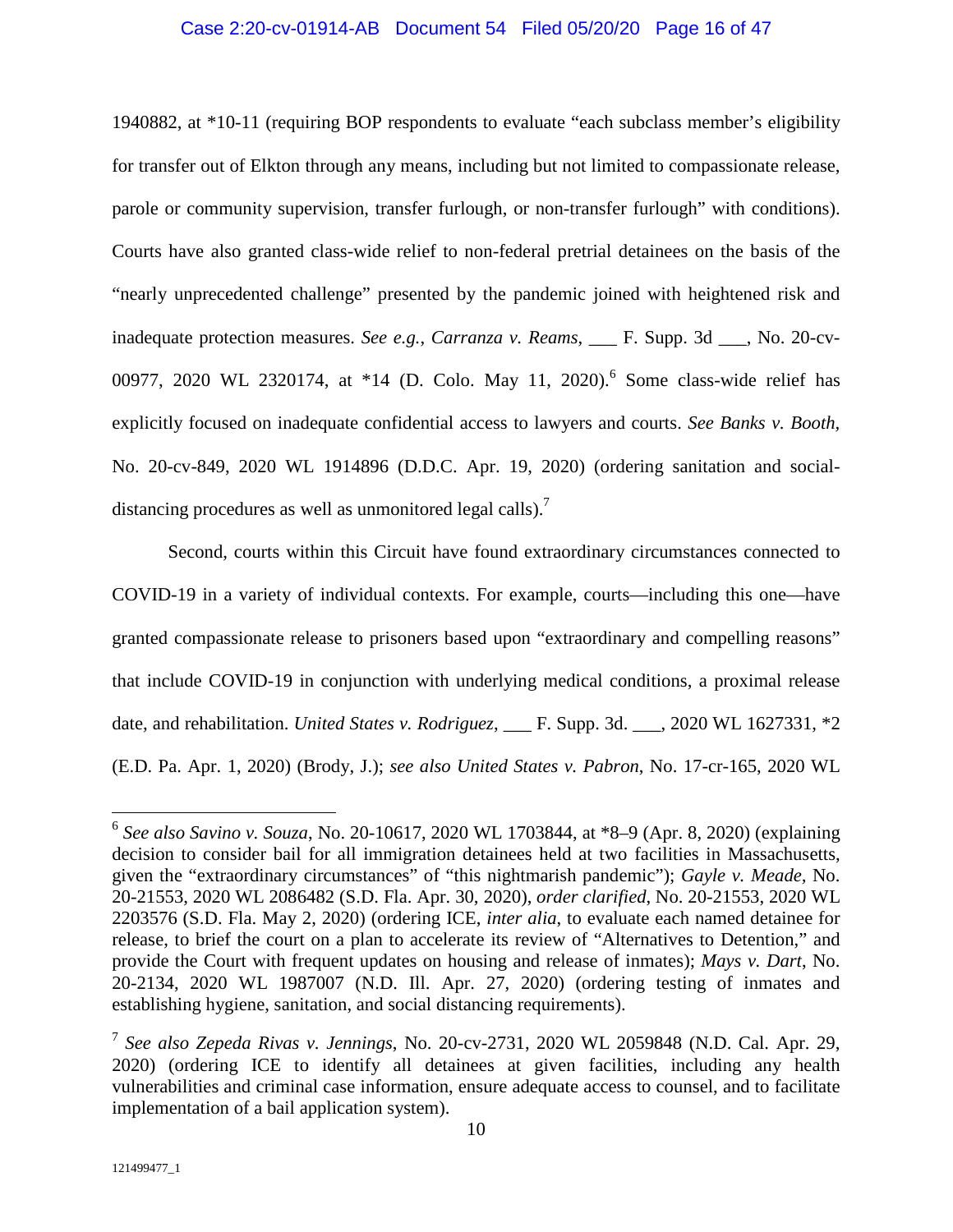#### Case 2:20-cv-01914-AB Document 54 Filed 05/20/20 Page 17 of 47

2112265, \*1 (E.D. Pa. May 4, 2020) (Brody, J.). The meaning of "extraordinary and compelling" in the catchall section of the compassionate release statute, like the meaning of "extraordinary" in *Reese* and *Moore*, had not previously been defined with any clarity. *See Rodriguez*, 2020 WL 1627331 at \*1. While "the mere existence of COVID-19 in society and the possibility that it may spread to a particular prison alone" is not enough, *United States v. Raia*, 954 F.3d 594, 597 (3d Cir. 2020), the presence of COVID-19 already in a facility and other factors may be. Individual habeas petitions based on COVID-19 considered by district courts in the Third Circuit involve "no set formula for determining when habeas corpus relief is appropriate based on the risks from COVID-19," but consider the threat of COVID-19 in conjunction with a "non-exhaustive list of factors" that include a petitioner's medical vulnerability, exposure to COVID-19 already in the facility, the nature of the space and practices affecting the risk of exposure, and efforts made by the prison to prevent or mitigate the harm, among others. *Saillant v. Hoover*, No. 20-cv-609, 2020 WL 1891854, at \*4 (M.D. Pa. Apr. 16, 2020) (acknowledging jurisdiction but declining to exercise it, and collecting cases).

Whether those courts ultimately granted writs or not, they agreed upon jurisdiction because of the nature of the circumstances at hand. "[A] claim based on the COVID-19 pandemic is exactly the sort of 'extreme case' contemplated" that justifies considering it on the merits. *Id.* at \*3 (citing *Verma v. Doll*, No. 20-cv-14, 2020 WL 1814149, at \*4 (M.D. Pa. Apr. 9, 2020) and *Camacho Lopez v. Lowe*, No. 20-cv-563, 2020 WL 1689874, at \*5-6 (M.D. Pa. Apr. 7, 2020)). District courts have similarly exercised habeas jurisdiction even over petitions purportedly brought under the CARES Act. *See, e.g.*, *United States v. Serfass*, 2020 WL 1874126, at \*2-3 (M.D. Pa. Apr. 15, 2020) (finding the availability of habeas jurisdiction for a prisoner seeking release despite the availability of alternatives for relief, but declining to find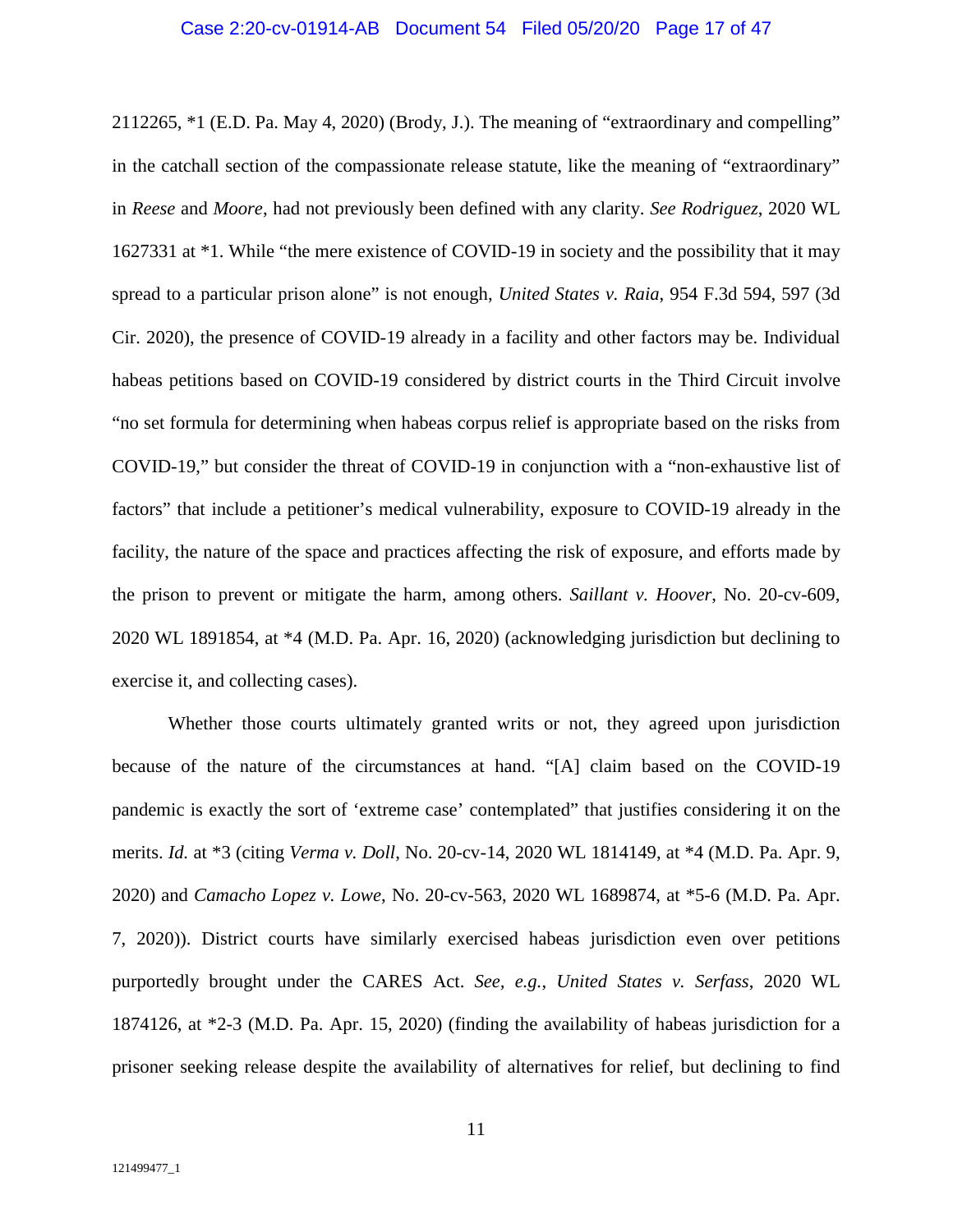#### Case 2:20-cv-01914-AB Document 54 Filed 05/20/20 Page 18 of 47

extraordinary circumstances because "she does not state that she has any recognized medical condition putting her at higher risk if she contracts COVID-19"); *see also United States v. Ashby*, 2020 WL 2494679, at \*6 (M.D. Pa. May 14, 2020) (same).

Third, courts within this Circuit have exercised § 2241 jurisdiction to hear COVID-19 related claims in other detention contexts because of the circumstances at hand. Courts in this Circuit have, for example, ordered immediate release of medically vulnerable ICE detainees from immigration detention facilities. *See, e.g.*, *Cristian A.R. v. Decker*, No. 20-cv-3600, ECF No. 26 at 29 (ordering immediate release of medically vulnerable ICE detainees from Hudson and Bergen County Jail in New Jersey); *Durel B. v. Decker*, 20-cv-3430, ECF No. 34 at 1 (D.N.J. Apr. 21, 2020) (same, for medically vulnerable detainee at Hudson); *Leandro R.P. v. Decker*, 20-cv-3853, ECF No. 29 at 1 (D.N.J. Apr. 17, 2020) (same); *Jason Anthony W. v. Anderson*, 20-cv-3704, ECF No. 22 at 1-7 (D.N.J. Apr. 17, 2020) (same, for medically vulnerable detainees at Essex County Correctional Facility and Elizabeth County Detention Center in New Jersey); *Rafael L.O. v. Tsoukaris*, 2020 WL 1808843, at \*9 (D.N.J. Apr. 9, 2020) (same, for medically vulnerable detainees at Essex).

Courts have also found extraordinary circumstances based upon the combination of COVID-19 and other factors in additional contexts. Some courts have granted bail pending ongoing proceedings under the circumstances. *See, e.g.*, *United States v. Chavol*, No. 20-50075 (9th Cir. Apr. 2, 2020) (stipulation in a FRAP(9) appeal to release on conditions); *United States v. Hector*, No. 2:18-cr-3-2, ECF 748 (W.D. Va. Mar. 27, 2020). Others, including the Third Circuit, have relied upon the extraordinary circumstances of the pandemic to delay selfsurrender. *United States v. Roeder*, No. 20-1682, \_\_\_ F. App'x \_\_\_, 2020 WL 1545872 (3d Cir. Apr. 1, 2020) (reversing district court's denial of defendant's motion to delay execution of his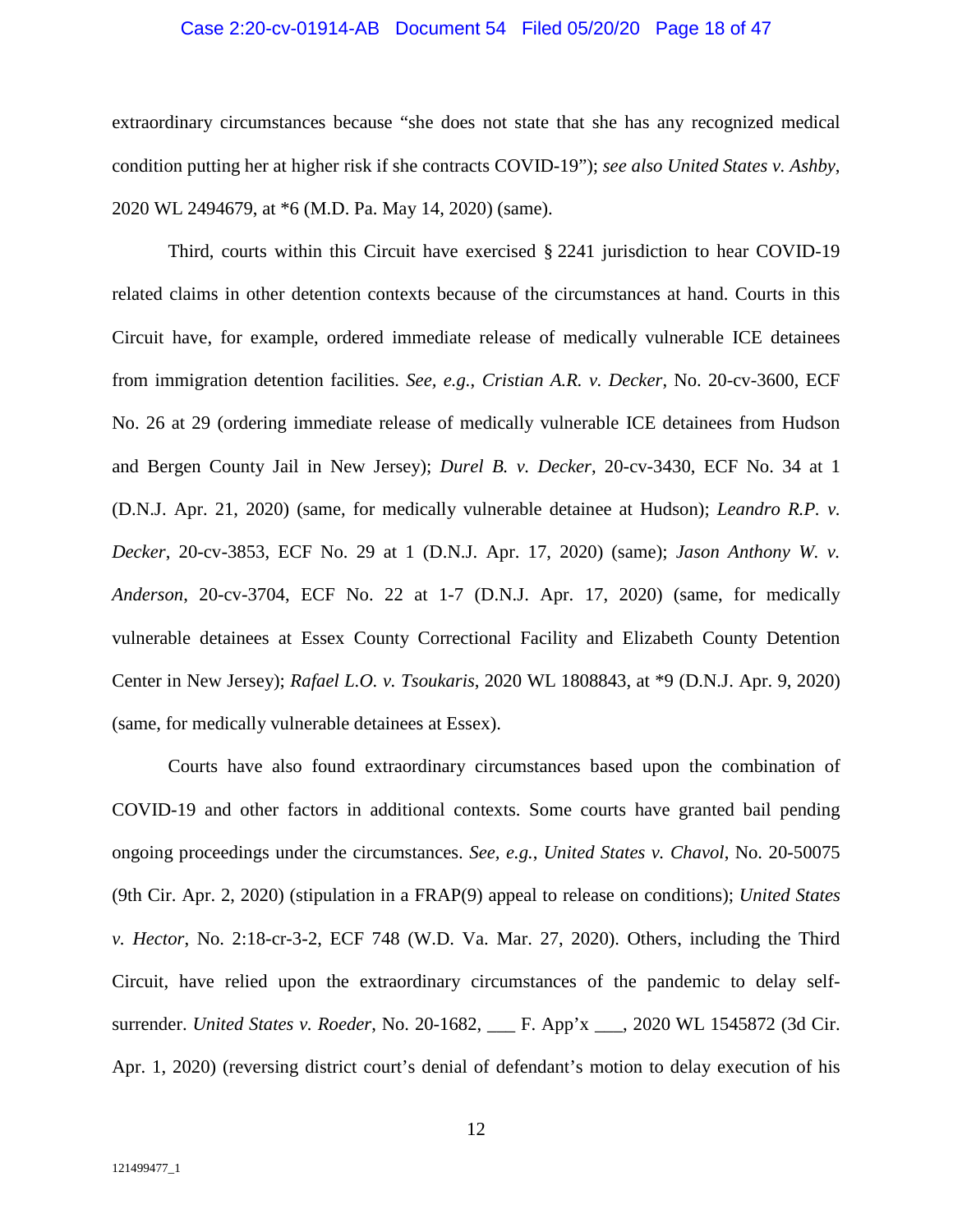#### Case 2:20-cv-01914-AB Document 54 Filed 05/20/20 Page 19 of 47

sentence because of the COVID-19 pandemic); *United States v. Garlock*, No. 18-CR-418, 2020 WL 1439980, at  $*1$  (N.D. Cal. Mar. 25, 2020) (observing that "[b]y now it almost goes without saying that we should not be adding to the prison population during the COVID-19 pandemic if it can be avoided"); *United States v. Matthaei*, No. 19-cv-243, 2020 WL 1443227, at \*1 (D. Idaho Mar. 16, 2020) (extending self-surrender date by 90 days in light of pandemic). Others still have deferred ruling on existing motions for compassionate release to urge temporary furloughs "for the duration of the COVID-19 pandemic," "[i]n light of the unprecedented threat that COVID-19 poses" in combination with the individual's underlying medical conditions. *United States v. Stahl*, No. 18-cr-694, 2020 WL 1819986, at \*1-2 (S.D. N.Y. Apr. 10, 2020).

Simply put, "nothing could be more extraordinary and compelling than this pandemic." *Rodriguez*, 2020 WL 1627331, at \*1. But to the extent that the pandemic itself is not enough, jurisdictional discovery has revealed a host of extraordinary circumstances—including the presence of COVID-19 in the facility, unprecedented burdens on access to confidential communication with counsel, failures to prevent the incursion of COVID-19 or assess its spread within the facility, and others—that concern courts across the country and warrant this Court's exercise of jurisdiction.

#### **II. The Circumstances in the FDC Are Extraordinary**

Circumstances at the FDC are extraordinary for the approximate one thousand detainees in two key respects. First, the FDC has dramatically restricted detainees' access to counsel and the courts. Among other things, these restrictions have extraordinarily burdened detainees' ability to pursue individual relief related to the pandemic. Second, the FDC's failure to take adequate preventative and corrective measures has allowed the coronavirus to enter the facility and spread among the people inside. And its subsequent failures to test, perform meaningful or effective contact investigations, or even timely learn of positive tests conducted elsewhere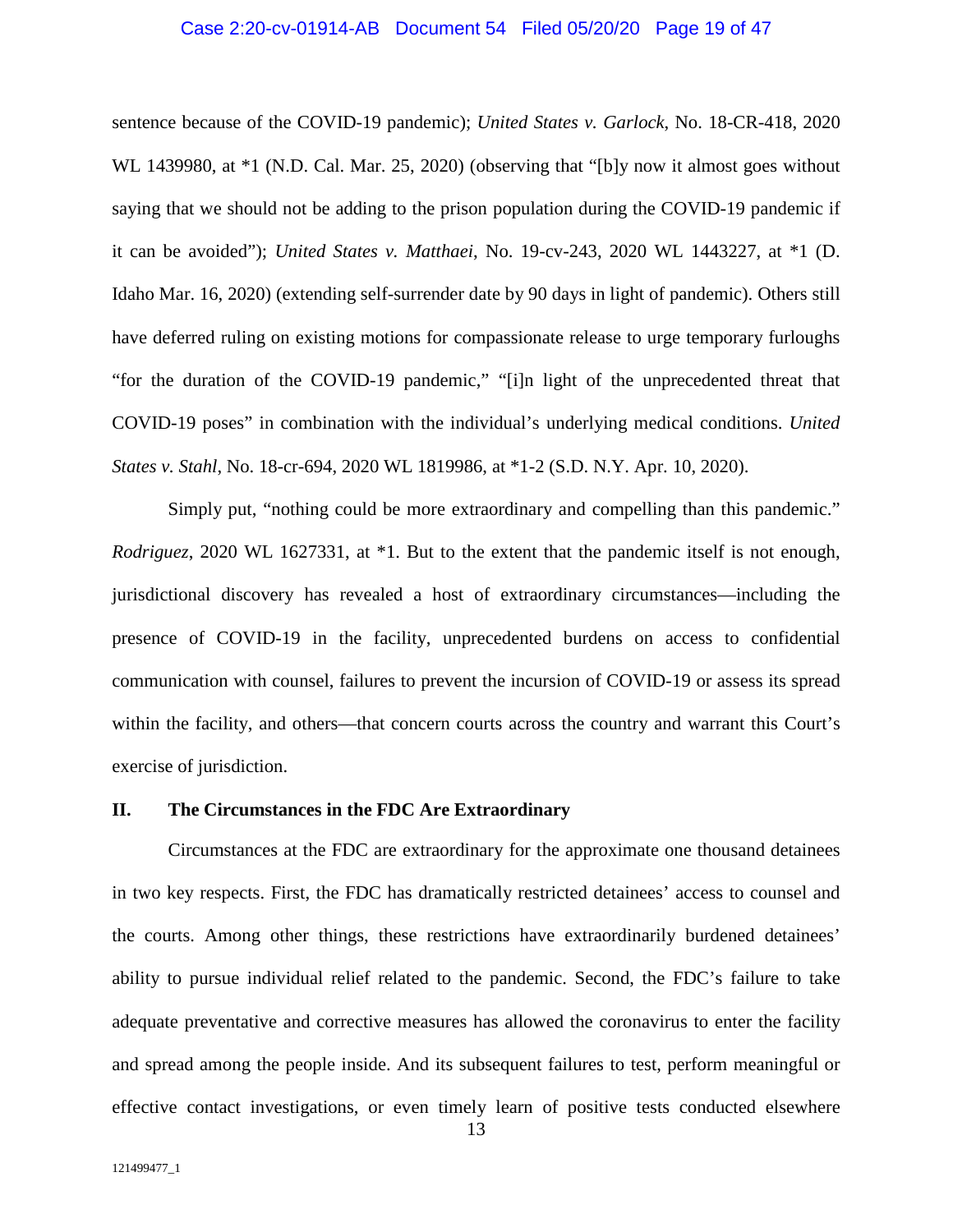#### Case 2:20-cv-01914-AB Document 54 Filed 05/20/20 Page 20 of 47

prevent anyone from knowing the full scope of the spread inside. These manifold failures place detainees at exceptional risk, which this Court can and should address by exercising its § 2241 jurisdiction on a class-wide basis.

## **A. FDC restrictions have placed enormous burdens on access to counsel, courts, and legal research, greatly inhibiting detainees' ability to file individual petitions at a time when they are most needed**

Extraordinary and exceptional circumstances warrant exercise of § 2241 habeas jurisdiction in this matter because practically no attorney communications—confidential or otherwise—currently occur at the FDC. Similarly, because of the lockdown detainees do not have access to important discovery materials and almost all independent detainee legal research has ceased. As a result, detainees, including medically vulnerable detainees who are at great, elevated risk from COVID-19, have essentially no guidance or resources available to challenge their custody or their conditions of confinement.

Respondent does not, and cannot, dispute that these restrictions will continue for the foreseeable future at the FDC. His response is to rely on the comparatively small percentage of detainees who have filed individual motions. But the restrictions themselves are extraordinary and unprecedented, and Respondent would not have imposed them except as part of "extraordinary actions" to deal with an extraordinary situation. Doc. 12-2 at  $4.8^8$  And Respondent cannot assure the Court that all the inmates who want to file have had the resources to do so. In short, through no fault of their own, detainees' access to counsel and other legal resources is most restricted at a time when they need it most. This unprecedented situation reflects the extraordinary and compelling circumstances necessary to provide this Court with § 2241 jurisdiction.

<sup>&</sup>lt;sup>8</sup> See also Doc. 12-2 at 5 (referring to "the ability to take extraordinary measures and isolate from the outside world" purporting to "provide a firmer barrier against this horrible disease" for a facility that did not realize it had active COVID-19 inside of it at the time of that filing).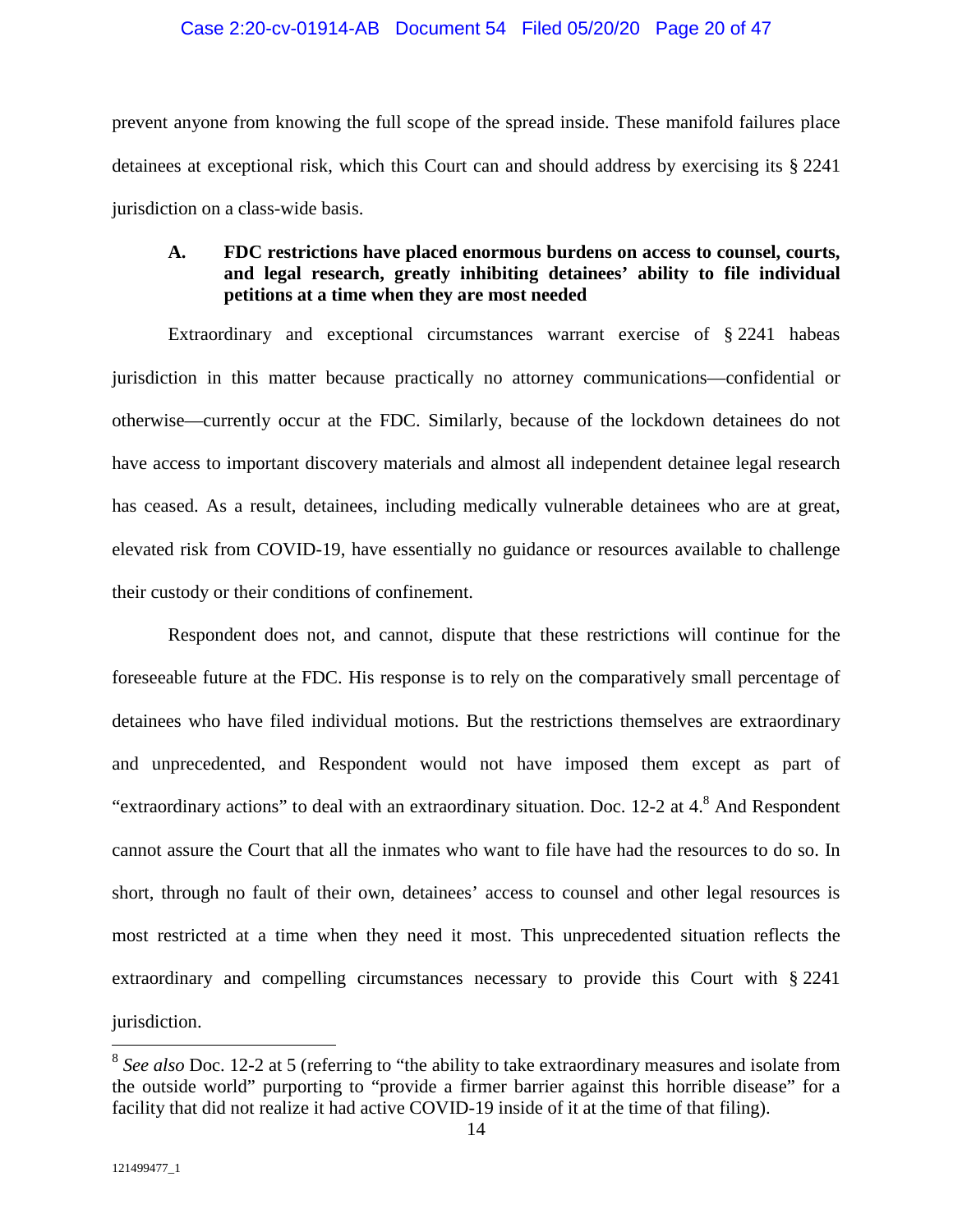## **1. Confidential attorney-client communications are largely unavailable at the FDC.**

Open and confidential access to counsel is one of the most significant legal rights in American law, and right now it practically does not exist at the FDC. The assistance of counsel "is one of the safeguards of the Sixth Amendment necessary to insure fundamental human rights of life and liberty. The Sixth Amendment stands as a constant admonition that if the constitutional safeguards it provides be lost, justice will not 'still be done.'" *Gideon v. Wainwright*, 372 U.S. 335, 343 (1963) (quoting *Johnson v. Zerbst*, 304 U.S. 458, 462 (1938)). Further, the attorney-client privilege is the "oldest of the privileges for confidential communications known to the common law." *Upjohn Co. v. United States*, 449 U.S. 383, 389 (1989). The privilege "protects from disclosure confidential communications made between attorneys and clients for the purpose of obtaining or providing legal assistance to the client." *In re Grand Jury Subpoena*, 223 F.3d 213, 219 (3d Cir. 2000). Such confidential disclosures are protected in order "to encourage full and frank communication between attorneys and their clients and thereby promote broader public interests in the observance of law and administration of justice." *Upjohn Co.*, 449 U.S. at 389.

Indeed, numerous Courts have held that the "the essence of the Sixth Amendment right is, indeed, privacy of communication with counsel." *United States v. Rosner*, 485 F.2d 1213, 1224 (2d Cir. 1973) (citing *Glasser v. United States*, 315 U.S. 60, 62 (1942). Accordingly, "[p]risoners have a right to confidential communication with their attorney." *Telepo v. Martin*, No. 3:08-cv-2132, 2009 WL 2476498, at \*7 (M.D. Pa. Aug. 12, 2009), *aff'd*, 359 F. App'x 278 (3d Cir. 2009).

The restrictions imposed have drastically limited attorney-client communications. Before the FDC imposed its coronavirus-related restrictions, attorneys were able to visit their clients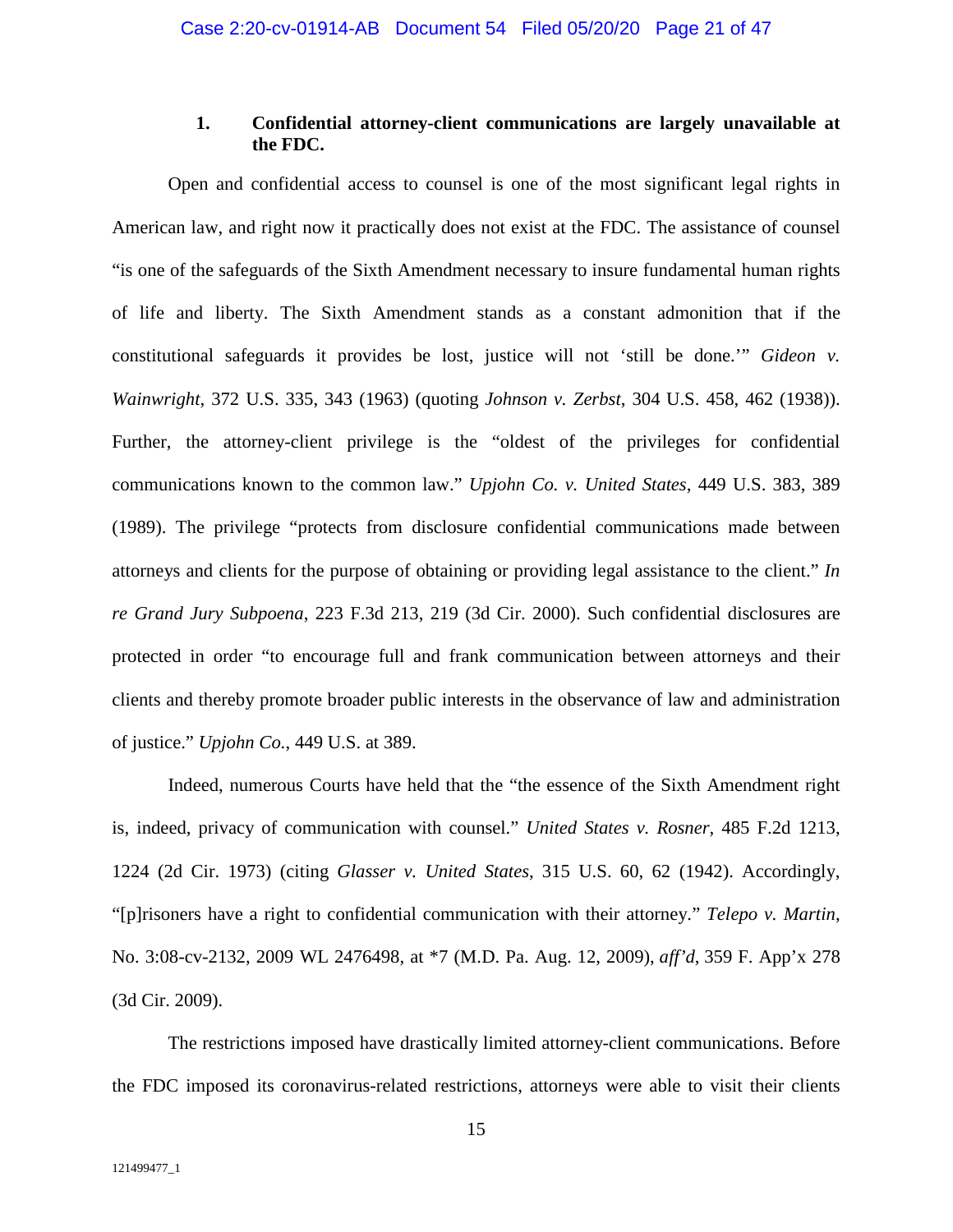#### Case 2:20-cv-01914-AB Document 54 Filed 05/20/20 Page 22 of 47

(without scheduling or needing the Warden's prior approval) from 6:15 a.m. until 8:00 p.m. on weekdays and from 7:15 a.m. until 2:00 p.m. on weekends and federal holidays. (Deposition of Alisha Gallagher ("Gallagher Dep."), excerpts of which are attached as Exhibit 1, at 36-37). During in-person visits, attorneys could confidentially review discovery materials with their clients, including, commonly, massive electronic discovery subject to protective orders. They could share legal research, and could discuss and agree upon strategy and defenses. They could work on different motions and filings, including bail applications and modifications, compassionate-release petitions, or civil litigation concerning conditions of confinement. All of this fell under the protection of attorney-client privilege, because pre-pandemic face-to-face visits took place in private visitation rooms that did not have microphones or cameras, much less FDC staff.

The current restrictions in place at the FDC, by contrast, provide none of those protections. Since April 1, detainees have been on lockdown 23 out of 24 hours per day.<sup>9</sup> (Gallagher Dep. (Ex. 1) at 104). Detainees currently are released in a cohort of 20 detainees at a time for only one hour in the common area per day. *Id.* During that one hour, the 20 or so detainees rush to shower, make personal calls, use email, and perform legal work. *Id.* Because of the combination of a limited number of phones (four) and email computers (three) and legal research computers (two) and the severe time limitations, detainees have to wait in line before engaging in any of those activities. Much of the hour passes in line simply waiting to call, email, shower, or conduct legal research or discovery review. (Declaration of Anthony ("Hall Decl."), Apr. 29, 2020 at  $\P$ 13, a copy of which is attached as Exhibit 2). Even when detainees

 $9^9$  Just today, Respondent informed the Court that this one hour changed to 1.5 hours per day, but the number of released detainees also increased from 20 detainees (11 cells) to 30 detainees (16 cells). Doc. at 53. Substantively, the ability to access one of the limited number of phones, computers, or showers is the same and so is the waiting time.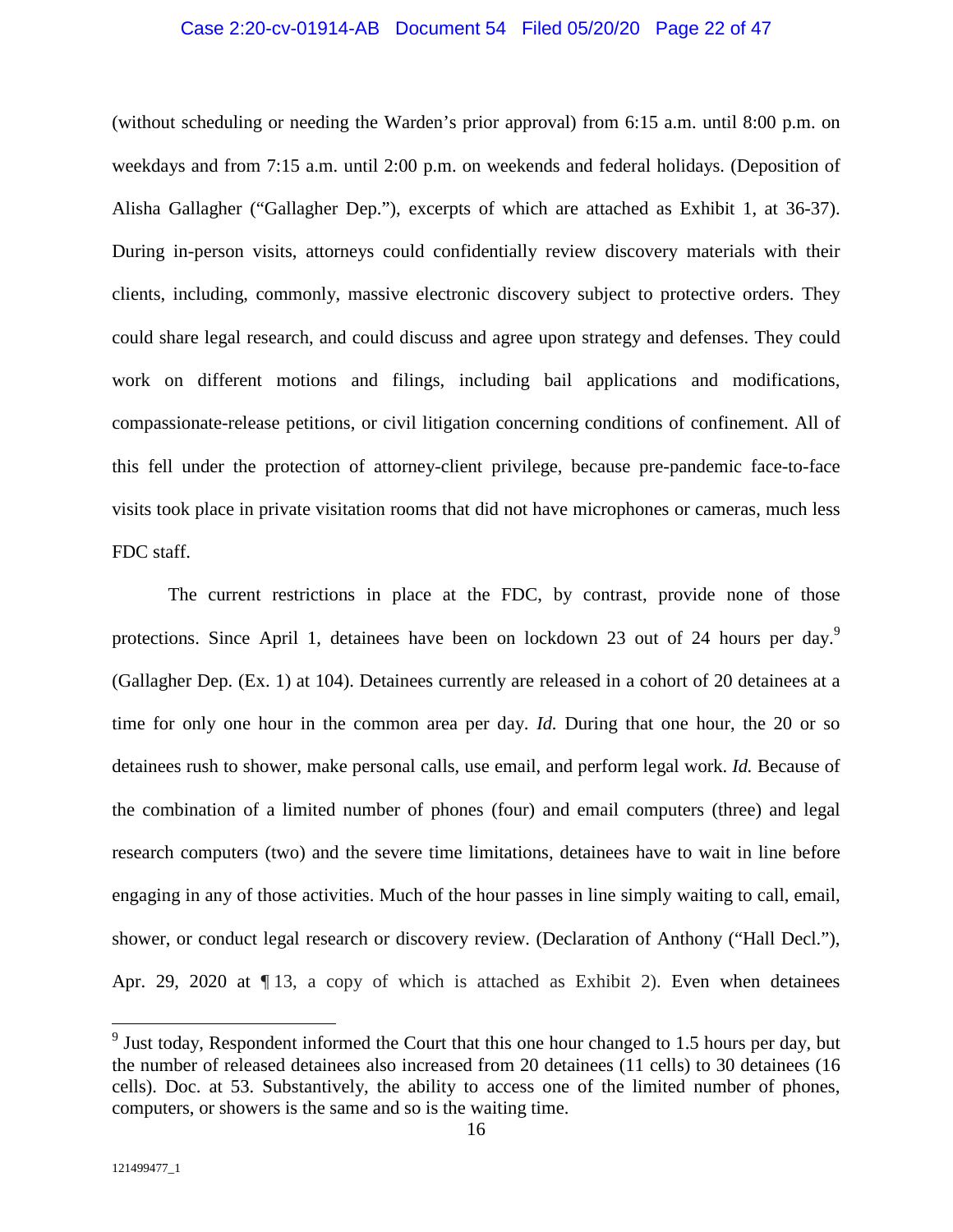#### Case 2:20-cv-01914-AB Document 54 Filed 05/20/20 Page 23 of 47

represented by the Eastern District of Pennsylvania Federal Defender Office make calls to their attorneys using the dedicated Defender phone, the call goes to a receptionist and rarely results in a detainee talking to his or her attorney. *See* (Declaration of Myles Hannigan, Apr. 29, 2020 ("Hannigan Decl."), a copy of which is attached as Exhibit 3, at  $\P$  12) (noting that Petitioner Hannigan tried to reach his attorney seven or eight times but was successful on only one occasion and that other detainees have stopped trying).

The FDC has also completely suspended attorney visits since March 13. (Marler Decl. (Ex. 4) ¶ 7). Any attorney wishing to visit a detained client now must request approval and demonstrate an "urgency and need" justifying the visit, with the Warden exercising final authority over the decision. (Gallagher Dep. (Ex. 1) at 11-12; 14:16-21). With the exception of a few meetings arranged to occur with the United States Probation Office for limited purposes, **not one attorney visit** has occurred since March 13 at the FDC. *Id.* Interposing the Warden's own judgment about the urgency and need of a visit has predictably resulted in a different standard than attorneys might use on their own—Respondent has testified that he views an "imminent need" as when an attorney had to speak with a pretrial detainee involving a criminal trial (Deposition of Warden Sean Marler ("Marler Dep."), excerpts of which are attached as Exhibit 5, at 73). Although all criminal trials have been continued, Respondent's criterion excludes attorneys who might need to consult on intervening motions for bail or release.

The abrogation of confidentiality and interpolation of the FDC into the attorney-client relationship have chilled attorney-client communications in grave and impermissible ways. Numerous defense attorneys have signed declarations expressing their frustration and concern with the FDC's restrictions. The FDC turned away Attorney Chris Furlong on March 13. Despite his self-assessed urgent need for a face-to-face meeting with his client, counsel for the BOP

17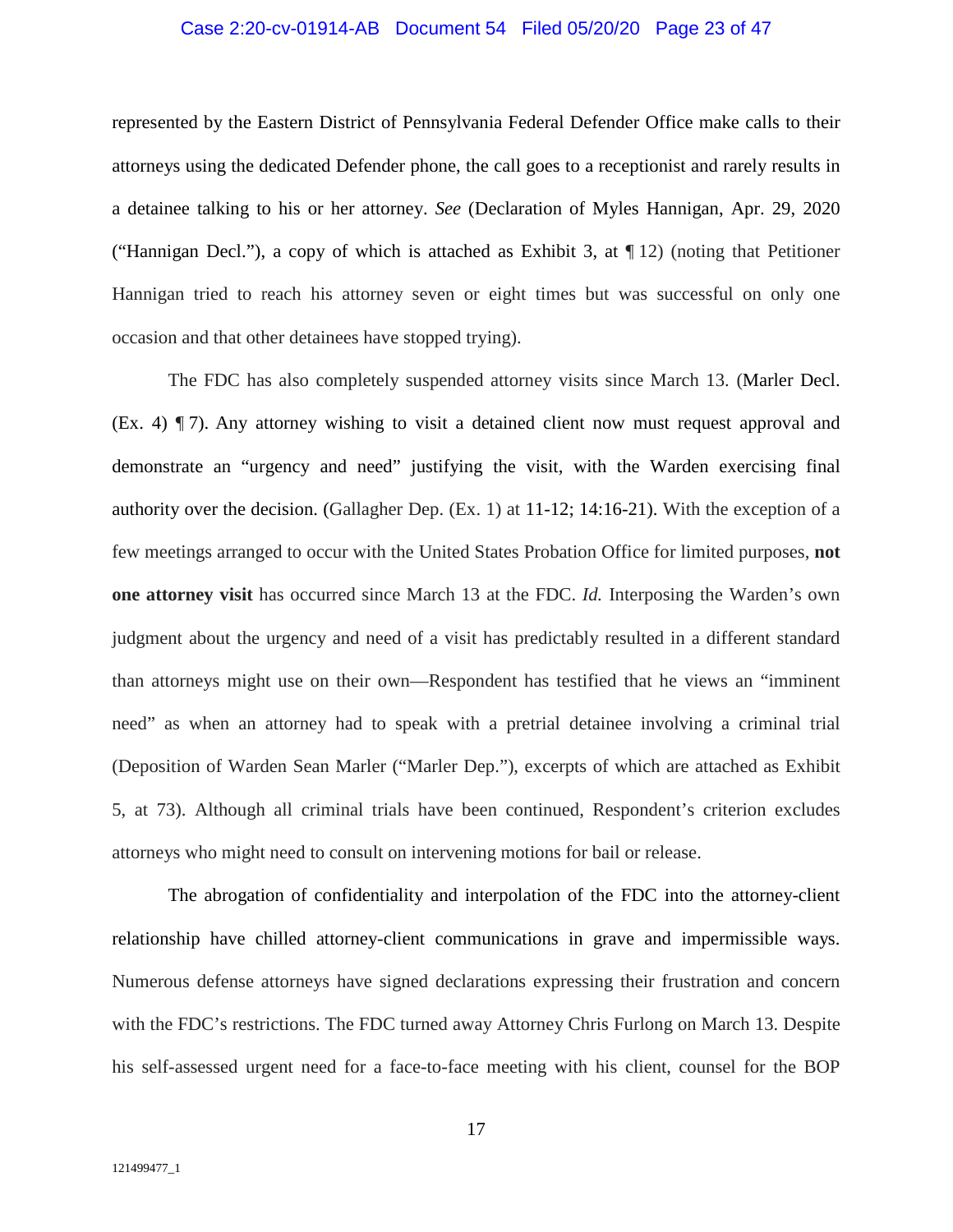#### Case 2:20-cv-01914-AB Document 54 Filed 05/20/20 Page 24 of 47

denied his requests. (Declaration of Christopher Furlong ("Furlong Decl."), a copy of which is attached as Exhibit 6, ¶¶ 3-7). Similarly, attorney Michael Diamondstein emailed FDC to ask for a face-to-face visit in late March. He asked to bring hand sanitizer, disinfectant wipes, gloves, and a mask with him to the facility. (Declaration of Michael Diamondstein ("Diamondstein Decl."), a copy of which is attached as Exhibit 7,  $\P$  8 & 13). The FDC flatly denied his request. *Id.* FDC Counsel Alisha Gallagher confirmed this denial during her deposition, but stated she denied the request only because attorney Diamondstein requested to bring "prohibited" materials into the facility. (Gallagher Dep. (Ex. 1) at 18-21). Even amid other sanitation failures, the FDC used its unchanged prohibited-items policy as a cudgel against an attorney rather than considering the feasibility of allowing attorneys to bring hand sanitizer in or otherwise changing its policies.<sup>10</sup>

No adequate replacement for face-to-face attorney visitation exists at the FDC. All email communications to or from detainees go through the BOP's system, TRULINCS. The BOP monitors TRULINCS, with no exceptions for attorney-client emails, and so such emails are not confidential. (Gallagher Dep. (Ex. 1) at 69:17-20). Defense attorneys and detainees alike know this, and they generally either outright refuse to send emails to clients or use TRULINCS only for non-substantive communications, such as scheduling a visit. (Furlong Decl. (Ex. 6)  $\P$  12; Diamondstein Decl. (Ex. 7) ¶¶ 5-6; Hall Decl. (Ex. 2) ¶ 7; Declaration of Tim Brown ("Brown Decl."), a copy of which is attached as Exhibit 9, ¶ 7). One defense attorney attested that she

<sup>&</sup>lt;sup>10</sup> The FDC has made no policy revisions or exceptions for attorneys with elevated risk factors for COVID-19. Another attorney wrote of her concern that her medical state puts her at severe risk for complications should she contract COVID-19. Because three FDC staff members had tested positive for COVID-19, she did not feel confident that FDC is virus-free or that she could visit without putting her health in jeopardy. For her own safety, she had not requested an inperson visit with her client at the FDC. (Declaration of Lynn Westcott ("Westcott Decl."), a copy of which is attached as Exhibit 8, at  $\P$  4).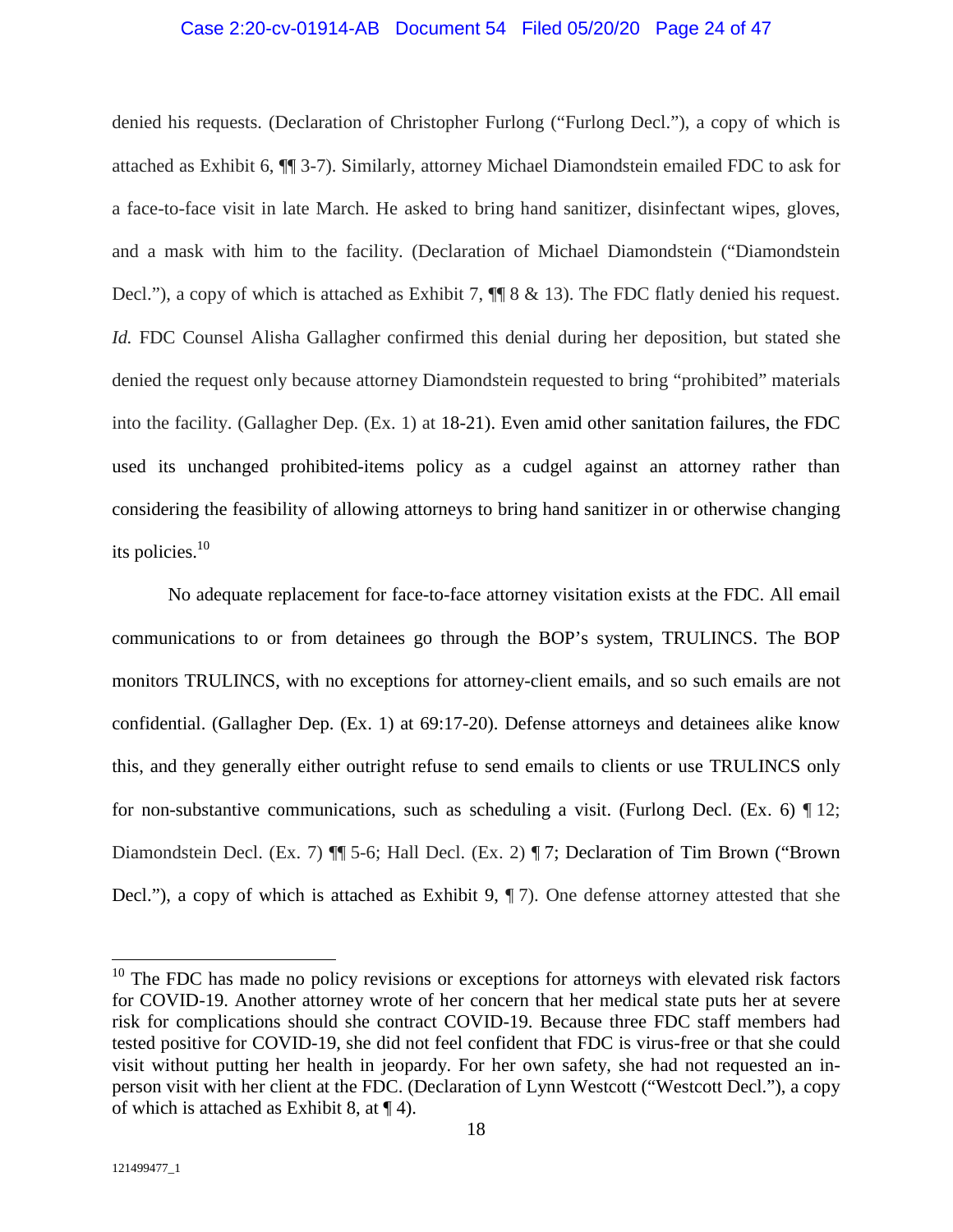#### Case 2:20-cv-01914-AB Document 54 Filed 05/20/20 Page 25 of 47

received all of her own TRULINCS emails to and from her client in discovery in a criminal matter. (Declaration of Rhonda Lowe ("Lowe Decl."), a copy of which is attached as Exhibit 10, ¶ 5). Given the absolute lack of confidentiality through that means of communications, monitored email communications cannot serve as an adequate substitute for in-person visits.

Telephone communications with attorneys suffer from similar problems of both limited access and non-confidentiality. As with TRULINCS, the FDC monitors calls made on the phones in the common area. (Gallagher Dep.  $(Ex. 1)$  at 53:13-15; Lowe Decl.  $(Ex. 10)$   $\parallel$  5). The one phone that links to the Eastern District of Pennsylvania Federal Defender Office is the only phone line that the FDC does not monitor or record. However, the close proximity of detainees on that phone to other detainees and guards in the common area—typically within earshot means that calls on the Defender Office phone are easily overheard and therefore not confidential. And even if the calls regularly connected *and* were confidential, that line provides no alternative at all to the many detainees who have private counsel, CJA-appointed counsel, or federal defenders who work out of Delaware or New Jersey Federal Defender Offices. (Gallagher Dep. (Ex. 1) 63).

The purported alternative of scheduled legal calls through counselors' offices presents the same confidentiality problems as other monitored phone calls. The FDC states it is now allowing more attorney calls placed from a counselor's office (Doc. 28, at 11-13). Although at least unrecorded, calls placed from counselor or unit staff offices do not allow for privileged attorneyclient communications, because the FDC requires the counselor or unit staff member to remain in the room for the duration of the call. (Gallagher Dep.(Ex. 1) at 80:16-21). Per FDC policy, the counselor must remain in the office for the entire call. (Marler Dep. (Ex. 5) at 56:21-57:8; Hall Decl. (Ex. 2) ¶ 31; Hannigan Decl. (Ex. 3) ¶7; Brown Decl. (Ex. 9) ¶ 8; Lowe Decl. (Ex. 10)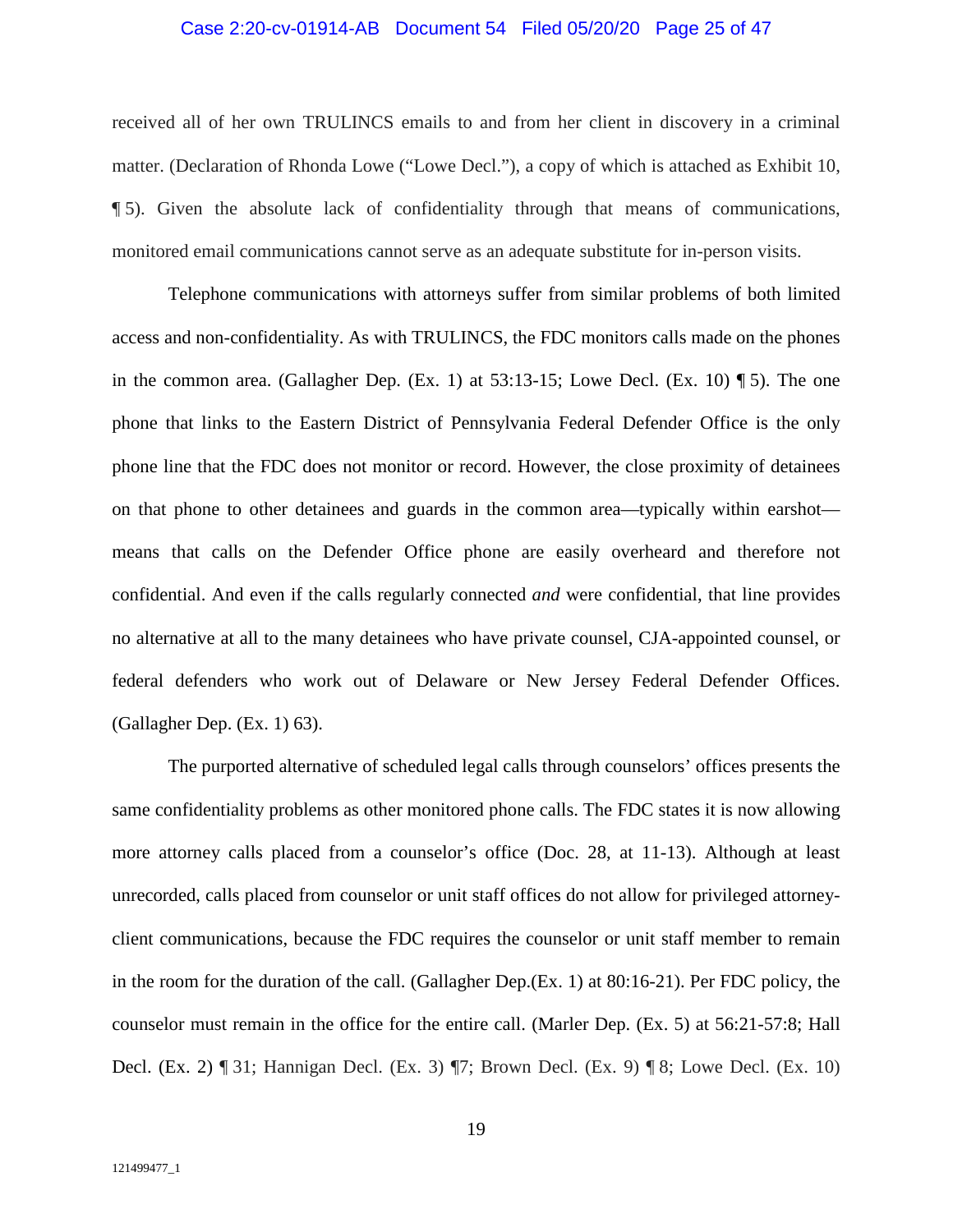#### Case 2:20-cv-01914-AB Document 54 Filed 05/20/20 Page 26 of 47

¶ 5). While the FDC cites security reasons for this arrangement, it ensures that these calls can never serve as confidential communications. Moreover, this policy has a chilling effect: one attorney stated that he could hear the counselor addressing his client while he was attempting to discuss sensitive information over the phone. (Diamondstein Decl. (Ex. 7) ¶ 7). Another attorney flatly stated that he does not conduct calls with his client from the counselor's office because those communications are not privileged, and he cannot speak freely. (Furlong Decl. (Ex. 6) ¶ 9- 10). In such circumstances, the client cannot speak freely either, and they cannot have a meaningful discussion about strategy.

Even if those calls were confidential, the FDC does not allow them to occur at nearly the scale or frequency to make them a meaningful alternative to in-person conversations. Access to attorney-client calls from the counselor's office has inherent numerical restrictions because of the number of detainees assigned to each unit. Each counselor at the FDC is assigned to approximately 120 detainees, which means counselor-placed calls will always be in short supply. (Gallagher Dep. (Ex. 1) at 79:17–80:1). These inherent limitations cause substantial delays. One attorney had to wait *four days* after making a request in order to have a telephone call with his client. (Diamondstein Decl. (Ex. 7) ¶ 7). Additionally, one detainee's repeated requests to make an attorney call from the counselor's office have all been denied despite having urgency for the call. (Declaration of Imad Perkins ("Perkins Decl."), a copy of which is attached as Exhibit 11, at  $\P\P$  4-6). When a call does occur, the counselor generally limits it to 30 minutes at the most, which does not provide enough time for most consultations. And this assumes that an attorney feels comfortable discussing a case during a non-privileged call at all. (Gallagher Dep. (Ex. 1) at 80:9-15).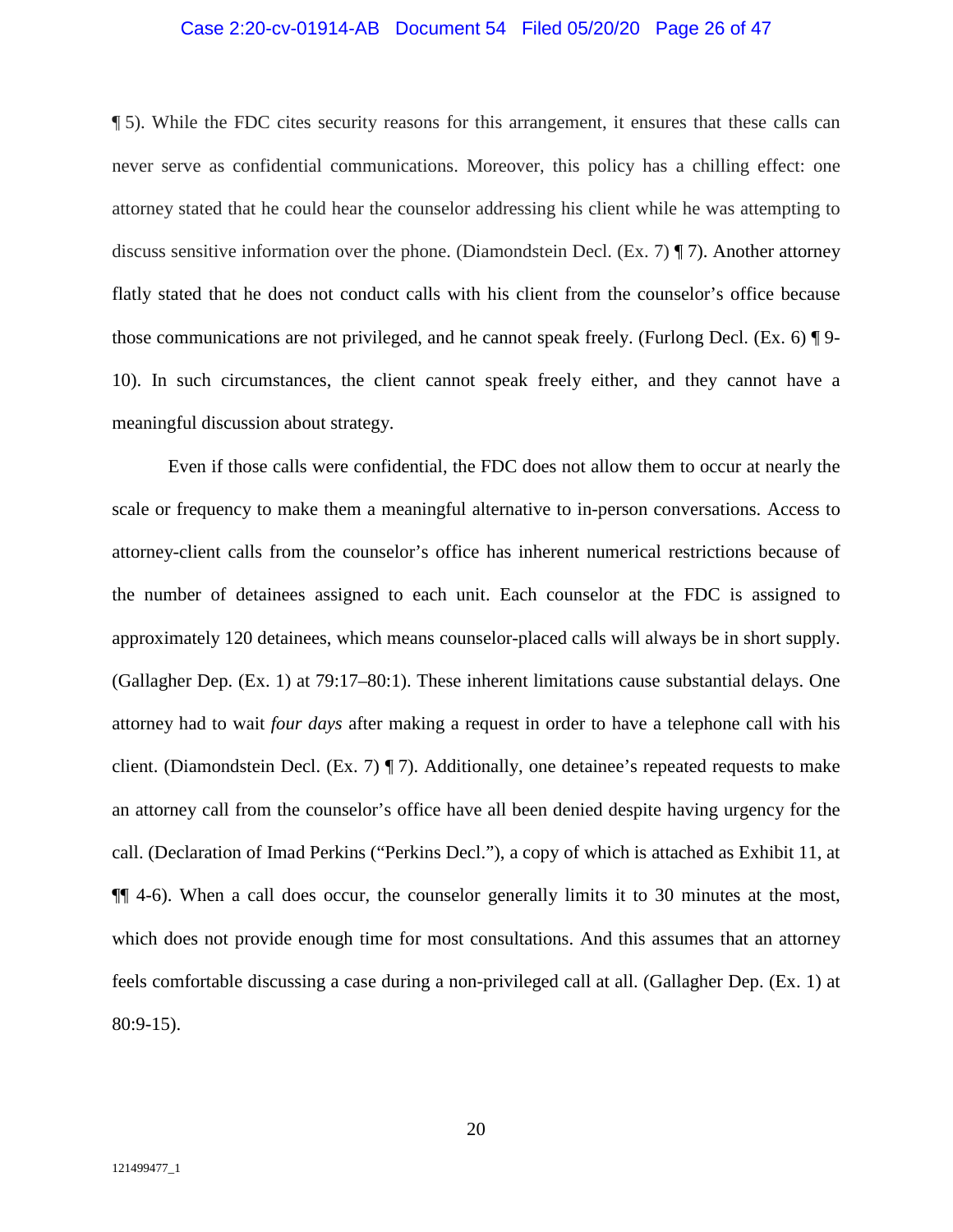#### Case 2:20-cv-01914-AB Document 54 Filed 05/20/20 Page 27 of 47

Communication by mail is also a grossly inadequate substitute for in-person meetings or synchronous communication by unmonitored email or telephone calls. Inmate mail to and from the FDC is slow and unreliable, and is thus particularly ill-suited to time-sensitive, COVIDrelated motions for release. Particularly with new clients—a common state of representation for just-arrested pretrial detainees—mail does not allow for an attorney to learn the client's full story or to gain the client's trust. Nor does it allow the attorney to gauge her client's understanding of their communications.

The FDC has taken no steps to make attorney-client communications easier during this crisis, such as allowing calls from acoustically private locations (such as the nowdisused attorney visiting rooms) or allowing unmonitored TRULINCS communications between attorneys and clients. The FDC has expanded its use of video conferencing to allow for detainee communication with the Court. (Gallagher Dep. (Ex. 1) at 86). However, it has taken no similar measures to allow video conferencing with attorneys, despite attorneys' requests. (Marler Dep.(Ex. 5) at 55:3-56:4; Furlong Decl. (Ex. 6)  $\P$  6; Diamondstein (Ex. 7)  $\P$  14; Gallagher Dep. (Ex. 1) 85:11-24.) Taken together, confidential and privileged attorney-client communications have all but ceased at FDC, with no forthcoming changes in the foreseeable future.

#### **2. The FDC's lockdown inhibits meaningful access to the courts, including and especially the ability for detainees to file motions for release.**

Beyond access to counsel, the FDC's restrictions and practices prevent detainees from undertaking their own motions and filings. It is longstanding black-letter law that "the state and its officers may not abridge or impair petitioner's right to apply to a federal court for a writ of habeas corpus." *Ex parte Hull*, 312 U.S. 546, 549 (1941). Because the "basic purpose of the writ is to enable those unlawfully incarcerated to obtain their freedom," prisons cannot deny or obstruct "access of prisoners to the courts for the purpose of presenting their complaints."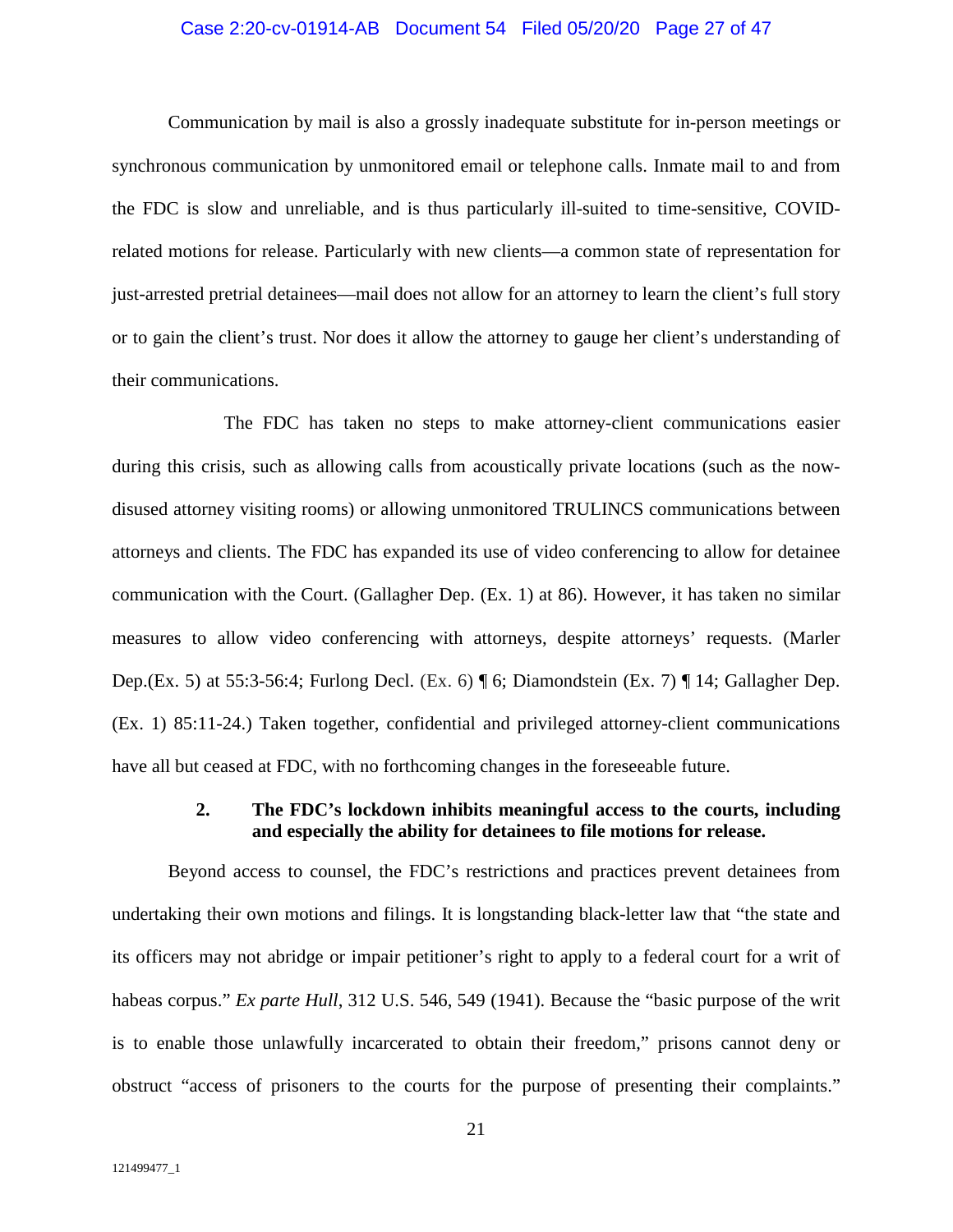#### Case 2:20-cv-01914-AB Document 54 Filed 05/20/20 Page 28 of 47

*Johnson v. Avery*, 393 U.S. 483, 485 (1969). Because this right is fundamental, in order to effectively participate in and prepare for legal proceedings, especially those challenging bail conditions or otherwise seeking immediate release, it is crucial that detainees have the ability to meaningfully review discovery in a confidential and time-sensitive manner. As the Supreme Court stated nearly a half-century ago, "fundamental constitutional right of access to the courts requires prison authorities to assist inmates in the preparation and filing of meaningful legal papers by providing prisoners with adequate law libraries or adequate assistance from persons trained in the law." *Bounds v. Smith*, 430 U.S. 817, 825-26, (1977), *narrowed by Lewis v. Casey*, 518 U.S. 343 (1996) (holding that the standing doctrine requires actual injury in order to prevail on a *Bounds* action). The *Bounds* Court went on to explain:

Although it is essentially true, as petitioners argue, that a habeas corpus petition or civil rights complaint need only set forth facts giving rise to the cause of action . . . *it hardly follows that a law library or other legal assistance is not essential to frame such documents*. It would verge on incompetence for a lawyer to file an initial pleading without researching such issues as jurisdiction, venue, standing, exhaustion of remedies, proper parties plaintiff and defendant, and types of relief available. Most importantly, of course, a lawyer must know what the law is in order to determine whether a colorable claim exists, and if so, what facts are necessary to state a cause of action. *If a lawyer must perform such preliminary research, it is no less vital for a pro se prisoner*.

*Id.* (emphasis added).

The current lockdown restrictions at FDC present stark obstacles that make reviewing discovery and conducting legal research nearly impossible. Many detainees have virtually no access to electronic discovery. In practice, all of them have only minutes per day to conduct legal research. And because all of this comes in conjunction with both restricted access to lawyers and unprecedented need to file motions to change the conditions of confinement, these restrictions effectively shut the proverbial courthouse door at a time when detainees most need to walk through it. These restrictions, like restrictions on access to counsel, call into particular question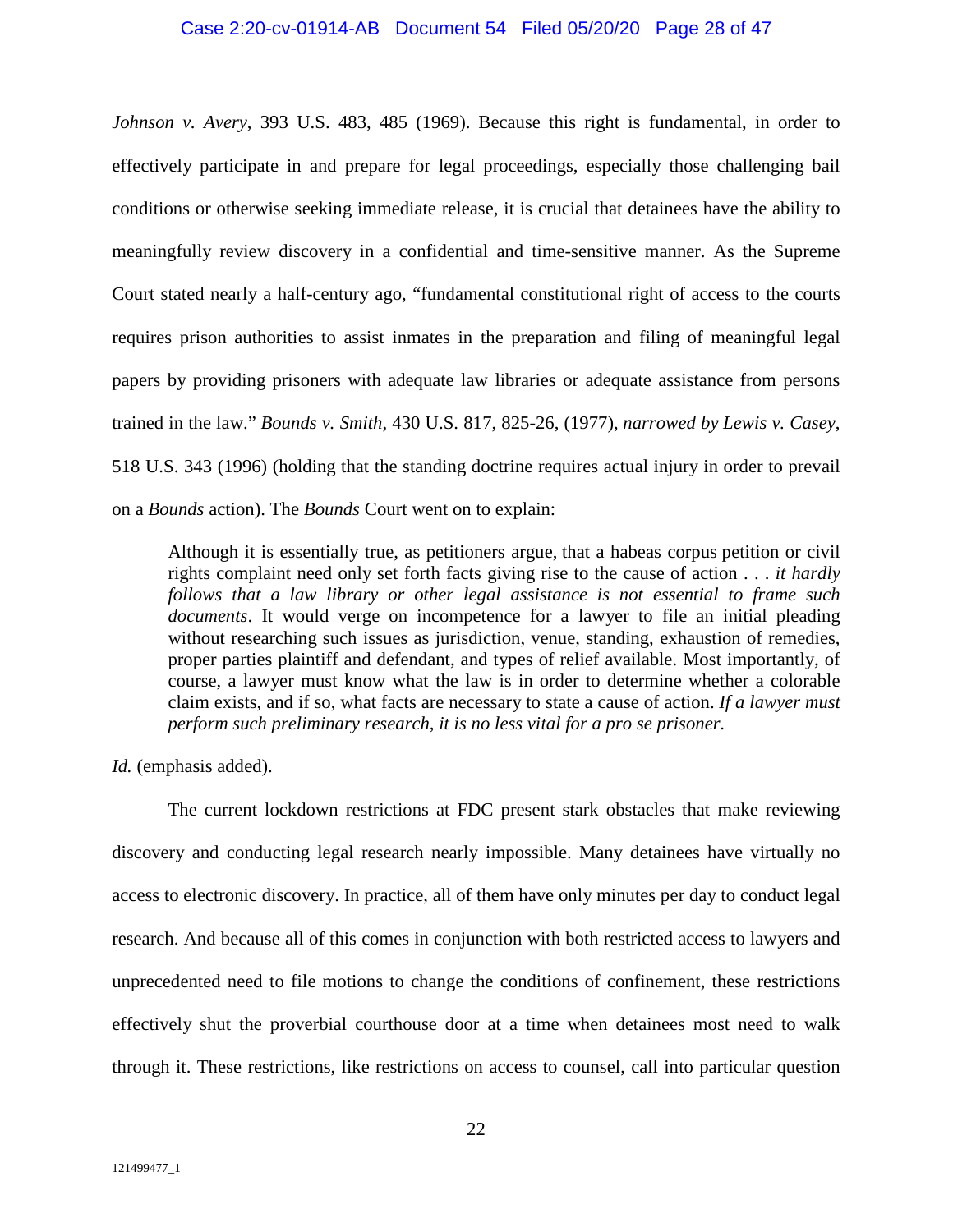#### Case 2:20-cv-01914-AB Document 54 Filed 05/20/20 Page 29 of 47

the efficacy of Respondent's suggestions that individual motions and petitions provide a superior method of seeking relief.

## **a. Lockdown restrictions prevent detainees from reviewing electronic discovery on their own.**

Any kind of motion to change the conditions of confinement, such as bail modification, depends on a detainee's ability to view the discovery in his or her criminal matter. Such motions for less restrictive placement require consideration of factors related to the underlying criminal allegations, including, *inter alia*, whether the detainee poses a danger to the community and whether the detainee presents a flight risk. To oppose the motion, including and especially in the instance of pre-trial detainees, the government searches the discovery materials to support an argument about the merits of the case in opposition. *See United States v. Dawara*, 2020 WL 2404898 (E.D. Pa. May 12, 2020) (denying bail motion to pre-trial detainee accused of arson based largely on the government's evidence that his acts put human life in danger and therefore presented a risk); *see also* Doc. 12-2 at 19, 47 (setting out, even in the motion to dismiss, purported reasons that the named Petitioners present risks if released). Any detainee who does not have access to discovery materials faces obstacles not only to preparing for now-continued trials, but also in preparation for motions for release.

Under its lockdown, the FDC generally limits detainees' ability to review discovery materials to that one hour period in which the detainee can make calls, email, and shower. (Declaration of Anthony Hall ("Hall Decl. II"), May 15, 2020 ¶ 3, a copy of which is attached as Exhibit 12). When not in use, detainees' electronic discovery files are maintained by the unit manager. (Gallagher Dep. (Ex. 1) 40:1-3). Detainees must get those files from their counselor if they wish to review discovery during their hour out of lockdown. (*See* Westcott Decl. (Ex. 8) ¶ 5). Accordingly, detainees' ability to review their discovery files is completely dependent on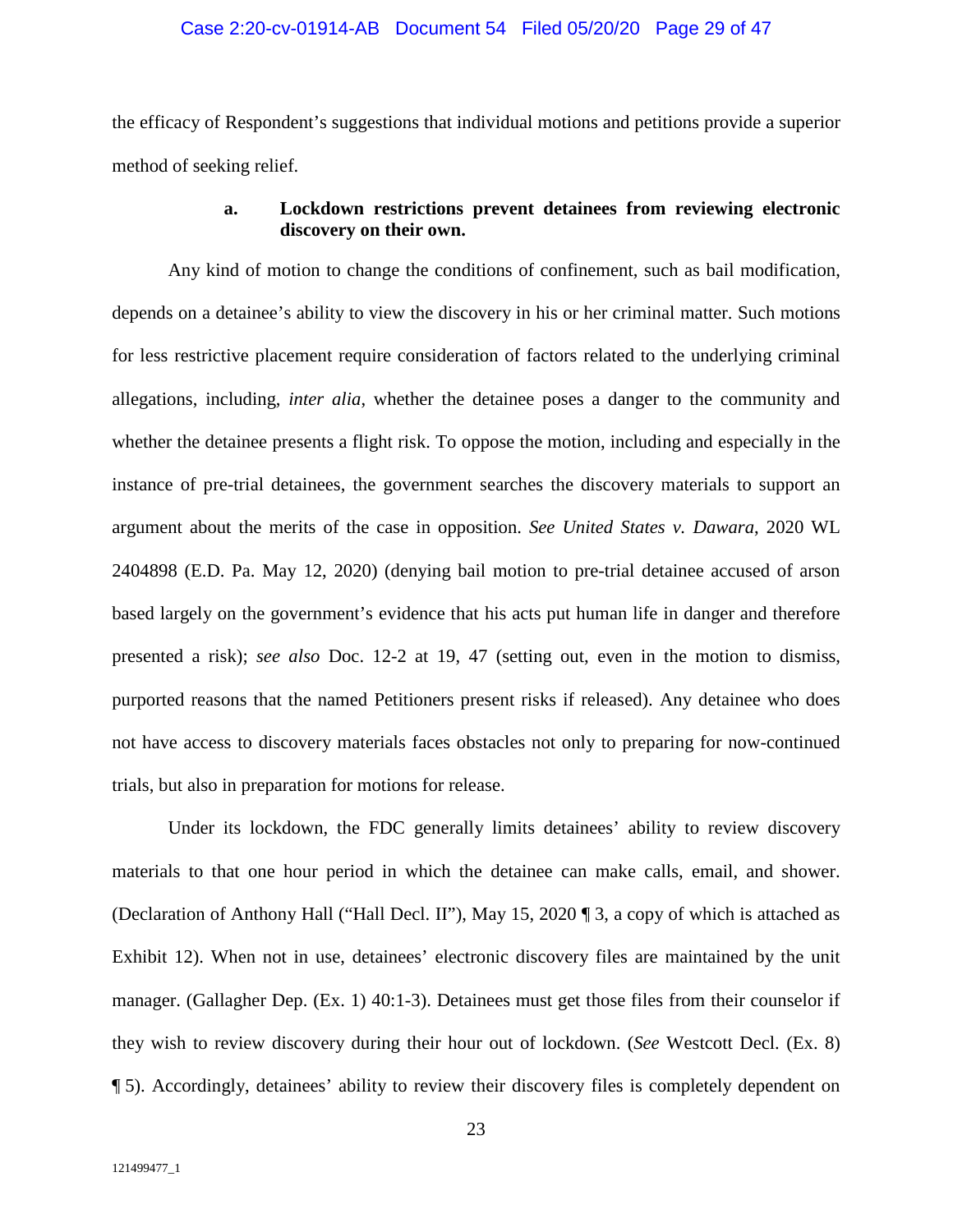#### Case 2:20-cv-01914-AB Document 54 Filed 05/20/20 Page 30 of 47

the presence of their counselor. (*Id.*). In other words, if a detainee's counselor is unavailable, the detainee will not be able to review electronic discovery, even during the allotted hour.<sup>11</sup> Nor can attorneys send discovery materials to detainees via email. Beyond the enumerated confidentiality issues, as a practical matter, TRULINCS does not allow attorneys to attach documents for review, such as discovery or draft pleadings. (Furlong Decl. (Ex. 6) ¶ 15). The transmission of electronic discovery materials via U.S. mail can also be impractical, burdensome, and inefficient as electronic discovery is often voluminous and because of the inherent delays in using same. (Westcott Decl. (Ex. 8) ¶ 8). Some discovery, like audio recordings, cannot be mailed at all. Moreover, protective orders limit this as an option. (Lowe Decl. (Ex. 10) [6).

Put simply, detainees have been unable to substantively review discovery since the visitation lockdown began in mid-March. As one defense attorney stated: "My client has been unable to review his discovery for at least 6 weeks since the lockdown began. My client is the only defendant in his matter and, as such, is the only person able to interpret the vast discovery in his case, which spans from 2004 to approximately 2017." (*See* Westcott Decl. (Ex. 8) ¶ 6-7). Similarly, Petitioner Hall has not been able to review any discovery materials since the lockdown began. (Hall Decl. II (Ex. 12) ¶ 5). Such measures preclude detainees from meaningfully reviewing discovery in their cases.

## **b. Attorneys are unable to meaningfully and confidentially review discovery materials with their clients.**

<sup>&</sup>lt;sup>11</sup> The FDC claims it has recently opened a discovery room where detainees may review discovery beyond of their one daily hour out of the cell. (Gallagher Dep. (Ex.1) 94:21-224). However, the FDC has not adequately communicated the existence of such a discovery room to detainees, and the FDC has issued no criteria as to how it will determine whether a detainee can use the discovery room. (Westcott Decl. (Ex. 8) ¶ 5; Hannigan Decl., May 15, 2020, a copy of which is attached as Exhibit 17, ¶ 3; Hall Decl. II (Ex. 12) ¶ 3; Gallagher Dep. (Ex. 1) 105). Moreover, the discovery room does not have internet or printing capabilities, and use of the discovery room is limited to one hour. (Gallagher Dep. (Ex. 1) 81:1-9, 94-95, 105). Nor can the detainee review materials with his or her counsel in the discovery room.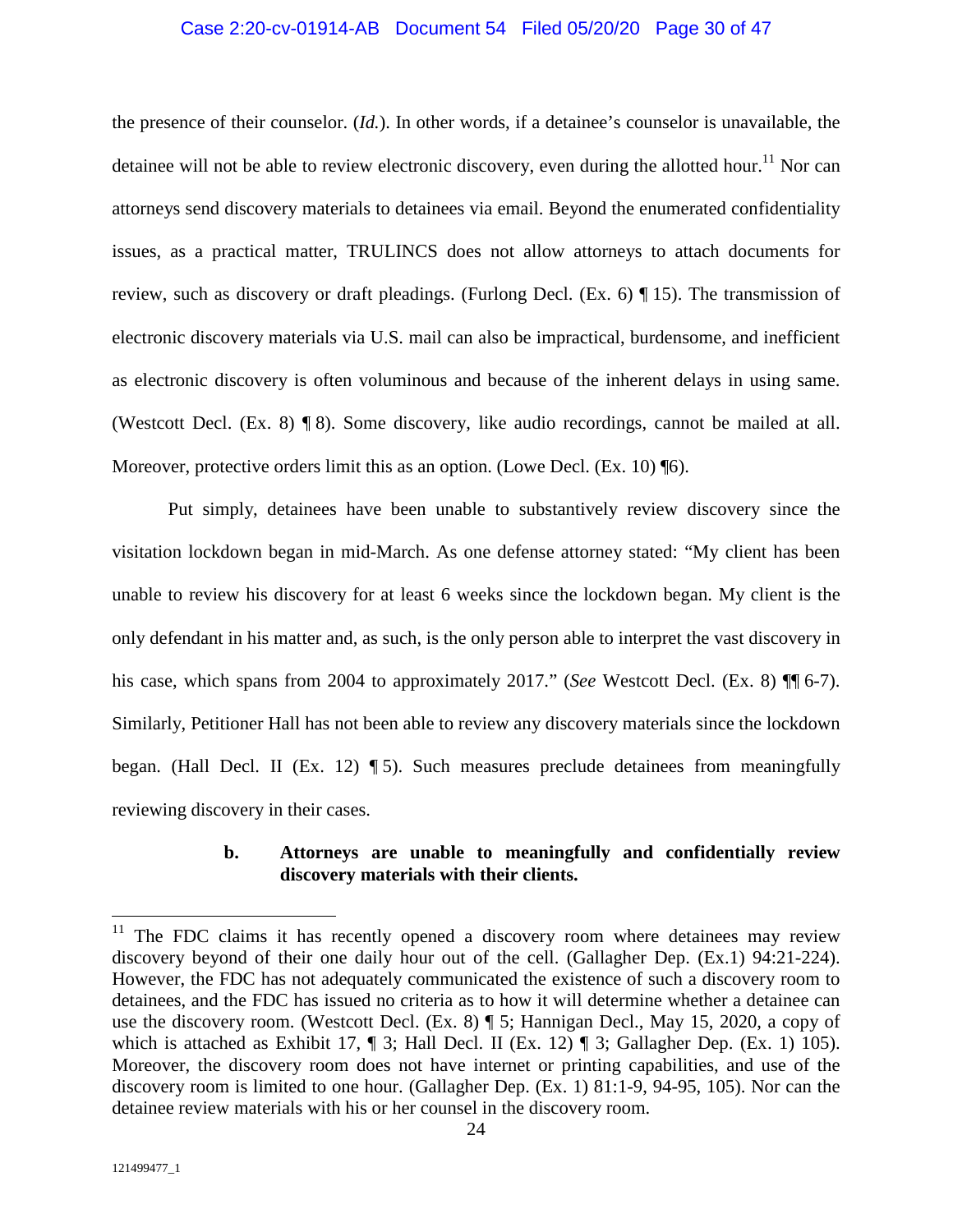#### Case 2:20-cv-01914-AB Document 54 Filed 05/20/20 Page 31 of 47

Equally important, detainees are unable to review discovery materials with their attorneys. As an initial matter, logistics at the FDC prevent detainees from reviewing electronic discovery materials with their attorneys during counselor calls because discovery materials are not stored in the counselor's office and there is no phone is the discovery room. (Gallagher Dep. (Ex. 1) at 81:1-9; Furlong Decl. (Ex. 6) ¶ 15).

The inability for attorneys to have confidential communications, discussed above, presents further impediments when the discovery is subject to a protective order. One attorney specifically highlighted the formidable obstacles that exist in reviewing electronic discovery with his clients at FDC:

I am unable to review these discovery materials with my clients in any meaningful confidentially protected way. For example, when speaking on a counselor's call my client does not have access to the discovery materials to review with me because they are in electronic format and the counselor is present in the room for the duration of the call. Discussing these discovery matters would be a clear violation of the Protective Order as the information discussed would be known to an unauthorized third party.

(Furlong Decl. (Ex. 6) ¶ 15). Additionally, protective orders often preclude attorneys from conveying certain discovery to clients in writing. For example, one attorney representing a client at FDC received discovery from the U.S. Attorney's Office which was subject to a protective order which contained the following provision:

Counsel . . . shall not provide any writing to their client that discloses the discovery materials . . . This order does not prohibit counsel . . . from . . . discussing these materials at meetings with their client or from reading from or discussing these materials in telephone conversations with the client.

(Lowe Decl. (Ex. 10)  $\P$  6). Indeed, Ms. Gallagher acknowledged, there is no way to review discovery materials that are under a protective order in a confidential manner without doing it in person. (Gallagher Dep. (Ex. 1) at 117-118).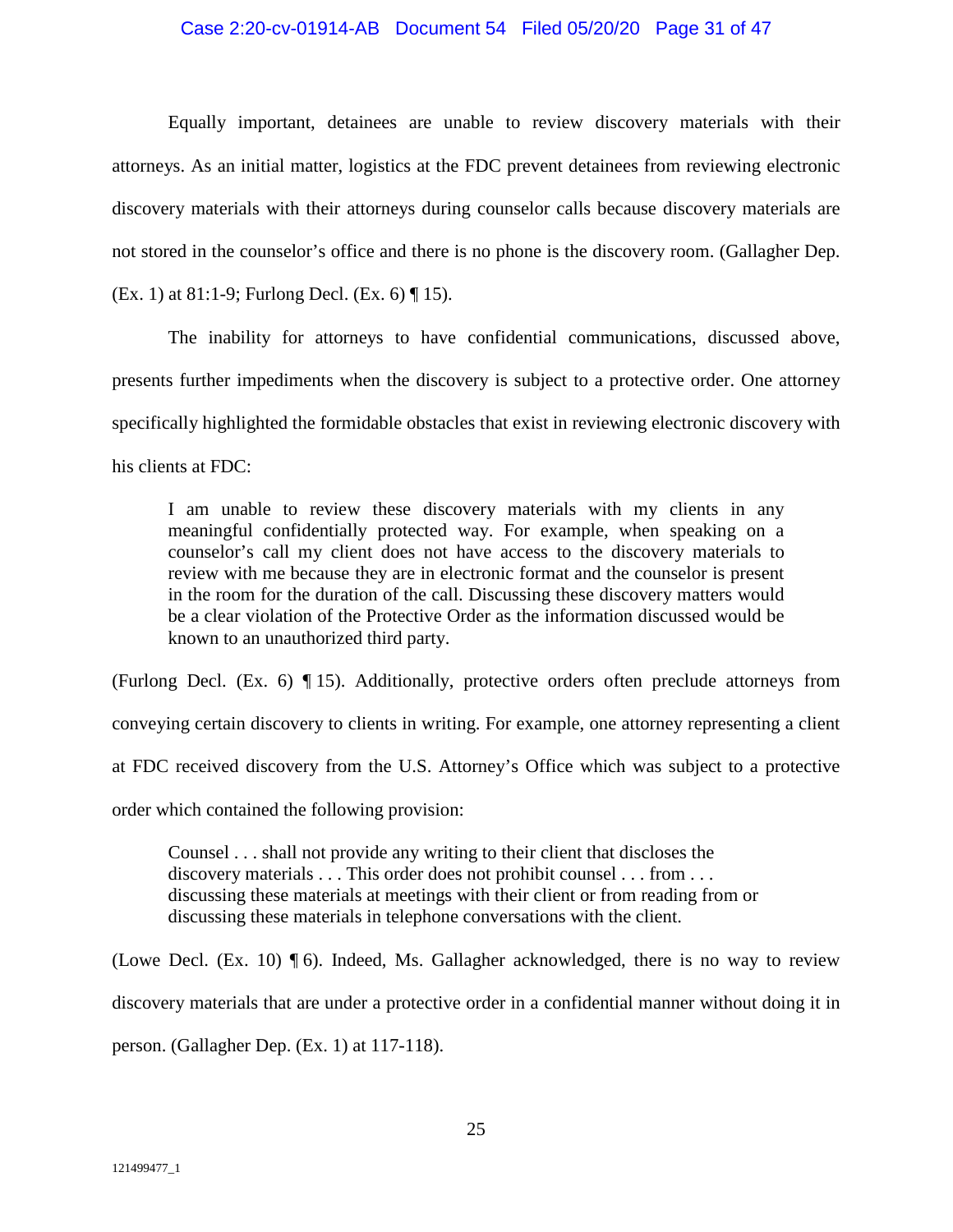## **c. Detainees have severely limited access to the law library or other means of conducting legal research**

Although detainees hoping to prepare motions for bail or release need access to the law library to research those filings, the new extraordinary FDC restrictions prevent them from having meaningful legal research time. Each housing unit has two legal research computers. (Gallagher Dep. (Ex. 1) at 104:5-16). Before the lockdown, detainees could access those computers from 6:30am to 9:30pm. (*Id.* at 104:17-22). However, during the lockdown, detainees are able to access the legal research computers only during the time that they are permitted out of their cell each day, which again is also their only time to shower, make personal phone calls, and use email. (*Id.* at 104:5-16, 142-143; Hall Decl. (Ex. 2) ¶ 32; Hannigan Decl. (Ex. 3) ¶ 17; Brown Decl. (Ex. 9) ¶ 18). Accordingly, "[i]f anyone were to conduct legal research during that time, they would do so at the expense of showering or communicating with their family and friends" or reviewing discovery materials. (Hall Decl. (Ex. 2)  $\parallel$  32; Hannigan Decl. (Ex. 3)  $\parallel$  17). Indeed, one attorney noted that his client at FDC has received "no more than one hour of access to legal research materials" between mid-March and May 7, 2020. (Declaration of Jonathon Feinberg ("Feinberg Decl."), a copy of which is attached as Exhibit 13,  $\P$  13).

Additionally, the FDC's own discretionary application of its new restrictions effectively bar detainees from using the law library during the lockdown. The FDC has repeatedly refused or ignored detainees' requests to access the law library during the lockdown. (Feinberg Decl. (Ex. 13) ¶ 13). In one particularly alarming case, an attorney wrote to the FDC on three separate occasions requesting that his client be given additional access to the law library, explaining his client needed to access legal resources in order to effectively participate in time-sensitive habeas litigation. (Feinberg Decl. (Ex. 13) ¶¶ 16-30). Getting nowhere, that attorney similarly wrote to the Assistant U.S. Attorney for assistance and sought intervention from the court. Despite that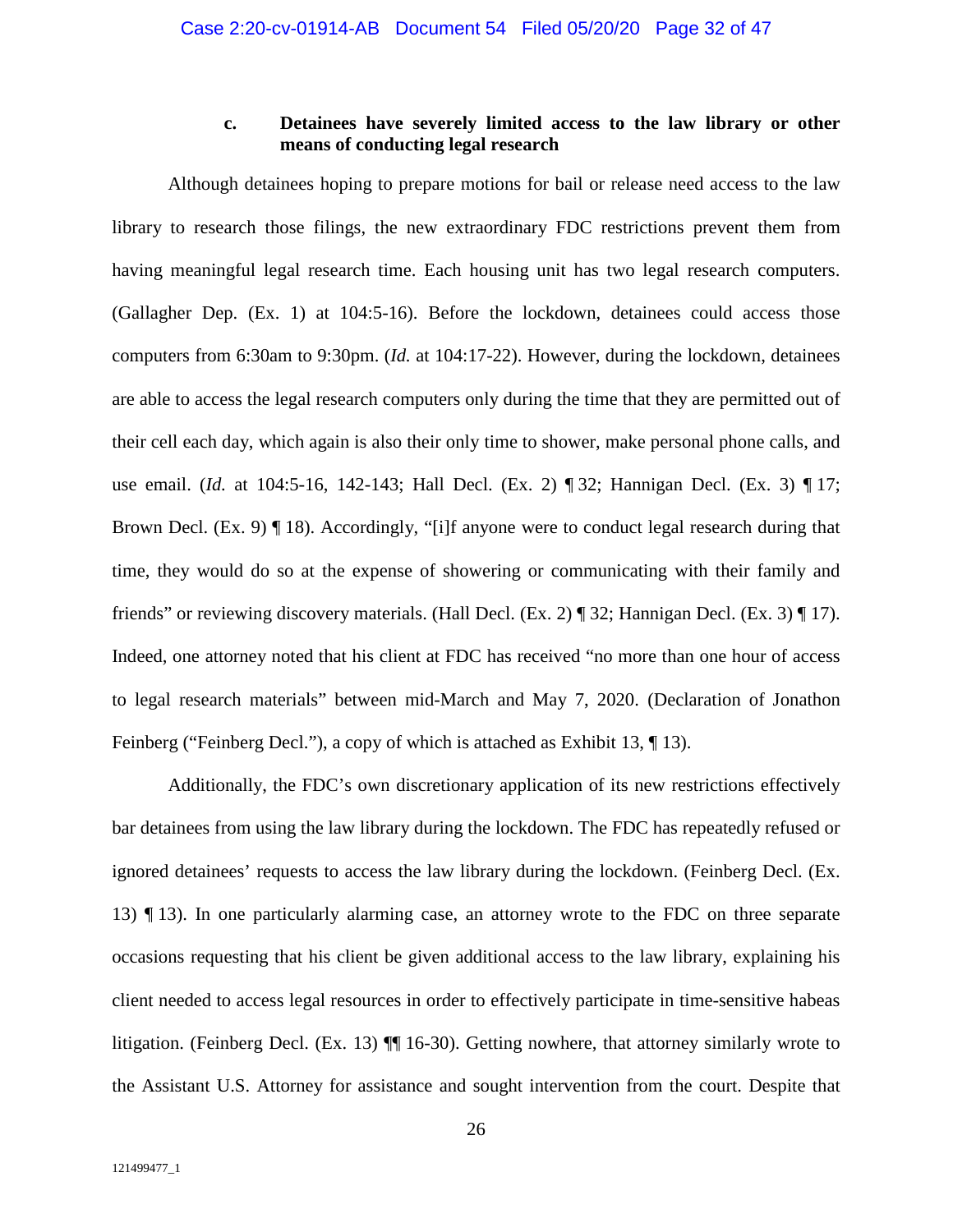#### Case 2:20-cv-01914-AB Document 54 Filed 05/20/20 Page 33 of 47

attorney's repeated requests, the FDC has not allowed his client additional law-library time. (*Id.* ¶ 30). Beyond access to case research, the FDC law library also serves as the sole location to consult FDC policies and the Admissions & Orientation Handbook<sup>12</sup>—resources relevant to challenging the conditions of one's confinement. (Gallagher Dep. (Ex. 1) at 175). In sum, the FDC's restrictions have "substantially obstructed the access of detainees like [his client] to legal resources and ultimately their full participation in pending legal proceedings." (Feinberg Decl. (Ex. 13) ¶ 31).

## **d. The combination of these restrictions causes the FDC detainees to lack meaningful access to the courts**

The combination of these restrictions—which started more than two months ago, which the FDC has repeatedly extended, and which have no confirmed end date—has worked to substantially impair the detainees' access to the courts at a time that the stakes could not be higher for those incarcerated. The pandemic has rendered the detainees vulnerable and the restrictions have rendered them more powerless to protect themselves from this unprecedented harm.

Obstruction of confidential attorney-client communication impairs access to courts. As one attorney noted: "For this particular client, I have engaged in significant pre-indictment litigation. However, every step of the way, we have been hamstrung by the inability to communicate." (Diamondstein Decl. (Ex. 7) ¶ 10). Another attorney, whose client is waiting for a hearing on a compassionate release motion, expressed concern that he "will not adequately be able to consult with my client in preparation for [the hearing]." (Furlong Decl. (Ex. 6) ¶ 16). Yet another attorney, whose client has a pending habeas petition, stated that his client's "inability to access the law library has impacted that attorney's ability to effectively represent his client."

 $12$  The FDC's Admission and Orientation Handbook provides detainees with general information regarding the rules and regulations they will encounter during confinement.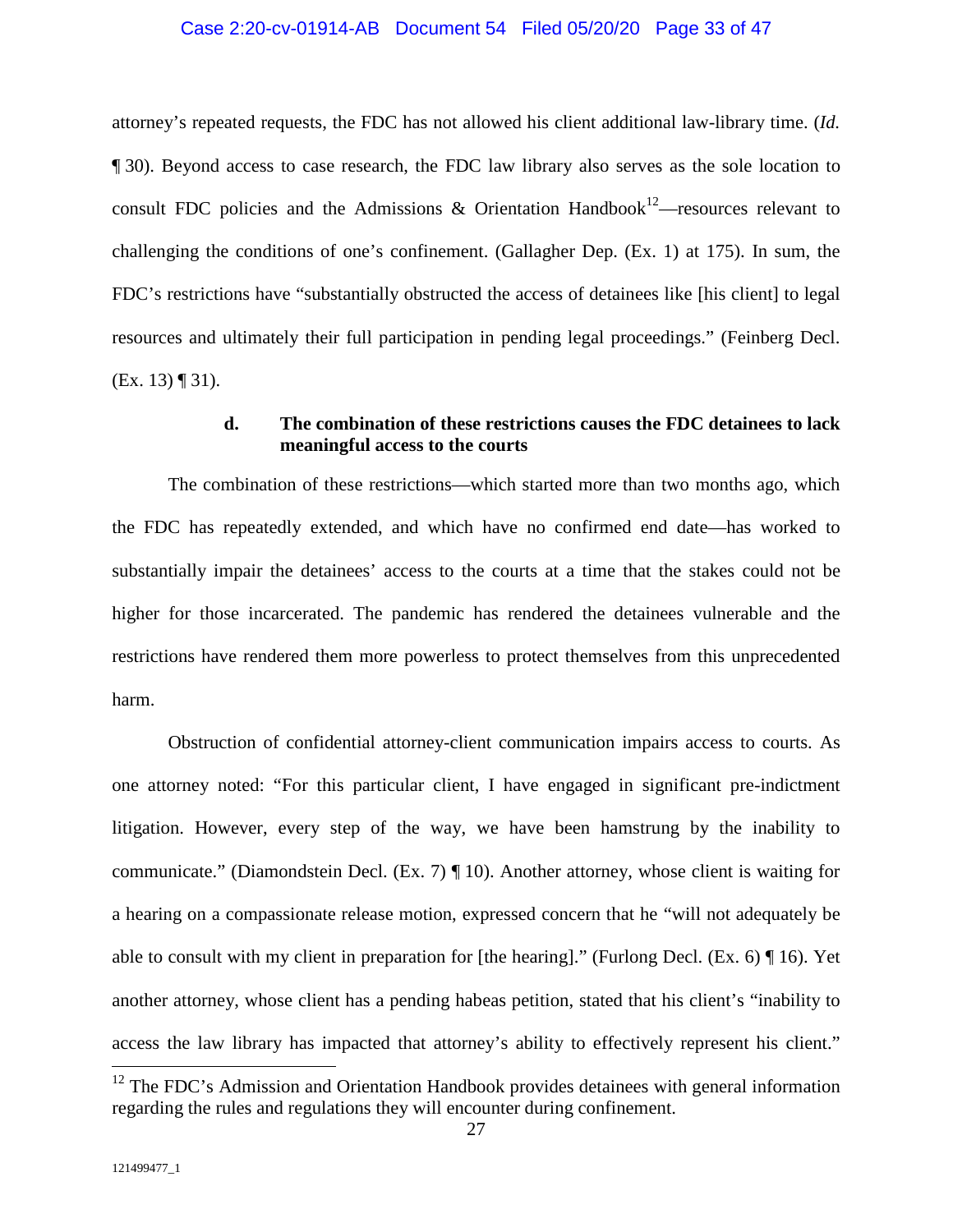#### Case 2:20-cv-01914-AB Document 54 Filed 05/20/20 Page 34 of 47

(Feinberg Decl. (Ex. 13) ¶¶ 11-13). Petitioner Hall cannot communicate with his attorney, cannot review his Pre-Sentence Report with his attorney, and cannot adequately prepare legal filings for release from confinement and other post-trial motions under the current restrictions. (Hall Decl. (Ex. 2) ¶¶ 30, 33). The lockdown has also "greatly slowed the process of [Petitioner Hannigan's] compassionate release application." (Hannigan Decl. (Ex. 3) ¶ 18).

Here, taking stock of the FDC and the severe and indefinite restrictions it has imposed, detainees have been left without access to the courts. They lack not only the critical guidance of counsel, but also the resources necessary to bring their own legal challenges to seek release from confinement. In conjunction with the unprecedented threat posed by COVID-19, the state of access to counsel and courts counsels in favor of this Court's exercise of § 2241 jurisdiction because of extraordinary and compelling circumstances.

## **B. The FDC's failures to keep COVID-19 from entering and spreading are also extraordinary**

On April 20, in support of his Motion to Dismiss, Respondent signed a Declaration averring: "To date, there are no confirmed positive cases, inmate or staff, of COVID-19." (Doc. 12-5 at ¶ 4). Even as he signed it, he was wrong about inmates and wrong about staff. Respondent now acknowledges that a staff member tested positive for COVID-19 on April 13, (Marler Dep. (Ex. 5) at 74), and a detainee entered the FDC with an active case of COVID-19 on April 15 (Doc. 47 at 1). At least two more staff members have since tested positive. (Docs. 36 & 41). These incidents highlight serious deficiencies in the FDC's screening and testing protocols, and fatally undermine Respondent's arguments that the Court should dismiss the case because "there are no confirmed positive cases, inmate or staff, of COVID-19 [and] [n]o inmate has required testing." Doc. 12-2 at 37. Making matters worse, the FDC's poor contact-tracing and hygienic practices make a widespread COVID-19 outbreak within the facility even more likely.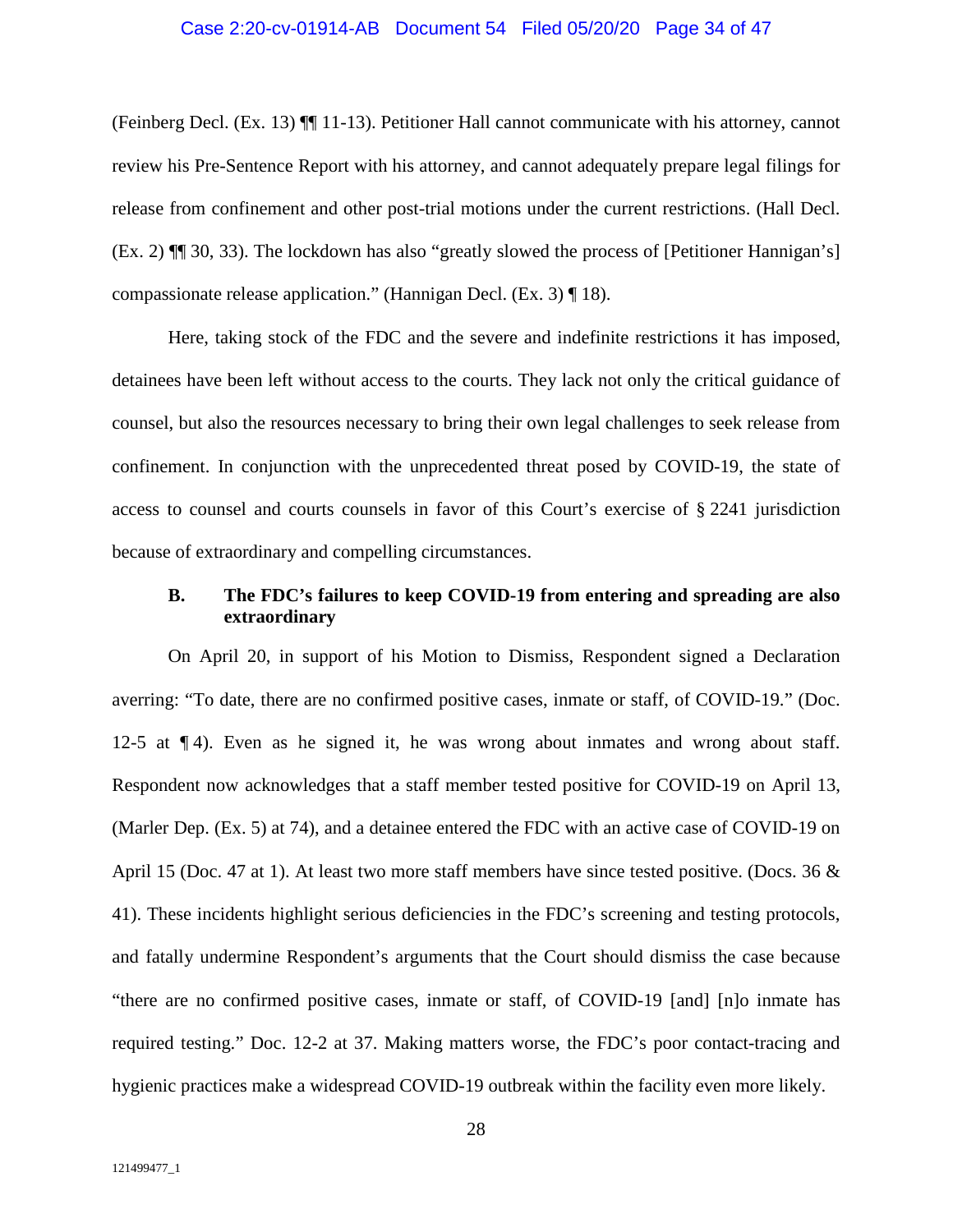#### Case 2:20-cv-01914-AB Document 54 Filed 05/20/20 Page 35 of 47

The FDC's failure to take these basic and commonsense measures to prevent COVID-19 from infiltrating the FDC and spreading amounts to deliberate indifference. Courts have defined deliberate indifference to require knowledge of a serious risk of harm, *see Fuentes v. Wagner*, 206 F.3d 335, 345 n.12 (3d Cir. 2000) (defining deliberate indifference in the context of a prisoner's Eighth Amendment claim), and a failure to take reasonably available measures to reduce or eliminate that risk, *see Farmer v. Brennan*, 511 U.S. 825, 847 (1994) ("[A] prison official may be held liable under the Eighth Amendment ... only if he knows that inmates face a substantial risk of serious harm and disregards that risk by failing to take reasonable measures to abate it."). Here, the FDC's actions (and lack of action) demonstrate such deliberate indifference and support the Court's exercise of § 2241 jurisdiction.

#### **1. The FDC is not effectively screening detainees**

On March 13, early in the COVID-19 crisis, the FDC implemented "Phase Two" of its response to the pandemic. (Doc. 12-5 at ¶ 17). Phase Two included a screening tool used for new detainees entering the facility. (*Id.* at ¶ 19). This tool consists of a one-page checklist, dated February 2020. It asks two yes/no questions to "assess the risk of exposure":

Traveled from, or through, any of the locations identified by the CDC as increasing epidemiologic risk within the last 14 days?

Had close contact with anyone diagnosed with the COVID-19 illness within the last 14 days?

(Deposition of Kevin Cassano ("Cassano Dep."), excerpts of which are attached as Exhibit 16, at KC-4). It instructs the screener to take no further action if the answer to both questions is "no," and the detainee is placed into quarantine without any assessment of symptoms. *Id*. Only if the answer to at least one question is yes does the screening proceed to three yes/no questions to "assess symptoms":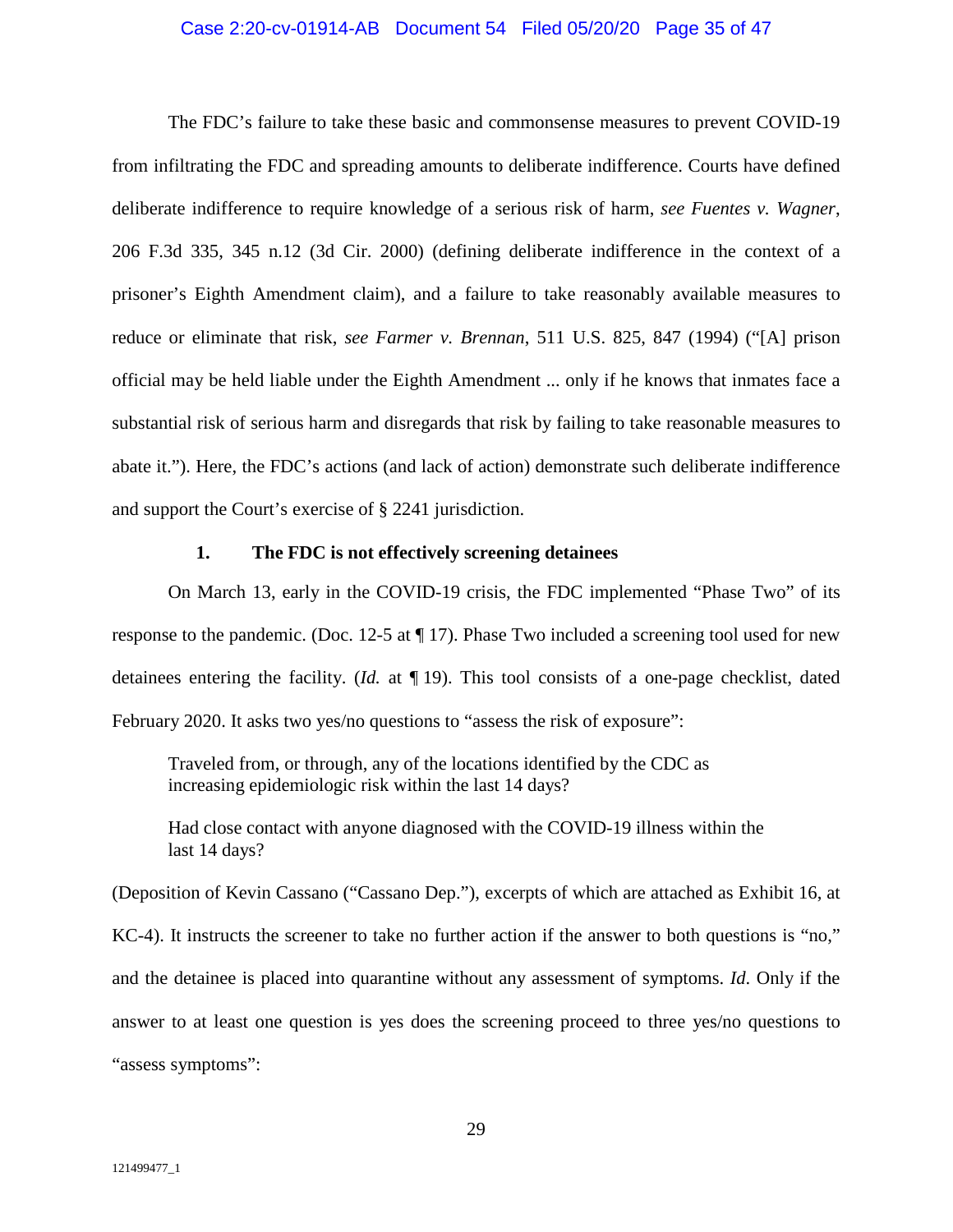#### Case 2:20-cv-01914-AB Document 54 Filed 05/20/20 Page 36 of 47

Fever (*Fever may not be present in some patients, such as elderly, immunosuppressed, or taking certain medications. Fever may be subjective or objective*).

Cough

Shortness of Breath (SOB)

(Cassano Dep. (Ex. 16) at Exh. KC-4). If any of those three questions is answered "yes," the protocol calls for the FDC to consider certain measures, including "[p]repar[ing] for transport to a designated referral healthcare facility in coordination with the local public health authority." *Id*. Otherwise, the detainee is to be placed into quarantine in a single cell (rather than with a cellmate). *Id.*

Kevin Cassano, the FDC's Health Services Administrator, testified that this February screening tool remains in use at the FDC today. (Cassano Dep. (Ex. 16) at 64). The tool has never flagged a detainee as potentially having COVID-19 symptoms. (*Id.* at 64-65). And the FDC's continued reliance on this screening tool has several notable shortcomings, including that it fails to account for substantially updated and expanded knowledge of COVID-19 risk during months since the development of this checklist. Mr. Cassano himself acknowledged that signs and symptoms of COVID-19 are now known to include "cough, trouble speaking due to need to take a breath, stuffy nose, fever, chills, body aches, gastrointestinal symptoms[,] sore throat [and] COVID toes." (*Id.* at 69). Nevertheless, the FDC does not ask about such symptoms—a failure all the more dangerous because assessing some of the newly-connected symptoms relies more on self-reporting than externally-observable manifestations of infection such as cough or fever.

Even more remarkably, the FDC does not ask incoming detainees *whether they have tested positive for COVID-19*. No such question appears on the screening tool. The FDC did not ask it of the positive inmate who arrived on April 15, or of the facility that transferred him. (Doc.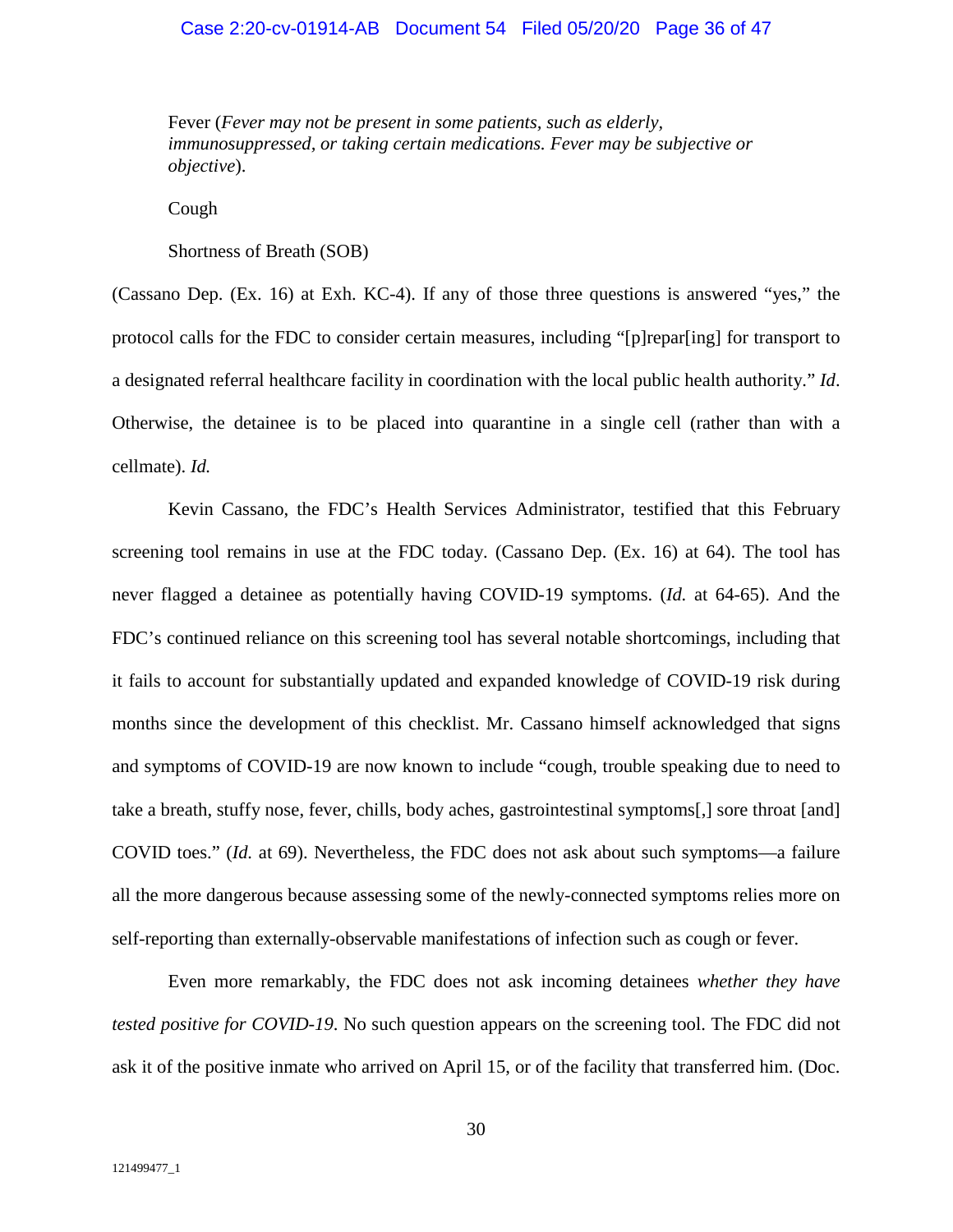47 at 1; Marler Dep. (Ex. 5) at 13-14). Even after learning of that incident, the FDC still does not ask whether incoming detainees have recently tested positive. (Marler Dep. (Ex. 5) at 16). And even after learning of this incident, the FDC's policy continues to be that it would place detainees transferred from other BOP facilities in the general population without quarantining them for 14 days. (*Id.* at 35.)

## **2. The FDC is not effectively screening staff and U.S. Probation Officers**

The FDC uses a slightly more sophisticated, but still seriously deficient, screening protocol for staff and U.S. Probation Officers. This protocol involves a daily temperature check for staff members entering the building, plus a list of yes/no questions about potential COVID-19 symptoms. (Cassano Dep. (Ex. 16) at Exh. KC-3). Unlike the detainee screening tool, the staff screening tool does not ask whether the subject has had recent close contact with someone diagnosed with COVID-19. (*Compare* Cassano Dep. (Ex. 16) at Exh. KC-3 *with* KC-4). As with incoming detainees, the FDC does not ask staff to disclose whether they have tested positive for COVID-19. (Cassano Dep. (Ex. 16) at 47-48; Marler. Dep. (Ex. 5) at 84-85, 94). Consequently, although a correctional officer tested positive on April 13, the FDC did not learn of it until April 29. (Cassano Dep. (Ex. 16) at 51). Two more correctional officers tested positive earlier this month. *(Id.* at 55-58). None of the positive staff members were flagged by the FDC's screening tool. (*Id.* at 56, 58). The two more recently positive staff members were each working at the FDC just two days before being tested, and thus were likely present in the FDC while contagious. (Marler Dep. (Ex. 5) at 78-79).

The FDC uses the same staff screening tool for United States Probation Officers (USPOs). (Cassano Dep. (Ex. 16) at 42). As with detainees and staff members, the FDC does not ask USPOs whether they have themselves been tested for COVID-19. (Marler Dep. (Ex. 5) at 85). USPOs made visits to the FDC on six occasions between March 13 and April 29. Doc. 28 at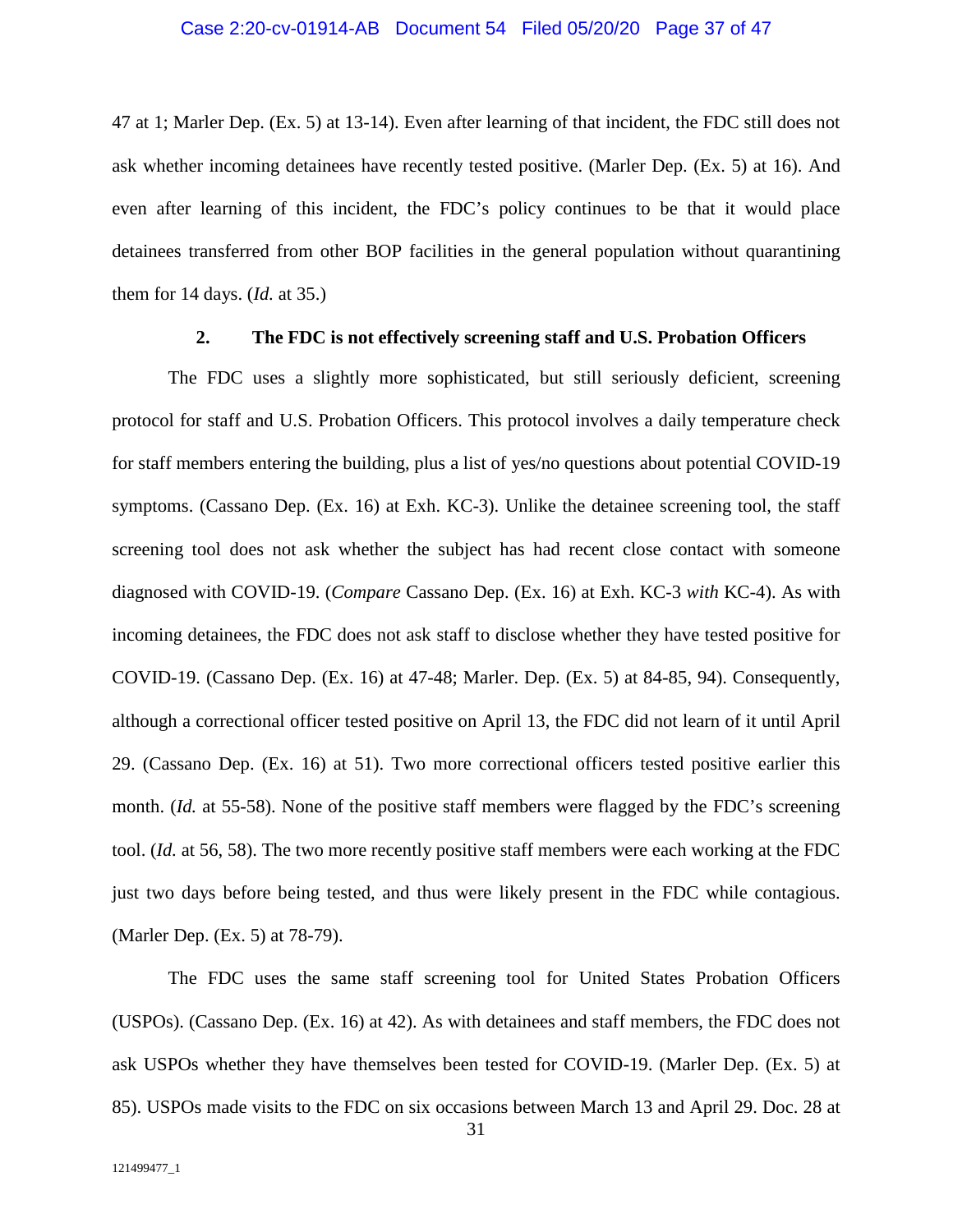#### Case 2:20-cv-01914-AB Document 54 Filed 05/20/20 Page 38 of 47

12. USPOs are at high risk for community exposure to COVID-19; as the FDC has disclosed, "[c]urrently, based on self-reporting, 43 people in the community, who are supervised by the U.S. Probation Office, have tested positive for covid-19, as have 20 of those probationers' cohabitants." (Doc. 41 at 1). In spite of this disclosure by counsel on May 5, when the FDC's Health Services Administrator testified on May 12, he was not aware that there were USPOs "in the Eastern District of Pennsylvania, who have been supervising people in the community who've tested positive for COVID-19." (Cassano Dep. (Ex. 16) at 83). He further admitted that the FDC does not ask USPOs entering the facility whether they have recently interacted with people who have COVID-19. (*Id.* at 83-84).

## **3. Testing in the FDC is nearly nonexistent**

Although the FDC could try to stay atop the scope of any COVID-19 incursion into a congregate setting by testing widely, it does not do so. The FDC has approximately 1000 detainees and 120 daily staff, but it did not conduct a single test for active COVID-19 until approximately May 13. *See* Doc. 47 at 2<sup>13</sup> It has rejected all previous detainee requests for testing. (Cassano Dep. (Ex. 16) at 68.) It also declined to test detainees who may have been in contact with the detainee who entered the facility with a diagnosed active case of COVID-19 including that detainee's *quarantine cellmate*. (Marler Dep. (Ex. 5) at 20-21). The FDC has made only sporadic efforts even to take the temperatures of all detainees. *See, e.g.*, Doc. 31-2, Brown Decl. (Ex. 9) ¶¶ 12-13. ("The only screening for COVID-19 that has occurred was on Tuesday April 21, 2020, when FDC staff went around and took every detainee's temperature. There have been no other screenings, questions or education (except for posters). I have never been asked by

32

<sup>&</sup>lt;sup>13</sup> The FDC recently disclosed that in April it had conducted antibody tests (for previous COVID-19 infection) on 32 detainees, with one positive result. Doc. 47 at 2  $\&$  n.1. Warden Marler was unable to explain how these 32 detainees were selected. (Marler Dep. (Ex. 5) at 23- 24).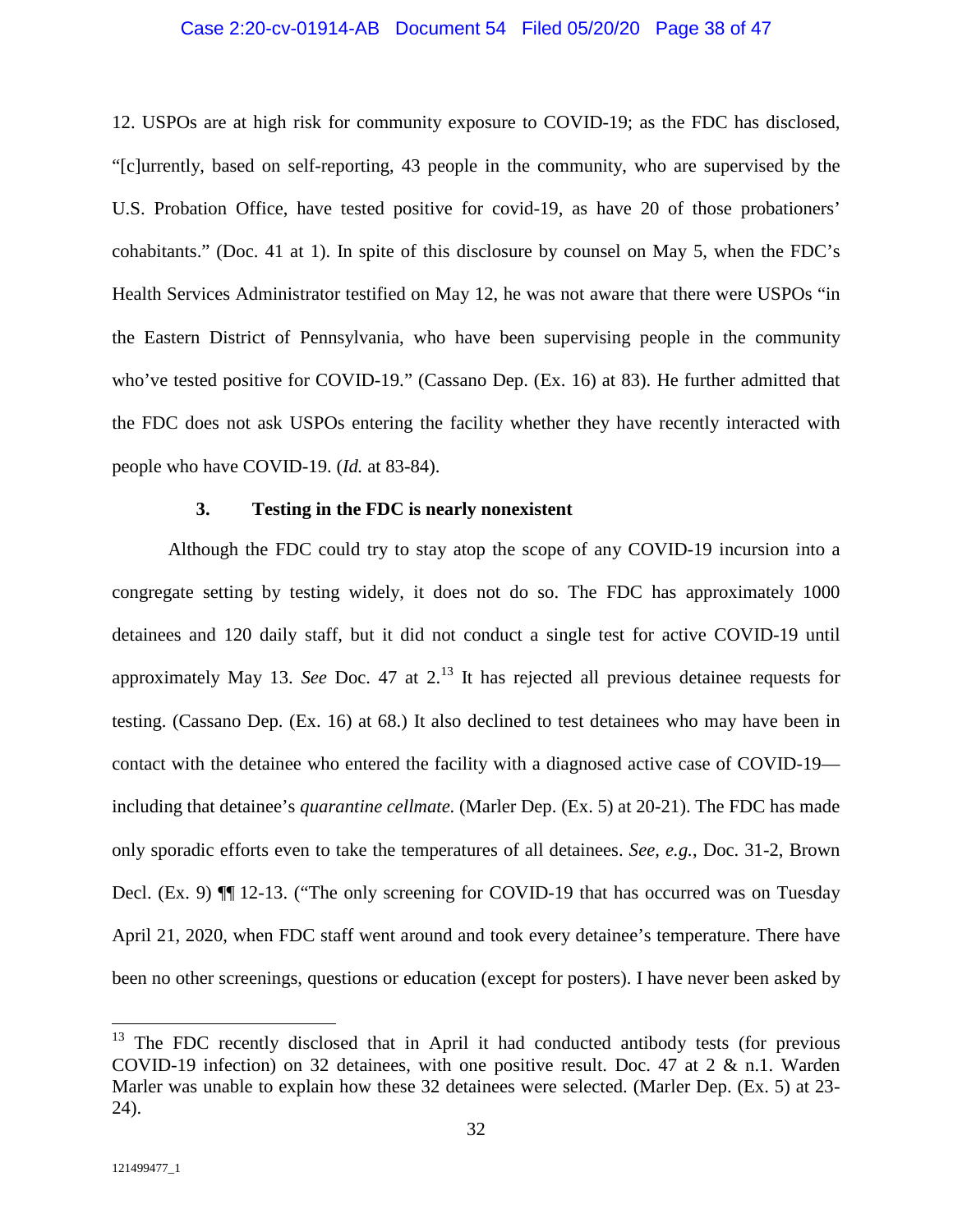#### Case 2:20-cv-01914-AB Document 54 Filed 05/20/20 Page 39 of 47

any staff at FDC whether I am having symptoms of COVID-19."). The purportedly small number of confirmed positive cases at the FDC reflects solely inadequate testing, not a dearth of actual infections—and cannot serve as proof that the FDC's prevention protocols work.

The FDC need not take this struthious approach. Last month, for example, Montgomery County tested its 948 inmates, and found 177 positive cases. Jeremy Roebuck & Allison Steele, *Montgomery County's Jail Tested Every Inmate for COVID-19—And Found 30 Times More Cases Than Previously Known*, Phila. Inquirer (Apr. 28, 2020), *available at* https://www.inquirer.com/news/coronavirus-testing-montgomery-county-jail-asymptomaticphiladelphia-prisons-20200428.html. More recently, testing at a Delaware County correctional facility found that nearly half of the inmates had COVID-19 antibodies and "[a]bout 12% of the 915 tested still had active infections." Jeremy Roebuck, *Nearly Half of Inmates Tested in Delaware County's Jail Have Had the Coronavirus*, Phila. Inquirer (May 12, 2020), *available at* https://www.inquirer.com/news/coronavirus-delaware-county-jail-george-hill-covid-masstesting-results-serology-20200512.html. These nearby, recent data points highlight the extraordinary nature of the FDC's nearly complete failure to test its detainees and staff. *See also* Max Marin, *Philly Will Now Test Everyone in Its Jails for the Coronaviru*s, *Billy Penn* (May 19, 2020), https://billypenn.com/2020/05/19/philly-will-now-test-everyone-in-its-jails-for-the-

coronavirus/.

The FDC has not only ignored detainee requests for testing, but has also set up a system that discourages detainees from seeking testing in the first place. A relatively small number of (rejected) formal requests for testing belie detainees and staff concerns. There are strong disincentives for detainees to request testing amidst a lockdown that already restricts detainees so thoroughly. Petitioner Tim Brown declared: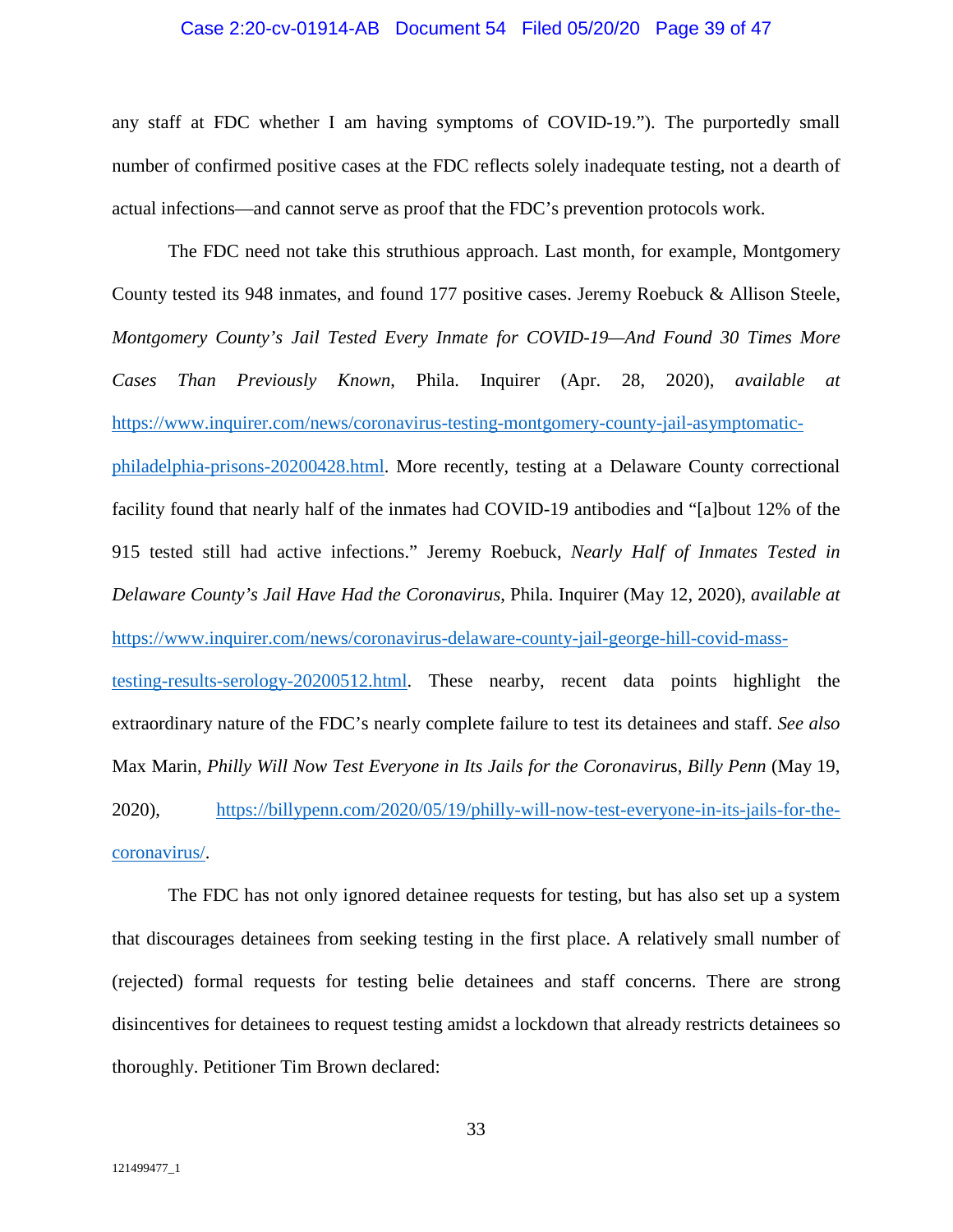I assume that if a detainee tells a guard that he has symptoms, he would be put in isolation and lose all privileges. I would be reluctant to speak up at the first sign of COVID-19. Instead, I would make really sure that I was sick before I had to go through that.

(Doc. 31-2, Brown Decl. (Ex. 9) ¶ 15). And Petitioner Myles Hannigan stated:

I have heard from other detainees that there are FDC detainees who are sick from COVID-19, but they are unwilling to let any staff at the FDC know because they are afraid of the consequences. These consequences include the stigma of having the virus and going to quarantine, where a detainee could lose the one-hour out of their cell they have per day.

(Doc. 31-3, Hannigan Decl. (Ex. 3) ¶ 20).

The FDC also creates disincentives for staff members to seek out testing. The FDC permits staff members up to 80 hours of emergency sick leave, i.e., two workweeks, for coronavirus-related medical conditions and treatments, including testing. (Cassano Dep. (Ex. 16) at 48-50). But a positive test result may necessitate a leave in excess of two weeks. Indeed, each of the three staff members who have tested positive so far have been out for more than two weeks. (Marler Dep. (Ex. 5) at 76-78 (April 13 to May 1), 78-79 (April 25 to May 13), 79-80 (April 29 to May 16)).

## **4. Contact tracing in the FDC is inadequate and does not comply with CDC guidance**

Four confirmed cases of COVID-19 among staff members and detainees eliminate any doubt about whether the virus has breached the gates of the FDC. Contact tracing is therefore critical to identifying additional cases of COVID-19 and to protecting against larger outbreaks of the virus.<sup>14</sup> But the FDC has failed to devise or implement any effective contact-tracing plan.

Contact tracing consists of working with an individual who has been diagnosed with COVID-19 to identify, notify, and provide support to people who may have been infected

<sup>14</sup> https://www.cdc.gov/coronavirus/2019-ncov/downloads/case-investigation-contact-tracing.pdf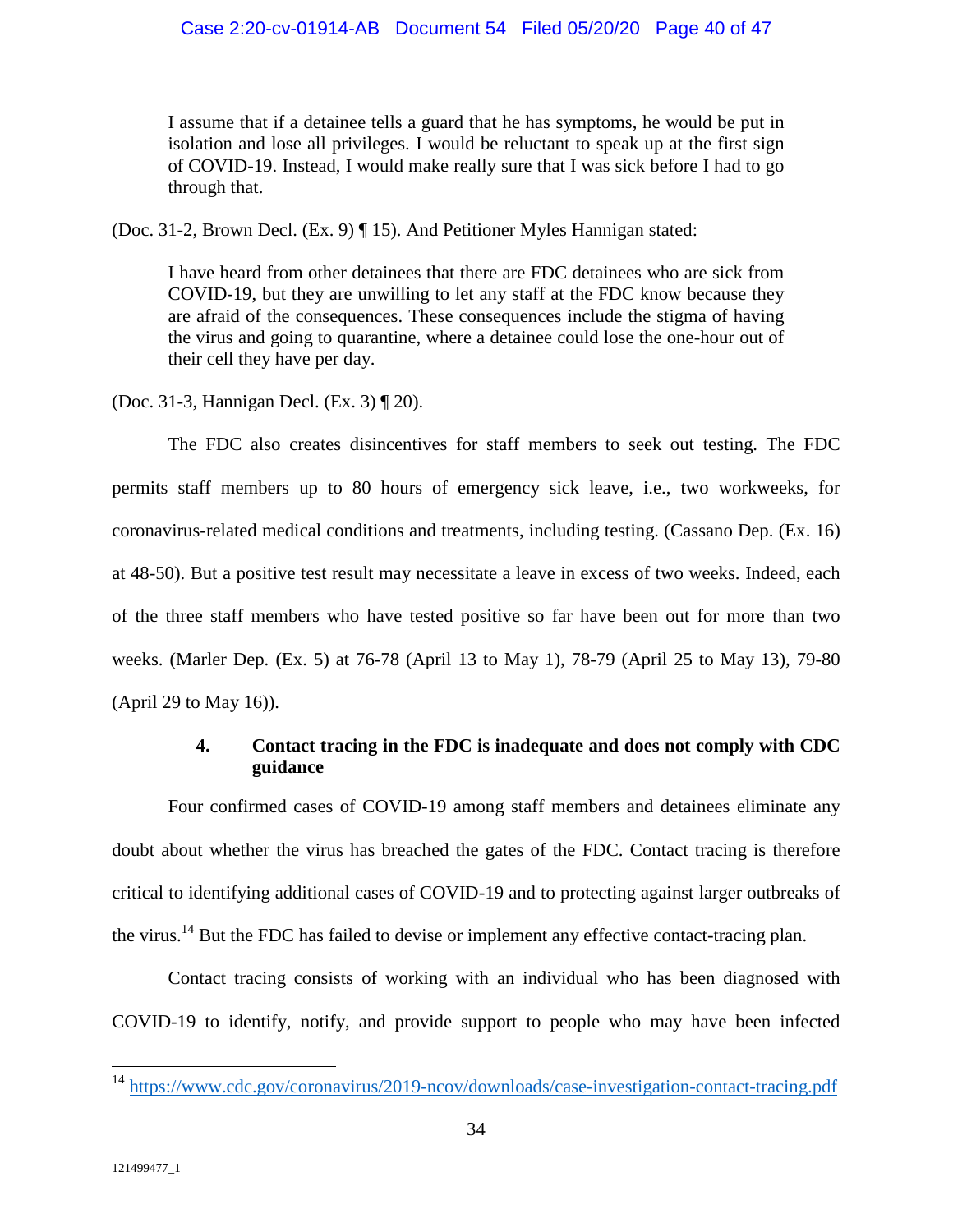## Case 2:20-cv-01914-AB Document 54 Filed 05/20/20 Page 41 of 47

through exposure to that individual. The process involves helping the individual "recall everyone with whom they have had close contact during the timeframe while they may have been infectious"; warning contacts of their potential exposure; providing contacts "with education, information, and support to understand their risk, what they should do to separate themselves from others who are not exposed, monitor themselves for illness, and the possibility that they could spread the infection to others even if they themselves do not feel ill"; and "encourag[ing] [contacts] to stay home and maintain social distance from others (at least 6 feet) until 14 days after their last exposure, in case they also become ill."<sup>15</sup> Moreover, the CDC states that contact tracing in confined spaces like prisons should be prioritized,<sup>16</sup> and Mr. Cassano at his deposition claimed the FDC was "following guidance set forth by the CDC."(Cassano Dep. (Ex. 16) at 54:1-2). To be effective, CDC Guidance dictates that contact tracing must be both "swift and thorough."<sup>17</sup> But limited jurisdictional discovery has revealed that contact tracing at the FDC is neither.

To begin, contact tracing at the FDC is fraught with delay. Because the FDC does not require staff to report positive tests (Cassano Dep. (Ex. 16) at 47:20-48:9; Marler Dep. (Ex. 5) at 82:22-83:6), and in fact may not find out for weeks, FDC cannot undertake timely contact tracing in the wake of those tests. For example, the first correctional officer to report a positive COVID-19 test had stopped reporting to work on April 13, but the FDC did not learn of the positive result until April 29 and thus did not begin contact tracing until at least 16 days after the last day of exposure at the FDC, at which point it was effectively too late to prevent further

<sup>15</sup> https://www.cdc.gov/coronavirus/2019-ncov/php/principles-contact-tracing.html

<sup>16</sup> *Id*. at 4.

<sup>&</sup>lt;sup>17</sup> https://www.cdc.gov/coronavirus/2019-ncov/downloads/case-investigation-contact-tracing.pdf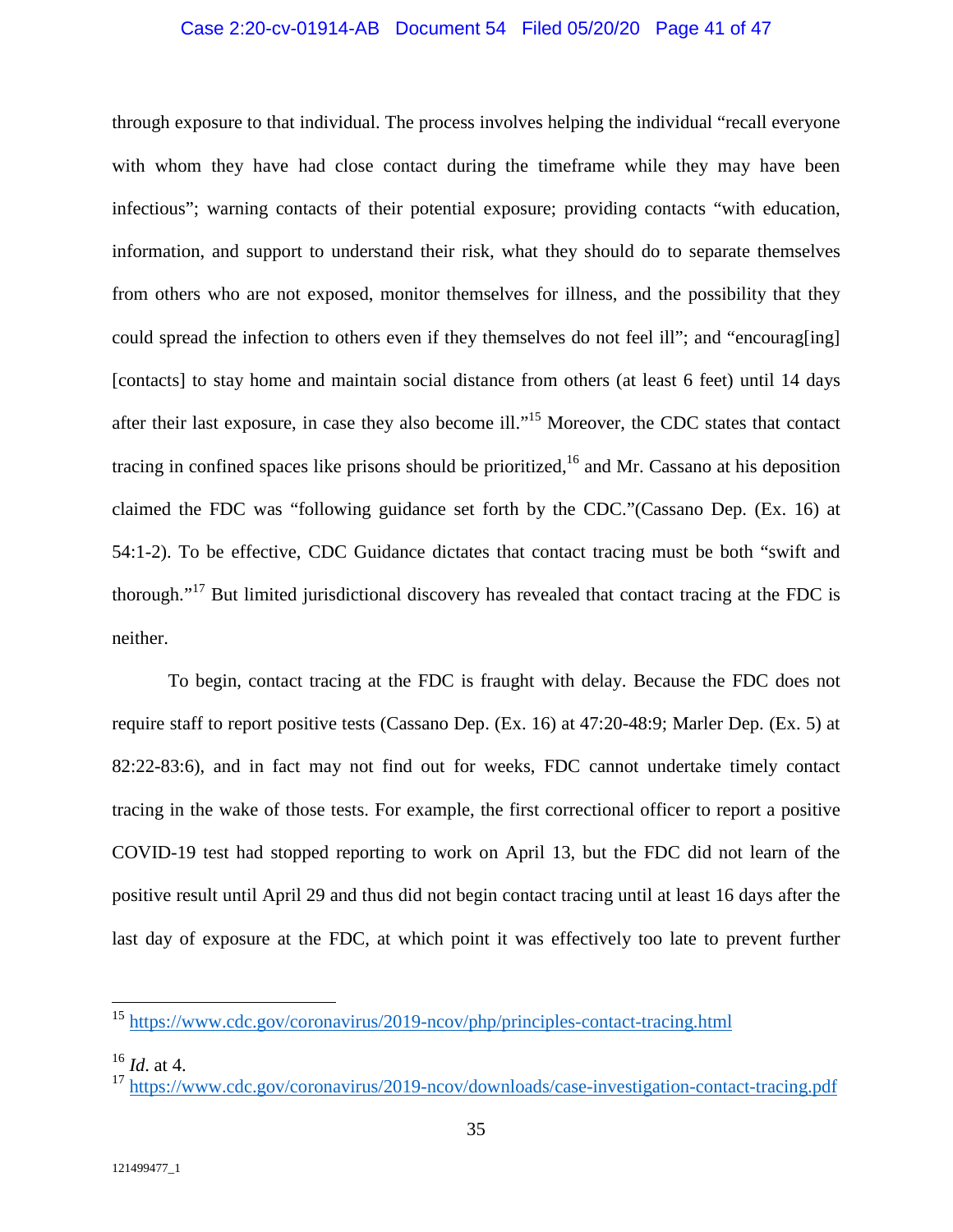spread. (Cassano Dep. (Ex. 16) at  $50:13-55:15$ .<sup>18</sup> With that staff member, despite having contacted the person "numerous times" in anticipation of a positive test, the FDC did not start its contact investigation until it had the positive test confirmed. (Marler Dep. (Ex. 5) at 75:9-77:17). Likewise there was no meaningful contact tracing when a new detainee tested positive. Although the detainee entered the facility on April 15, the FDC did not realize he had COVID-19 until May 4. (May 13, 2020 letter from AUSA Landon Jones to the Court, Doc. 47).

Nor does the FDC undertake contact tracing with the thoroughness and follow-up communications spelled out in CDC guidance. Respondent unilaterally designated Mr. Cassano, the Health Services Administrator at the FDC, as "the witness who can most knowledgeably and efficiently cover all of the remaining topics identified by the Court, that is, the presence of COVID-19 in the institution and efforts to detect COVID-19 in both inmates and staff, including by testing."<sup>19</sup> At his deposition, Mr. Cassano explained that contact tracing at the FDC consists of the following:

we'll review the assignment card, to see where that person worked, and we'll also make a phone call to the staff member and ask them to the best of their knowledge, from the time you started having symptoms, or if you were asymptomatic from the time you tested positive, go back 48 hours, and to the best of your recollection, have you been in close contact with any staff or inmates, and we define close contact as being within six feet for 15 minutes or longer, and all of that is -- the definition of close contact, and the 48 hours, all comes from the Centers for Disease Control guidance. (Cassano Dep.  $(Ex. 16)$  at  $54:7-19$ ).<sup>20</sup>

<sup>18</sup> *See also* (Marler Dep. (Ex. 5) at 77:14-23). Respondent admitted that "due to the length of time that may have passed, it becomes more and more difficult to retrace steps if you will of an employee." (*Id*. at 88:18-21).

<sup>&</sup>lt;sup>19</sup> 20-05-09 email from AUSA Rebecca Melley to Petitioners' counsel Linda Dale Hoffa, attached as Exhibit 14.

<sup>&</sup>lt;sup>20</sup> But see CDC Interim Guidance on Management of Coronavirus Disease 2019 (COVID-19) in Correctional and Detention Facilities (Cassano Dep. (Ex. 16) at Exh. KC-1) (stating "an individual is considered a close contact if they a) have been within approximately 6 feet of a COVID-19 case for a prolonged period of time or b) have had direct contact with infectious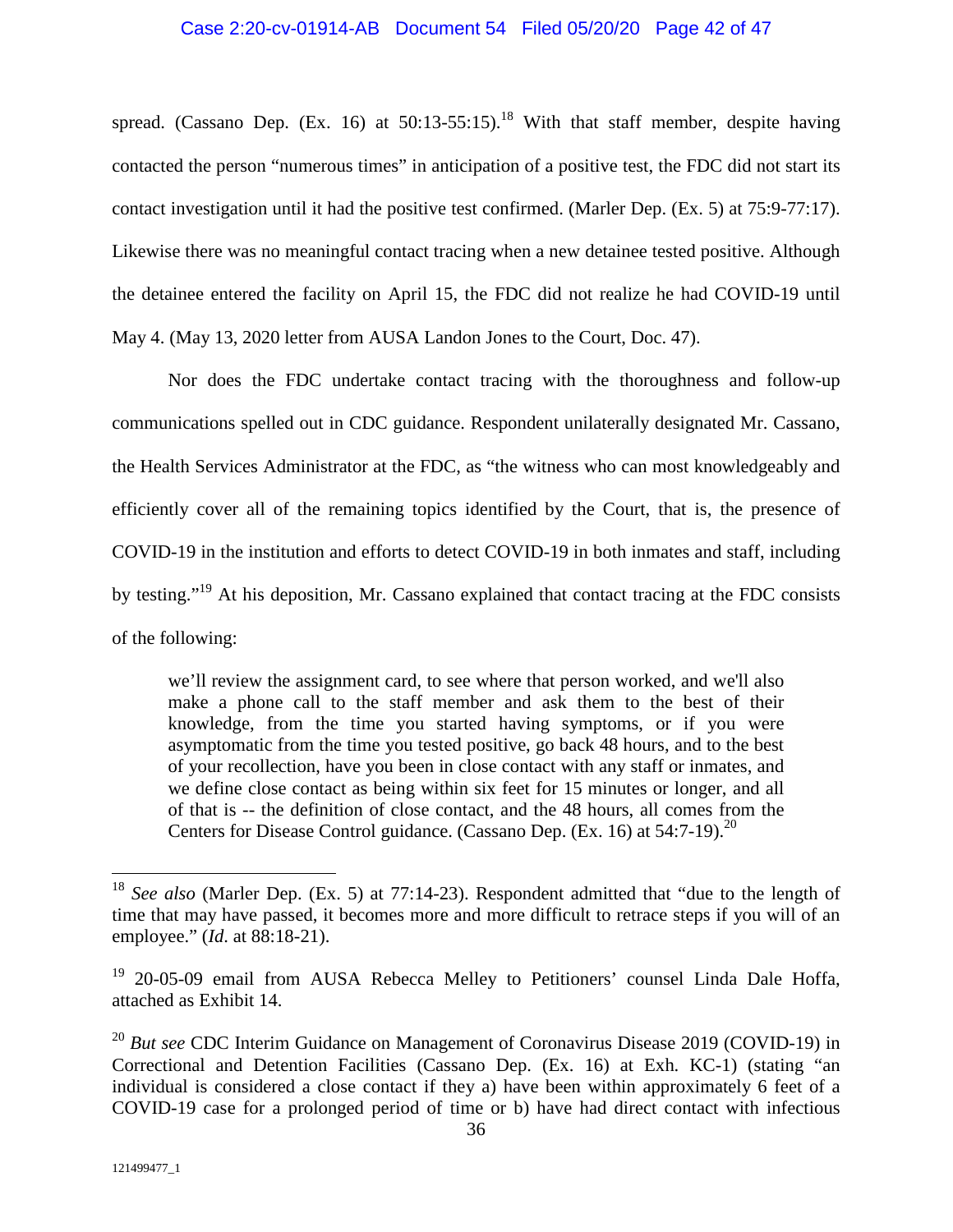#### Case 2:20-cv-01914-AB Document 54 Filed 05/20/20 Page 43 of 47

Identifying contacts and ensuring they do not interact with others is critical to protecting communities from further spread.<sup>21</sup> The FDC is not effectively doing so. For example, after a third correctional officer reported a positive COVID-19 test on May 4, the FDC determined that this person had had only one close contact in the FDC. But at deposition, Mr. Cassano was unable to testify when the close contact was informed, when the close contact was tested, or whether the close contact continued to work at the FDC while awaiting test results. (Cassano Dep. (Ex. 16) at  $57:20-60:24$ .<sup>22</sup>

## **5. Insufficient hygienic practices in the FDC compound the screening problems**

With almost no testing, screening protocols that are proven to be inadequate, and contact tracing that does not meet CDC standards, the FDC is not detecting the true presence of COVID-19 in its facility. In that context, the FDC's meager efforts to stop the spread of the virus that it failed to screen out contribute to the extraordinary circumstances at the FDC that warrant this Court's exercise of habeas jurisdiction. Limited jurisdictional discovery revealed that social distancing, masking, and disinfecting at the FDC fall far short of safe practices. Given the acknowledged penetration of COVID-19 into the FDC, these unprecedented extraordinary circumstances confirm the importance for this Court to exercise § 2241 jurisdiction.

COVID-19 spreads mainly among people who are in close contact (within about 6 feet) for a prolonged period. The CDC has stated that social distancing is one of "the best tools to

secretions from a COVID-19 case (e.g., have been coughed on). Close contact can occur while caring for, living with, visiting, or sharing a common space with a COVID-19 case.").

<sup>21</sup> https://www.cdc.gov/coronavirus/2019-ncov/php/principles-contact-tracing.html

 $22$  Another FDC Corrections Officer also tested positive, but according to Mr. Cassano the FDC determined that officer did not have any close contacts with detainees or staff. (Cassano Dep. (Ex. 16) at 55:16-57:4).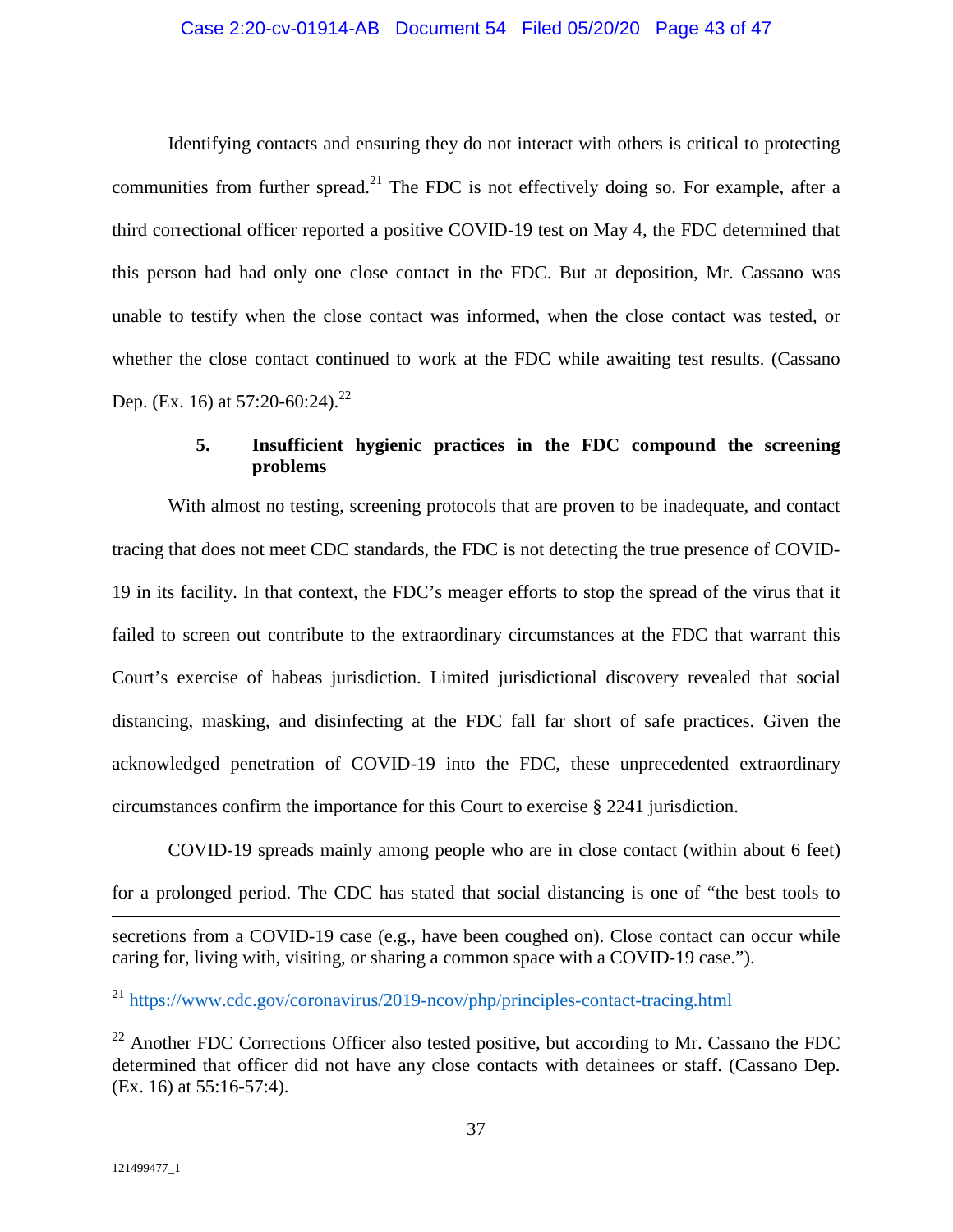#### Case 2:20-cv-01914-AB Document 54 Filed 05/20/20 Page 44 of 47

avoid being exposed to this virus and slowing its spread." And social distancing is especially important for people who are at higher risk for severe illness from COVID-19.<sup>23</sup> Here, Petitioners each have made sworn statements that social distancing is not possible at the FDC not in their cells, not when they use the phones and computers in the common area, not when they line up to wait to use the phones and email computers in the common area, not when they use the legal research computers, and not when they line up for food. In short: not anywhere. (Brown Decl. (Ex. 9) ¶¶ 6-7, 9; Hall Decl. (Ex. 2) ¶¶ 8-9, 19, 26; Hannigan Decl. (Ex. 3) ¶ 4). Even Warden Marler and Ms. Gallagher have conceded that social distancing is not possible when using the phones, email computers in the common area, and legal research computers. (Marler Dep. (Ex. 5) at 105:13-21; 111:4-17. Gallagher Dep. (Ex. 1) at 59:6-60:10; 136:1-15).<sup>24</sup>

The FDC also cannot dispute that detainees have close contact with a large number of individuals each day. At a minimum, detainees are in close contact with staff and the 19 other detainees in their unit who are let out for the same one hour each day.<sup>25</sup> And detainees who serve as orderlies, such as Petitioner Anthony Hall, have daily contact with all 110 detainees in their unit in addition to staff. (Hall Decl. (Ex. 2)  $\P$   $\P$  3, 5-6).

While not a substitute for social distancing, wearing face masks correctly helps prevent the spread of COVID-19. FDC policy requires all visitors and staff to wear masks and has issued one paper mask per week to each detainee. (Cassano Dep. (Ex. 16) at 84:6-20). But all three

<sup>23</sup> https://www.cdc.gov/coronavirus/2019-ncov/prevent-getting-sick/social-distancing.html

 $24$  Although Warden Marler claims that detainees social distance while waiting in line for the phones and the computers, he also admits he typically does not make rounds while detainees are in the common area. (Marler Dep. (Ex. 5) at 104:14-105:12).

 $^{25}$  And beginning on May 18, 2020, the number of detainees released at a time increased from approximately 20 detainees (11 cells) to 30 detainees (16 cells).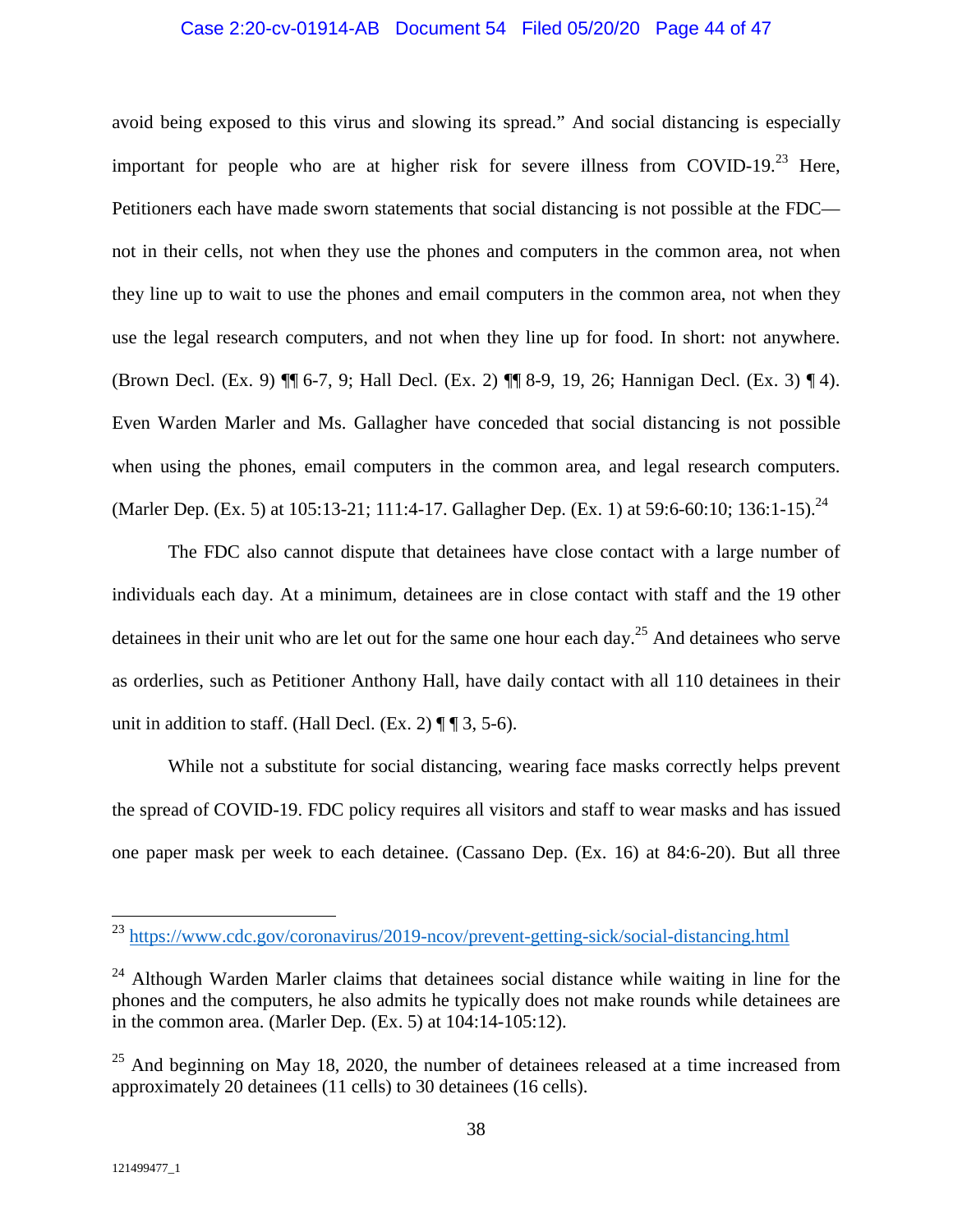#### Case 2:20-cv-01914-AB Document 54 Filed 05/20/20 Page 45 of 47

named Petitioners report that, contrary to FDC policy, masks are worn only intermittently by detainees, with minimal enforcement by Corrections Officers. (Brown Decl. (Ex. 9) ¶ ¶ 10-11; Hall Decl. (Ex. 2)  $\P\P 18-19$ ; Hannigan Decl. (Ex. 3)  $\P 4.2^{6}$ 

Finally, the CDC recommends regular cleaning and disinfecting of commonly touched surfaces to prevent the spread of COVID-19. *E.g.*, (Cassano Dep. (Ex. 16) at Exh. KC-1 at 9). Petitioner Anthony Hall is an orderly responsible for cleaning the common area where all 110 detainees from his unit spend one hour each day in groups of 20. In his sworn statement, Mr. Hall states that telephone and computers in the common areas are not disinfected after each use and that the showers are not wiped down until the end of the day. Warden Marler does not dispute this. (Marler Dep. (Ex. 5) at 106:9-107:14). Petitioner Hall also reports that he frequently runs out of disinfectant on the weekend and has to wait until Monday to disinfect the common area. (Hall Decl. (Ex. 2) ¶¶ 14-15).

While these issues would present key concerns even if COVID-19 had not yet entered the facility, the incursion of the virus into the FDC makes these failures all the more troubling. Combined with all the other practices at the FDC, they contribute to extraordinary and compelling circumstances that support exercise of § 2241 jurisdiction.

<sup>&</sup>lt;sup>26</sup> Although Warden Marler asserts that both staff and detainees wear their masks, by his own admission, he is seldom in the common areas when large groups of detainees are present. (Marler Dep. (Ex. 5) at 104:14-105:12).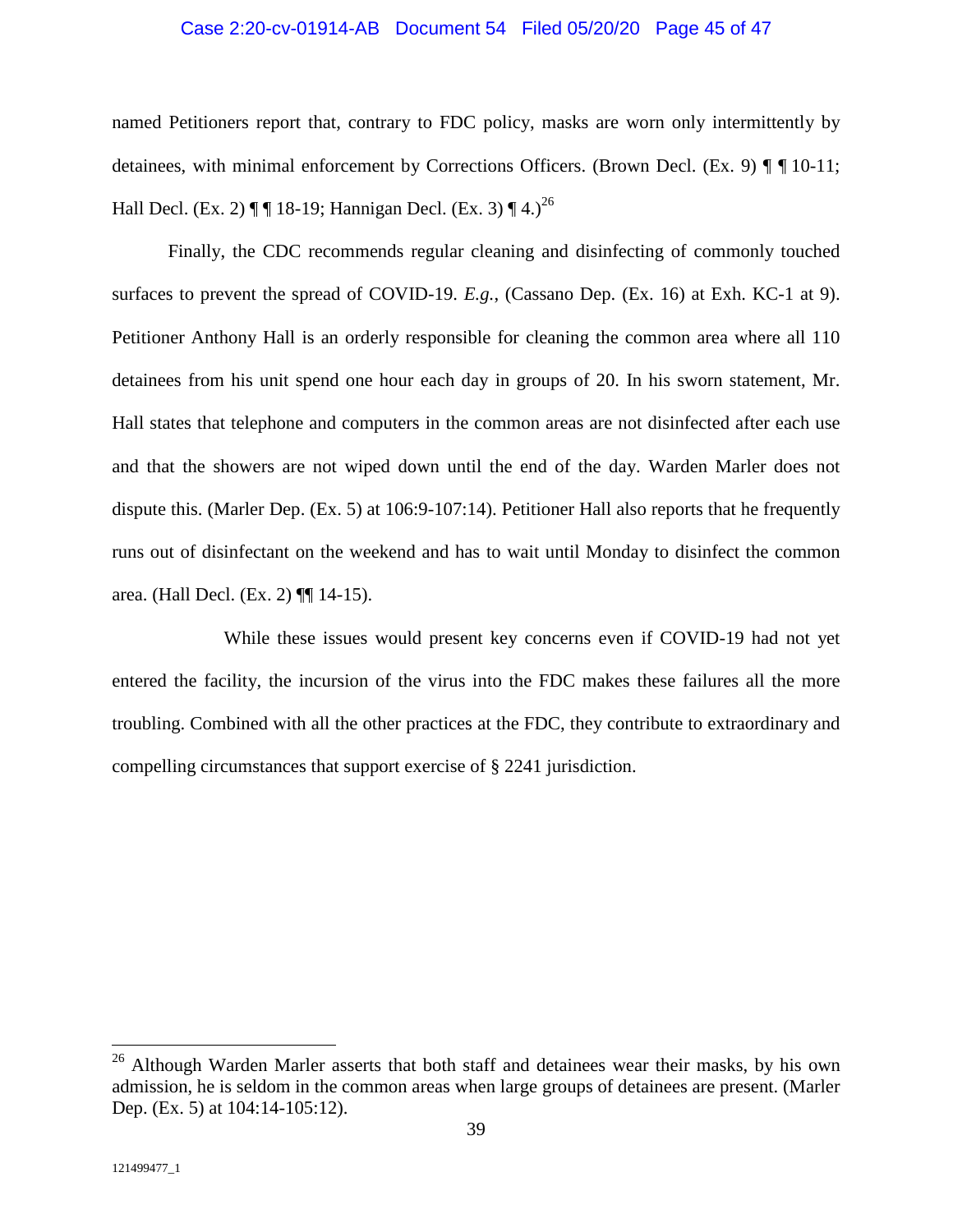## **III. Conclusion**

For the additional reasons set forth above, and in Petitioners' April 21 Brief, this Court

should deny Respondent's Motion to Dismiss the Petition and Class Action Complaint.

Respectfully submitted,

Mary M. McKenzie, Pa. Bar No. 47434 Benjamin D. Geffen, Pa. Bar No. 310134 PUBLIC INTEREST LAW CENTER 1500 JFK Blvd., Suite 802 Philadelphia, PA 19102 Tel: 215-627-7100 mmckenzie@pubintlaw.org bgeffen@pubintlaw.org

Jim Davy, Pa. Bar No. 321631 2362 E. Harold Street Philadelphia, PA 19125 Tel: 609-273-5008 jimdavy@gmail.com

*/s/ Linda Dale Hoffa*  Linda Dale Hoffa, Pa. Bar No. 34063 Margaret Spitzer Persico, Pa. Bar No. 320178 DILWORTH PAXSON LLP 1500 Market St. Suite 3500E Philadelphia, PA 19102-2101 Tel: 215-275-7000 Fax: 215-575-7200 lhoffa@dilworthlaw.com

*Counsel for Petitioners and Proposed Class Members*

Dated: May 20, 2020